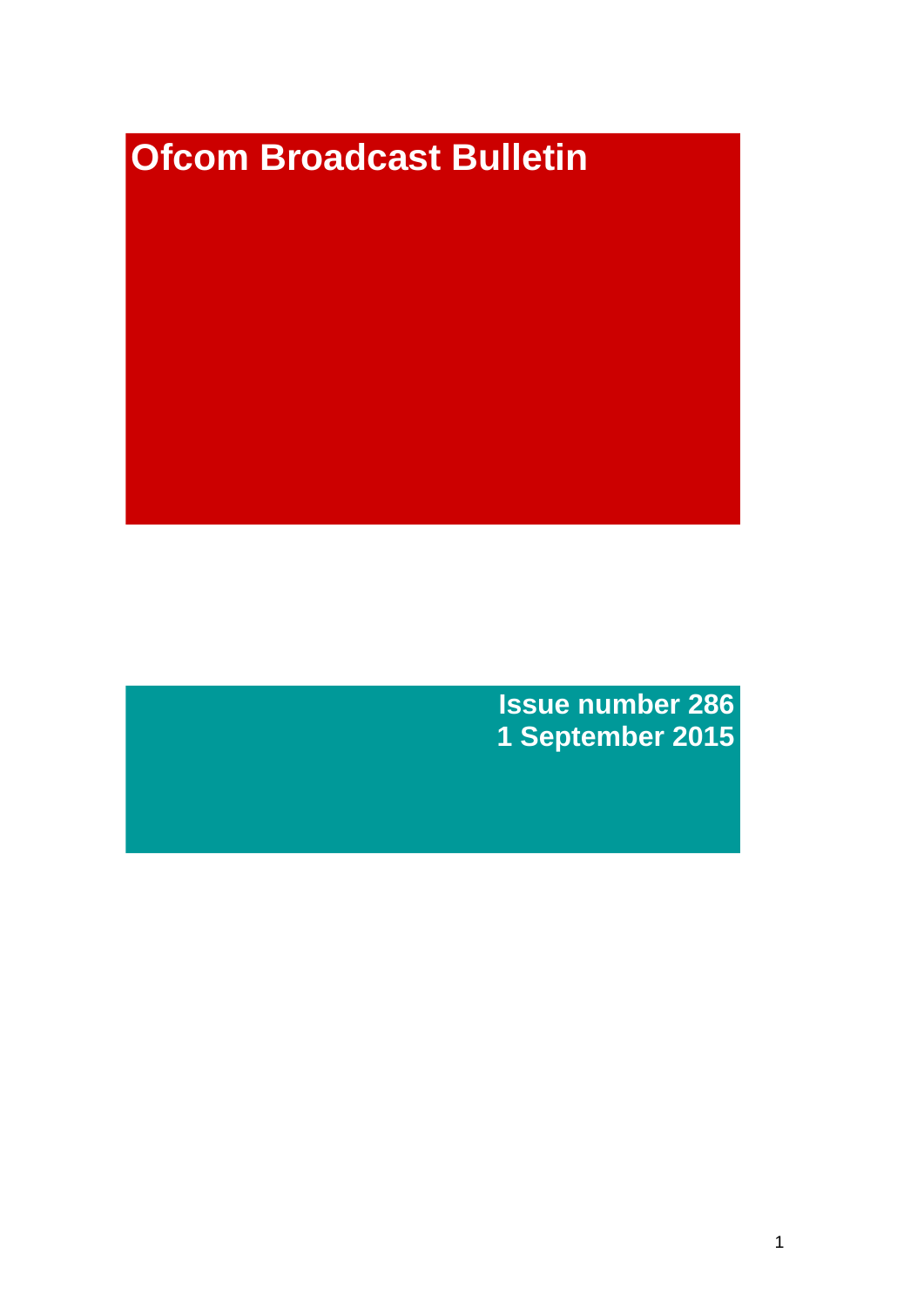# **Contents**

| Introduction                                                                                                         | 4  |
|----------------------------------------------------------------------------------------------------------------------|----|
| <b>Standards cases</b>                                                                                               |    |
| In Breach                                                                                                            |    |
| <b>Makka Twin Peaks Challenge</b><br>CHSTV, 28 November 2014, 21:00                                                  | 6  |
| <b>News</b><br>Various Global Radio stations, 8 June 15, various times                                               | 10 |
| <b>Advertising Scheduling cases</b>                                                                                  |    |
| Resolved                                                                                                             |    |
| <b>Advertising minutage</b><br>UMP Movies, 14 May 2015, 14:00                                                        | 13 |
| <b>Broadcast Licence Conditions cases</b>                                                                            |    |
| Provision of information: audit of television licensees                                                              | 15 |
| In Breach                                                                                                            |    |
| Provision of licensed service and Retention and production of recordings<br>Castle FM (Leith), 29 to 31 January 2015 | 17 |
| <b>Retention and production of recordings</b><br>French Radio London, 2 April 2015, 14:00                            | 24 |
| <b>Fairness and Privacy cases</b>                                                                                    |    |
| <b>Not Upheld</b>                                                                                                    |    |
| <b>Complaint by Mr Ty Medland</b><br>Countdown to Murder: Diced to Death, Channel 5, 8 September 2014                | 26 |
| <b>Complaint by Mr Robert Woodhead</b><br>Remember the 50s, Angel Radio Havant, 24 January 2015                      | 36 |
| <b>Complaint by Mrs Alison Sinton</b><br>Britain's Benefit Tenants, Channel 4, 26 March 2015                         | 42 |
| <b>Investigations Not in Breach</b>                                                                                  | 50 |
| <b>Complaints assessed, not investigated</b>                                                                         | 51 |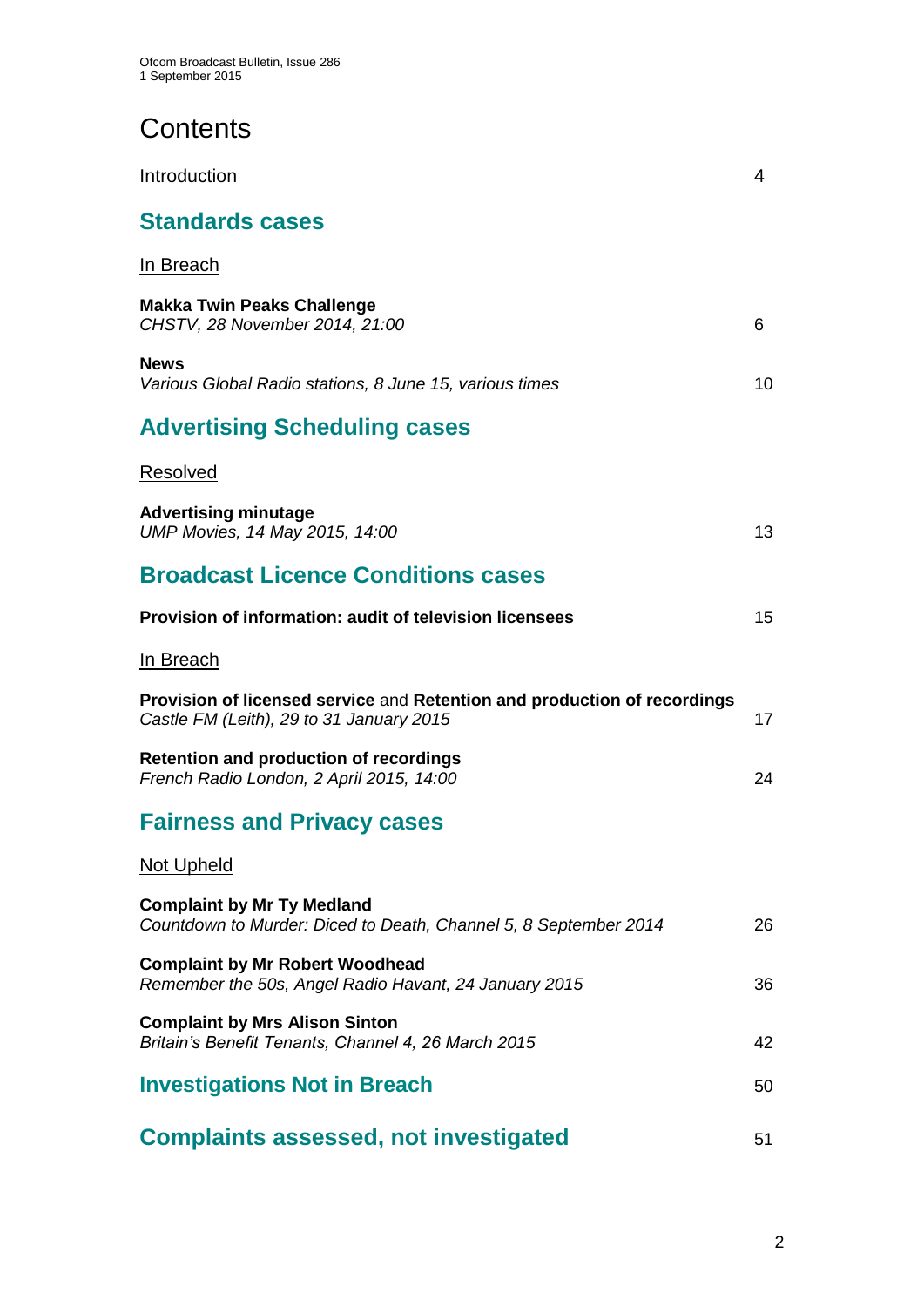# **Complaints outside of remit** 58

# **Investigations List** 59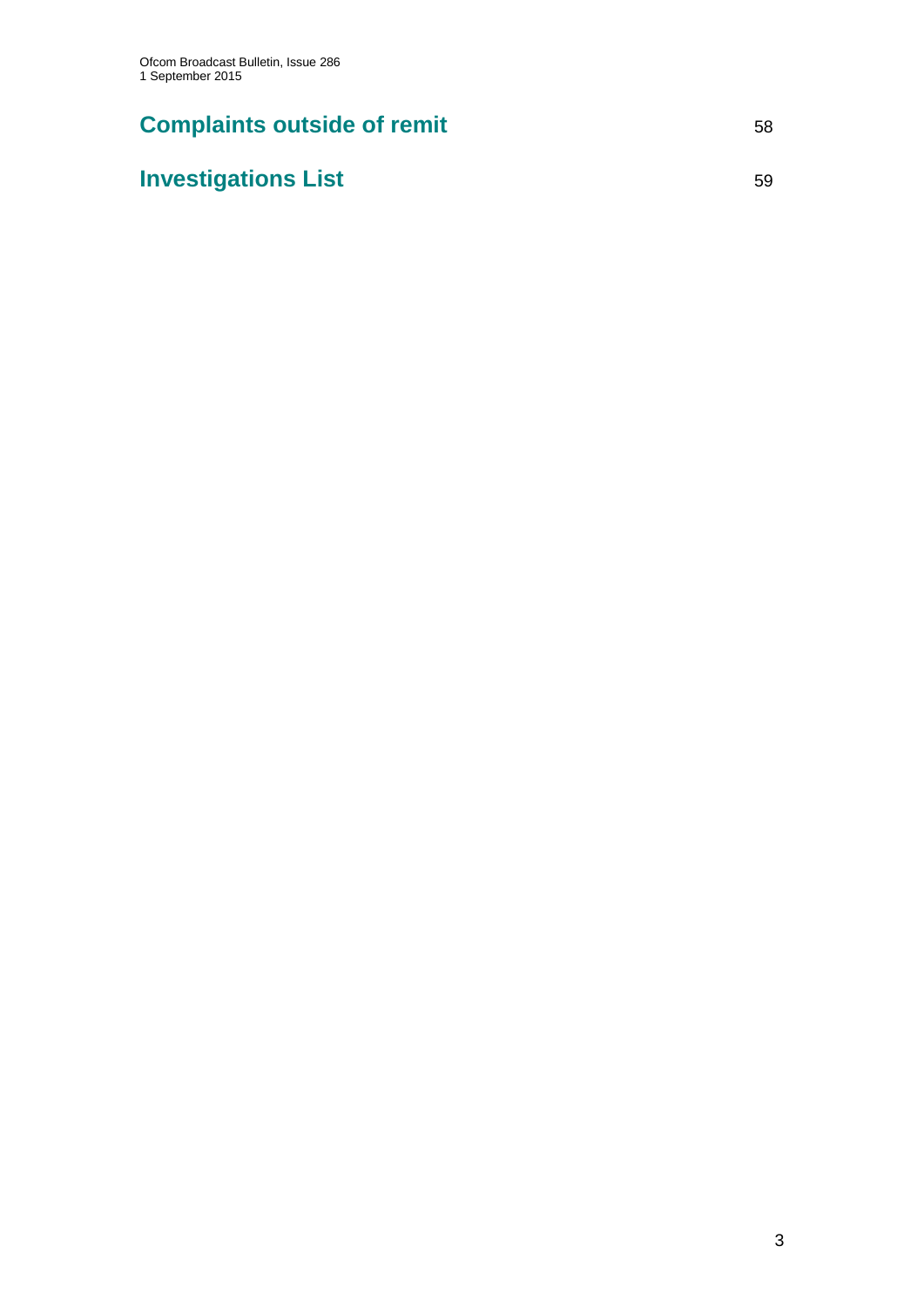# **Introduction**

Under the Communications Act 2003 ("the Act"), Ofcom has a duty to set standards for broadcast content as appear to it best calculated to secure the standards objectives<sup>1</sup>. Ofcom must include these standards in a code or codes. These are listed below. Ofcom also has a duty to secure that every provider of a notifiable On Demand Programme Services ("ODPS") complies with certain standards requirements as set out in the  $Act<sup>2</sup>$ .

The Broadcast Bulletin reports on the outcome of investigations into alleged breaches of those Ofcom codes below, as well as licence conditions with which broadcasters regulated by Ofcom are required to comply. We also report on the outcome of ODPS sanctions referrals made by ATVOD and the ASA on the basis of their rules and guidance for ODPS. These Codes, rules and guidance documents include:

- a) [Ofcom's Broadcasting Code](http://stakeholders.ofcom.org.uk/broadcasting/broadcast-codes/broadcast-code/) ("the Code").
- b) the [Code on the Scheduling of Television Advertising](http://stakeholders.ofcom.org.uk/broadcasting/broadcast-codes/advert-code/) ("COSTA") which contains rules on how much advertising and teleshopping may be scheduled in programmes, how many breaks are allowed and when they may be taken.
- c) certain sections of the [BCAP Code: the UK Code of Broadcast Advertising,](http://www.bcap.org.uk/Advertising-Codes/Broadcast-HTML.aspx) which relate to those areas of the BCAP Code for which Ofcom retains regulatory responsibility. These include:
	- the prohibition on 'political' advertising:
	- sponsorship and product placement on television (see Rules 9.13, 9.16 and 9.17 of the Code) and all commercial communications in radio programming (see Rules 10.6 to 10.8 of the Code);
	- 'participation TV' advertising. This includes long-form advertising predicated on premium rate telephone services – most notably chat (including 'adult' chat), 'psychic' readings and dedicated quiz TV (Call TV quiz services). Ofcom is also responsible for regulating gambling, dating and 'message board' material where these are broadcast as advertising<sup>3</sup>.
- d) other licence conditions which broadcasters must comply with, such as requirements to pay fees and submit information which enables Ofcom to carry out its statutory duties. Further information can be found on Ofcom's website for [television](http://licensing.ofcom.org.uk/tv-broadcast-licences/) and [radio](http://licensing.ofcom.org.uk/radio-broadcast-licensing/) licences.
- e) rules and guidance for both [editorial content and advertising content on ODPS.](http://www.atvod.co.uk/uploads/files/ATVOD_Rules_and_Guidance_Ed_2.0_May_2012.pdf) Ofcom considers sanctions in relation to ODPS on referral by the Authority for Television On-Demand ("ATVOD") or the Advertising Standards Authority ("ASA"), co-regulators of ODPS for editorial content and advertising respectively, or may do so as a concurrent regulator.

[Other codes and requirements](http://stakeholders.ofcom.org.uk/broadcasting/broadcast-codes/) may also apply to broadcasters and ODPS, depending on their circumstances. These include the Code on Television Access Services (which sets out how much subtitling, signing and audio description relevant

<sup>1</sup>  $1$  The relevant legislation is set out in detail in Annex 1 of the Code.

 $2$  The relevant legislation can be found at Part 4A of the Act.

 $3$  BCAP and ASA continue to regulate conventional teleshopping content and spot advertising for these types of services where it is permitted. Ofcom remains responsible for statutory sanctions in all advertising cases.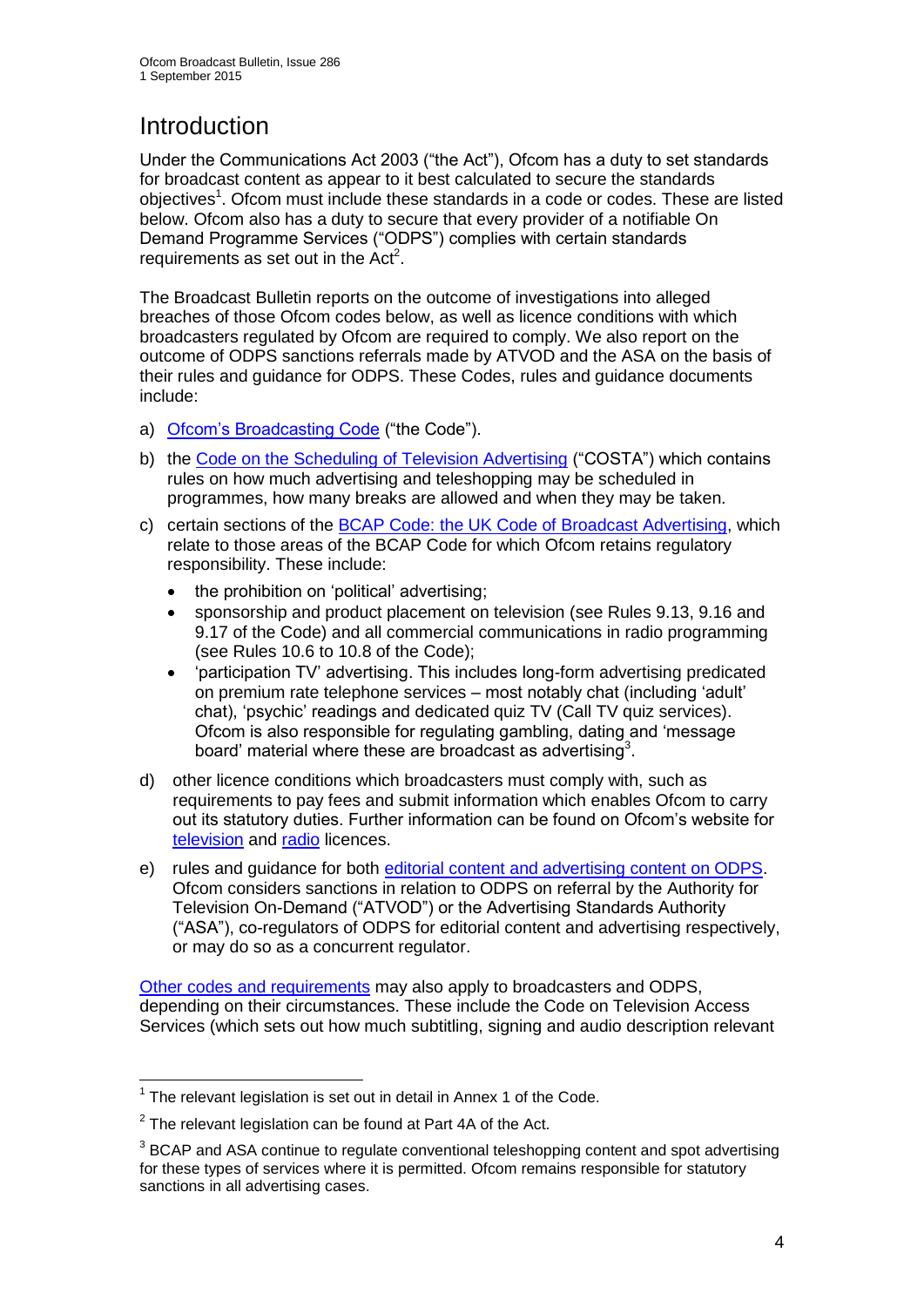licensees must provide), the Code on Electronic Programme Guides, the Code on Listed Events, and the Cross Promotion Code.

**It is Ofcom's policy to describe fully the content in television, radio and on demand content. Some of the language and descriptions used in Ofcom's Broadcast Bulletin may therefore cause offence.**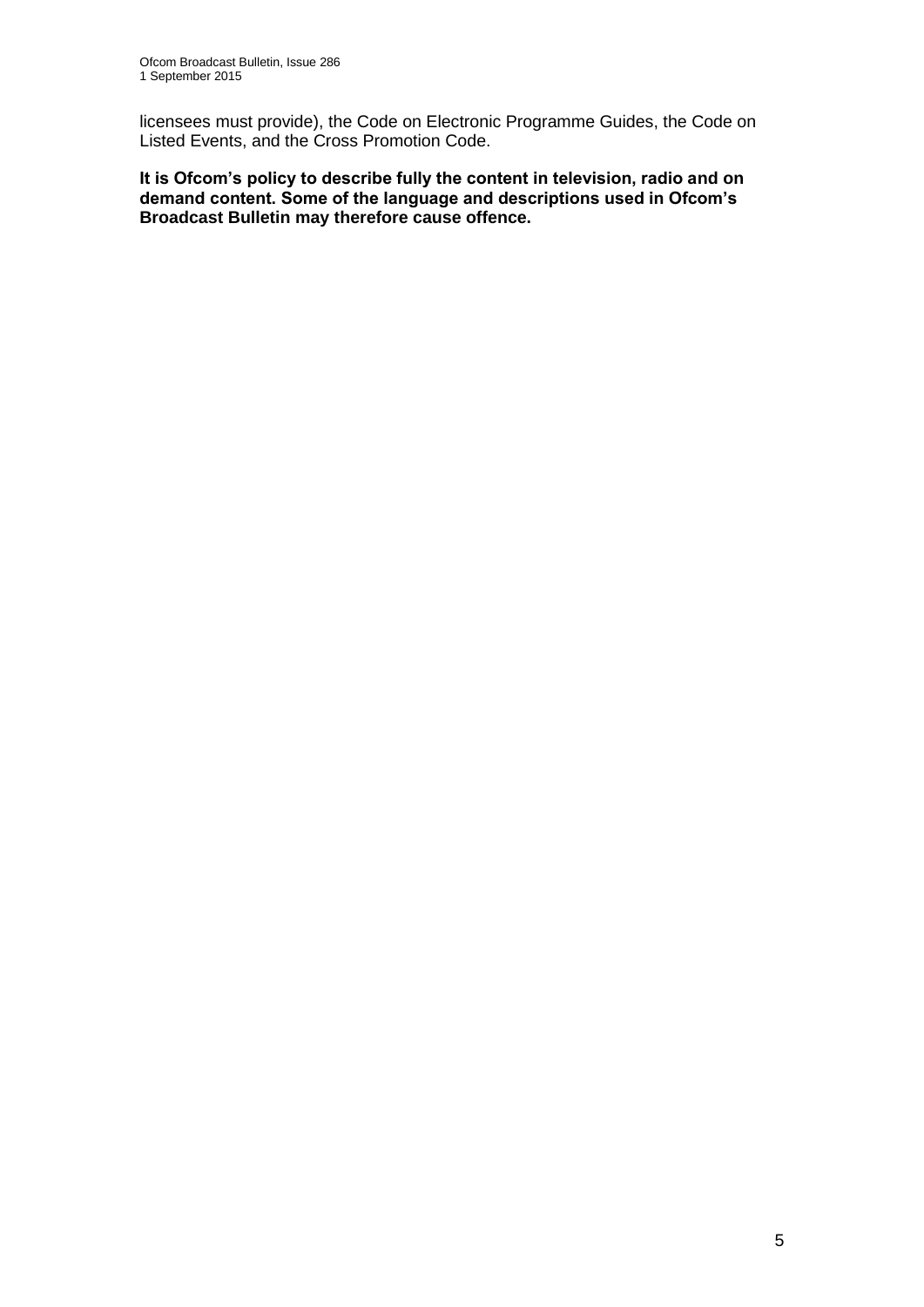# **Standards cases**

## **In Breach**

## **Makka Twin Peaks Challenge**

*CHSTV, 28 November 2014, 21:00* 

#### **Introduction**

CHSTV is a general entertainment channel aimed at the Bangladeshi community in the UK and Europe. The licence for CHSTV is held by CHS.TV Limited ("CHSTV" or "the Licensee").

*Makka Twin Peaks Challenge* was a discussion programme about an activity which offered participants the opportunity to visit Makka to perform Umrah<sup>1</sup> and raise money for Ebrahim College (a registered charity) by trekking up Mount Noor and Mount Thawr<sup>2</sup>. Viewers were encouraged to call the studio to ask questions about the challenge. The studio telephone number and a second number which viewers could call to register to participate in the challenge were shown on screen at various points during the programme. The programme was presented by the Director of Ebrahim College.

As the programme was in Bengali and English, we commissioned an independent translation of the material in Bengali.

Ofcom sought information from CHSTV about how the programme was produced and funded and also about any commercial arrangements in place between CHSTV and Ebrahim College (or any party connected to either). On the basis of the information provided, we considered that the references to the Makka Twin Peaks Challenge in the programme raised issues under the following Code rules:

- Rule 9.2: "Broadcasters must ensure that editorial content is distinct from advertising."
- Rule 9.4: "Products, services and trade marks must not be promoted in programming."
- Rule 9.5: "No undue prominence may be given in programming to a product, service or trade mark. Undue prominence may result from:
	- the presence of, or reference to, a product, service or trade mark in programming where there is no editorial justification; or
	- the manner in which a product, service or trade mark appears or is referred to in programming."

We therefore sought CHSTV's comments on how the programme complied with these rules.

<sup>1</sup>  $1$  A religious pilgrimage to Makka that can be taken at any time of the year.

 $2$  Mount Noor and Mount Thawr are both mountains near Makka in Saudi Arabia.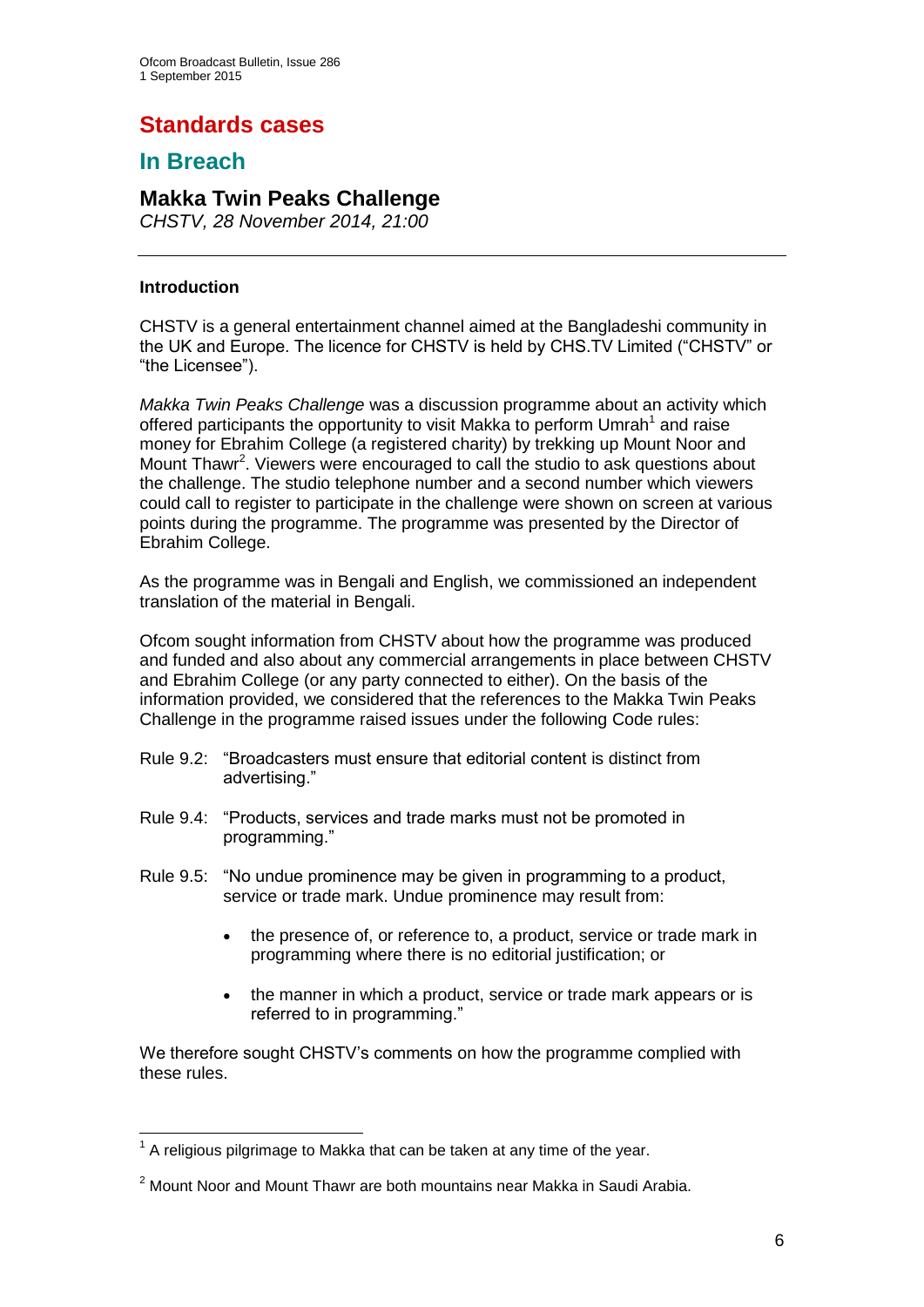#### **Response**

CHSTV said that, as a community focused television service, it aims to feature success stories about individuals and organisations as well as to support any cultural, social events that make a positive impact on society. Resulting programmes are broadcast completely free of charge in its community slot. *Makka Twin Peaks Challenge* was one of the free of charge programmes that it had produced and broadcast.

CHSTV said that the Makka Twin Peaks Challenge is an educational project, organised by Ebrahim College every year since 2006. The challenge, whose main purpose is to raise funds for Ebrahim College, had come to the attention of its production team as a result of the large number of people who participated in the previous year.

CHSTV explained that its "research shows this kind of event makes a positive impact in our society. Hence [CHSTV] gave [the organiser] a platform to expand the opportunity to our wider community" and that it had "received 100% positive feedback" from viewers and those who took part in the challenge.

The Licensee stressed that the Makka Twin Peaks Challenge is not a commercial brand and the main aim of the challenge is to raise funds for a registered charity. On this basis, CHSTV believed that Rules 9.2, 9.4 and 9.5 were not applicable in this case.

#### **Decision**

Under the Communications Act 2003, Ofcom has a statutory duty to set standards for broadcast content as appear to it best calculated to secure specific standards objectives, including "that the international obligations of the United Kingdom with respect to advertising included in television and radio services are complied with". These obligations include ensuring compliance with the Audiovisual Media Services ("AVMS") Directive.

The AVMS Directive requires, among other things, that television advertising is kept visually and/or audibly distinct from programming. The purpose of this is to prevent programmes becoming vehicles for advertising and to protect viewers from surreptitious advertising.

The requirements of the AVMS Directive and the Act are reflected in Section Nine of the Code. The rules in this section serve to protect viewers from both excessive commercial references in programming and from surreptitious advertising by:

- limiting the extent to which references to products, services and trade marks can feature in programming;
- requiring that viewers are made aware when a reference to a product, service or trade mark features in programming as a result of a commercial arrangement between the broadcaster or producer and a third party funder; and
- helping to ensure that broadcasters do not exceed the limits placed on the amount of advertising they can transmit.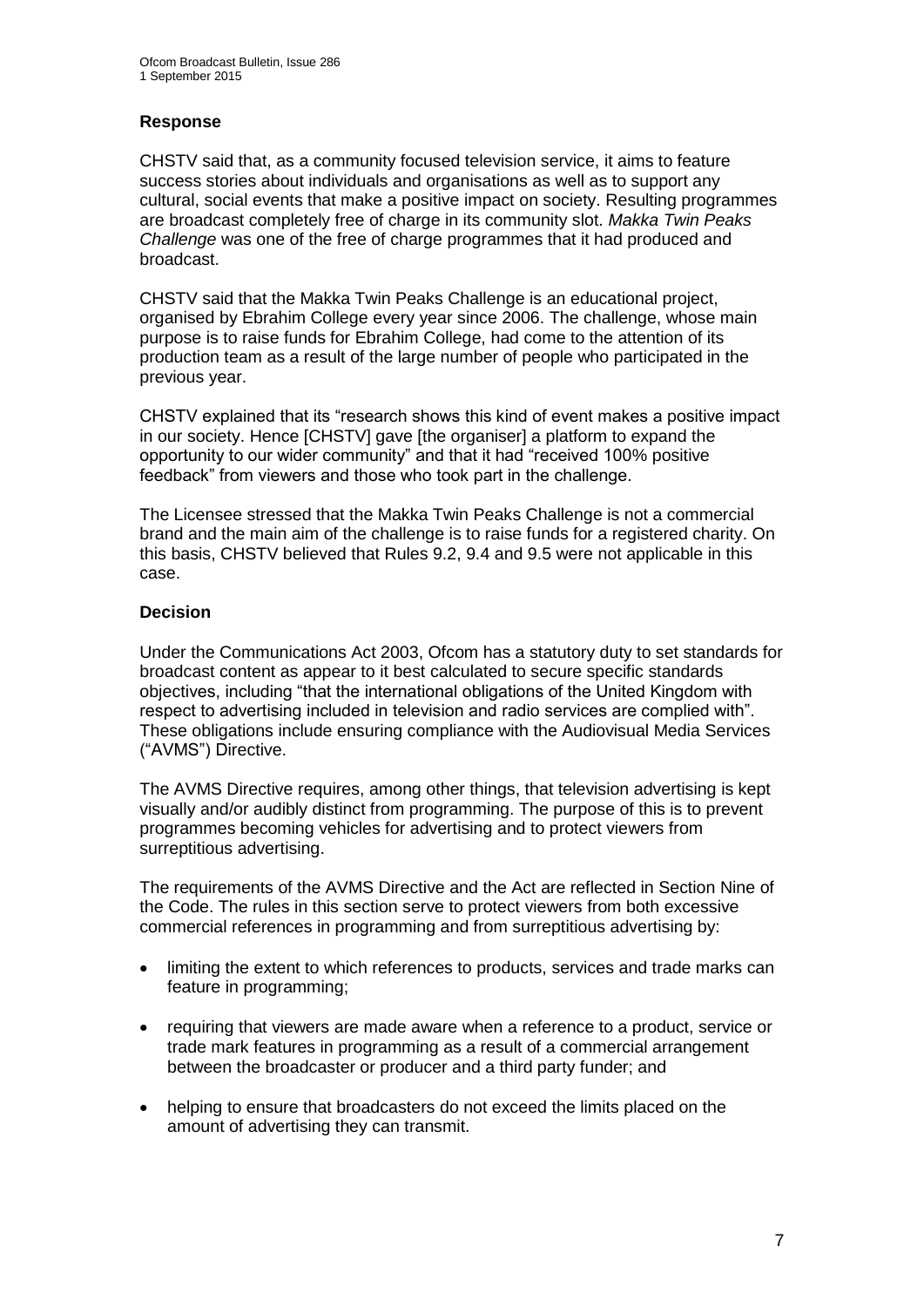Licensees are free to cover whatever subjects they wish in programmes, provided they comply with the Code. In relation to Section Nine, this means ensuring that a clear distinction is maintained between programming and advertising.

In this case, Ofcom noted that the subject matter of the programme was the Makka Twin Peaks Challenge. The purpose of the programme was to encourage viewers to participate in the trip, with a view to raising funds for a registered charity. Throughout the programme, the presenter and guests provided detailed information about the trip and invited viewers to register to participate. For example:

*"If you have any questions, you can call us. Most importantly for registration or just to express interest. Please tell us that you are interested and you want more information. For registration, please call* [telephone number] *… You will get information about Makka Twin Peaks by calling any time"*;

*"If you have access to internet, you can check online* [for] *Makka Twin Peaks and register now at* [website]*"*;

*"If someone can raise £3000, he will have to spend only £399 to perform his/her Umrah. Those who can't raise more funds, for example if someone can raise £2000 he/she will be able to perform Umrah spending £699. If someone can raise only £1000 he/she will be able to perform Umrah spending £899 and those who*  will not be able to raise funds they will be able to perform Umrah spending £999. *However, our request will be to raise at least £500. So everyone can be involved, to whatever extent, with the initiative to support a religious institution. Some of you may think what this fund raising is. I would like to go to Umrah. Please give your details to us and we will explain to you, it is not a difficult matter. There is a number on the screen,* [telephone number]*. Please call to that number and give your details".*

Ofcom considered CHSTV's view that, because the programme was broadcast free of charge and its aim was to raise funds for a registered charity, Rules 9.2, 9.4 and 9.5 did not apply.

Although Section Nine of the Code permits broadcasters to transmit charity appeals in programmes (subject to specific conditions)<sup>3</sup>, Ofcom did not consider that the promotion of this trip, which included a fundraising element, was a charity appeal for the purposes of the Code. Ofcom considers a charity appeal to involve the solicitation of donations for a charity on philanthropic grounds alone, with the donor receiving no additional benefit beyond the knowledge that they are supporting a charitable cause. In this case, viewers were not asked to simply donate to the charity but were invited to pay to participate in a trip to Makka, that involved performing Umrah and climbing two mountains. The cost of the trip and participating in the challenge varied dependent on the level of funds raised for the charity (e.g. the trip cost £399 if £3,000 was raised or £999 if £500 was raised).

Although Ofcom acknowledged that the primary objective of the event was to raise funds for a charity, because the programme solicited participants who would be receiving a benefit in return for payment, Ofcom considered that the references to the trip in the programme were commercial references that were subject to Rules 9.2, 9.4 and 9.5.

 3 See Rules 9.33 and 9.34 of the Code.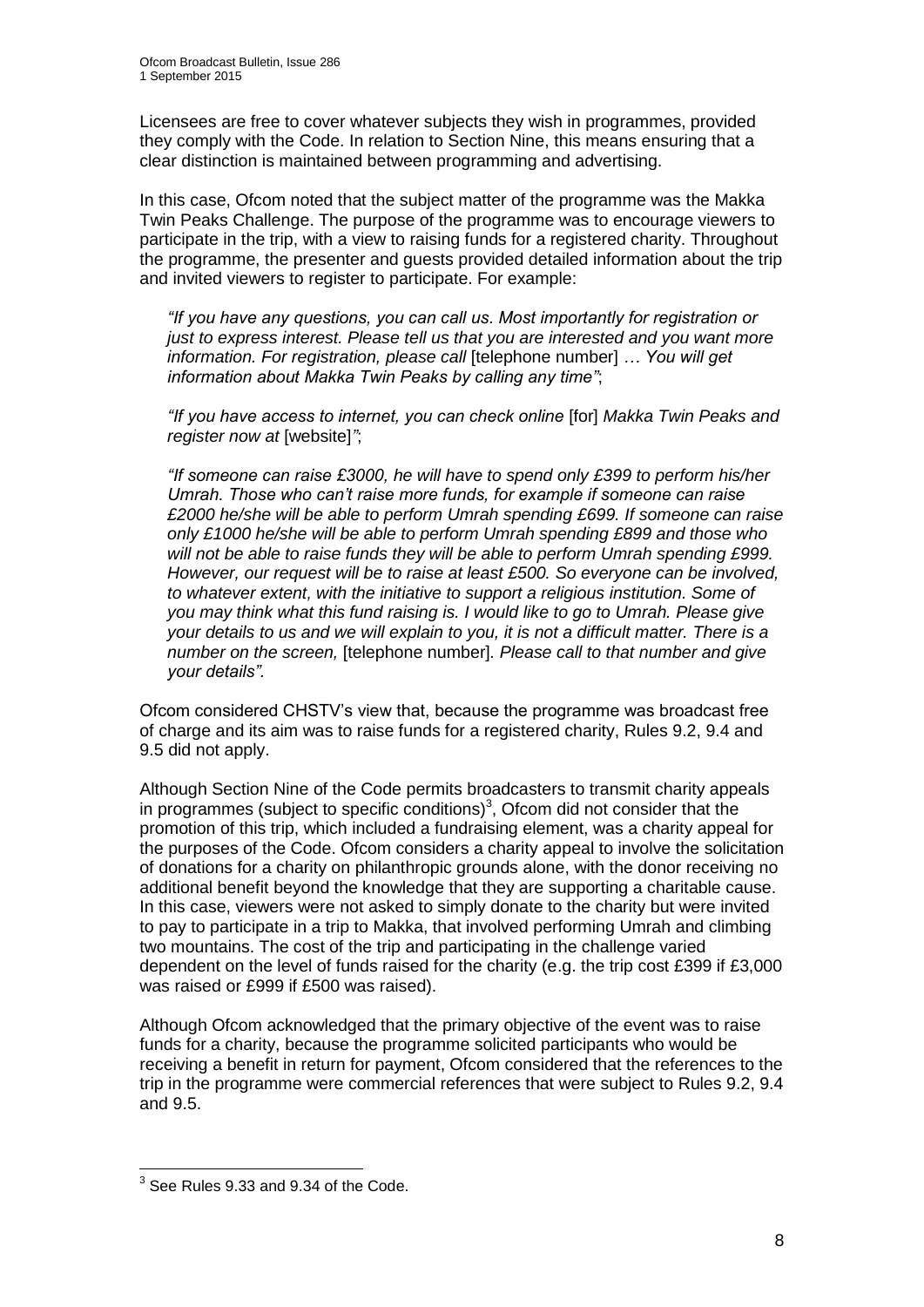Rule 9.5 states that no undue prominence may be given in programming to a product, service or trade mark, noting that undue prominence may result from "the presence of, or reference to, a product, service or trade mark in programming where there is no editorial justification; or the manner in which a product, service or trade mark appears or is referred to in programming". Although recognising that the Code provides scope for broadcasters to cover events such as the Makka Twins Peaks Challenge in programmes, the fact that this was an event that may have been of interest to viewers of CHS TV, and that the purpose of the trip was to raise funds for a registered charity, did not provide sufficient editorial justification for the manner in which the programme covered the trip (i.e. the premise of the programme was to encourage viewers to participate in a paid-for event). Further, contrary to Rule 9.4, the programme included explicit invitations to viewers to register to participate in the trip. Ofcom judged that, considered in its entirety, the programme effectively acted as an advertisement for the trip, in breach of Rule 9.2.

#### **Breaches of Rules 9.2, 9.4 and 9.5**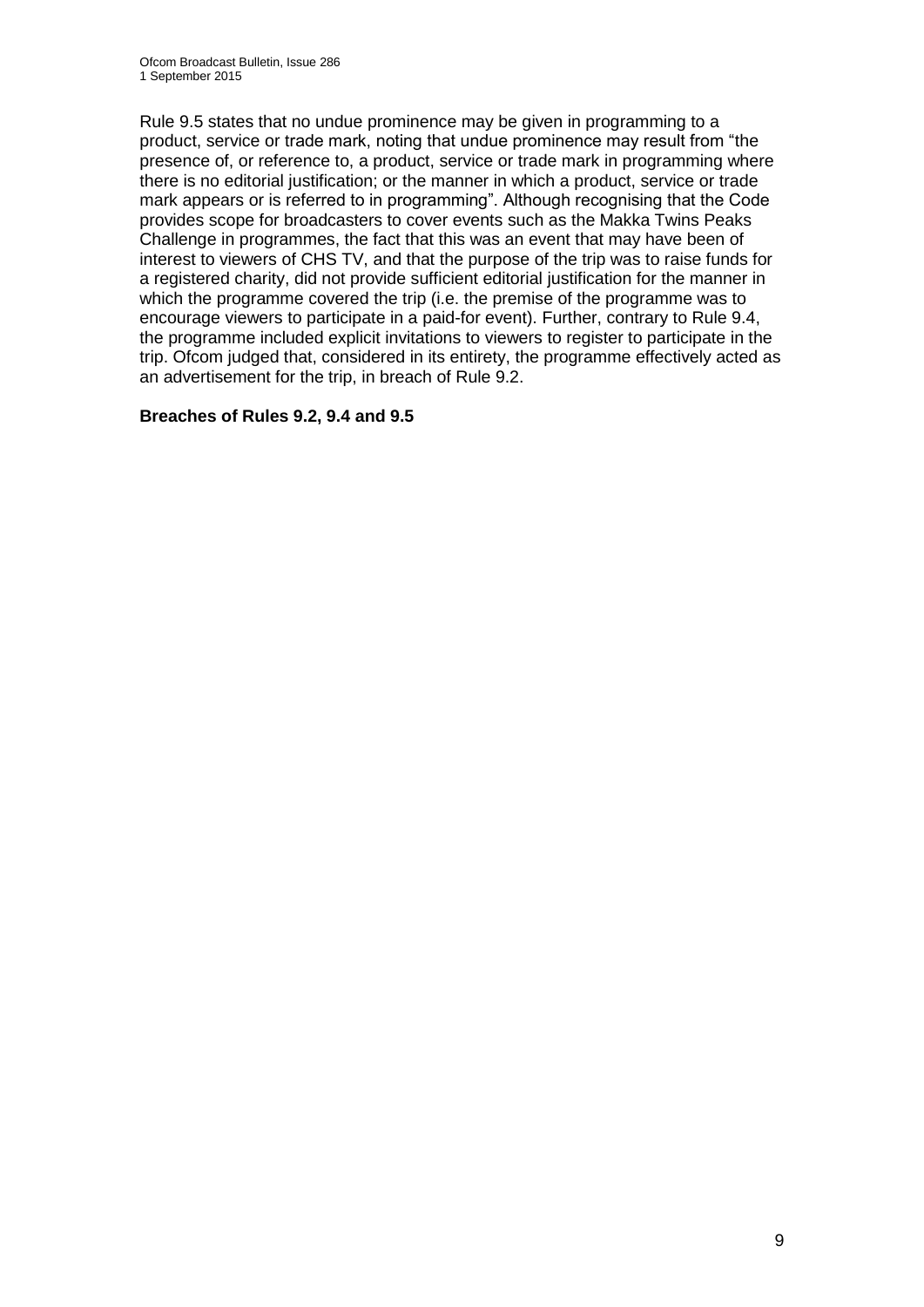# **In Breach**

### **News**

*Smooth, Heart and Gold network stations, LBC 97.3, Classic FM, Capital XTRA, 8 June 2015, various times between 06:00 and 19:00 XFM network stations, 8 June 2015, various times between 10:00 and 18:00 Capital network stations, 8 June 2015, various times between 10:00 and 15:00*

#### **Introduction**

Classic FM, LBC 97.3, Capital XTRA and the branded network stations, Capital, Smooth, Heart, Gold and XFM form part of the national radio group, Global Radio. The licensees of these stations are represented by Global Radio ("Global" or "the Licensee").

Two complainants alleged that, on 8 June 2015, the mobile network operator, Three<sup>1</sup>, sponsored *News* on separate Global Radio stations.

Ofcom noted that *News* broadcast at 10:00 on Heart FM (Kent) ended with the following (read by the same newsreader), prior to a brief weather update:

Pre-recorded sponsorship credit: *"The Good News, on Heart, with Three".*

| Newsreader: | "And a new study reckons the last hedgehogs to<br>live in one of the UK's busiest parks have survived<br>because they've learnt how to avoid busy roads.<br>Officials say they've tagged some of them in<br>London's Regents Park to find out where they go, |
|-------------|--------------------------------------------------------------------------------------------------------------------------------------------------------------------------------------------------------------------------------------------------------------|
|             | and it looks like they avoid venturing too far".                                                                                                                                                                                                             |

Pre-recorded message: *"When Mondays suck, make it right".*

Ofcom also noted that *News* broadcast at 17:00 on LBC 97.3 ended with a brief weather update and the following (read by the same newsreader):

Pre-recorded sponsorship credit: *"The Good News, on LBC, with Three".*

Newsreader: *"A new app is being developed, which can count the calories in your food, just by taking a photo of it. The image recognition system detects the ingredients pictured and works out the size of the food. It means you can find out the nutritional value of a meal when you're eating out".*

Pre-recorded message: *"Another mundane Monday? Make it right".*

Global confirmed that news bulletins containing sponsored content following similar formats were broadcast on 46 Global Radio stations at various points during daytime on 8 June 2015. Ofcom considered these broadcasts warranted investigation under Rule 10.3 of the Code, which states:

<sup>1</sup> <sup>1</sup> The sponsorship arrangement formed part of Three's 'Make it Right' campaign.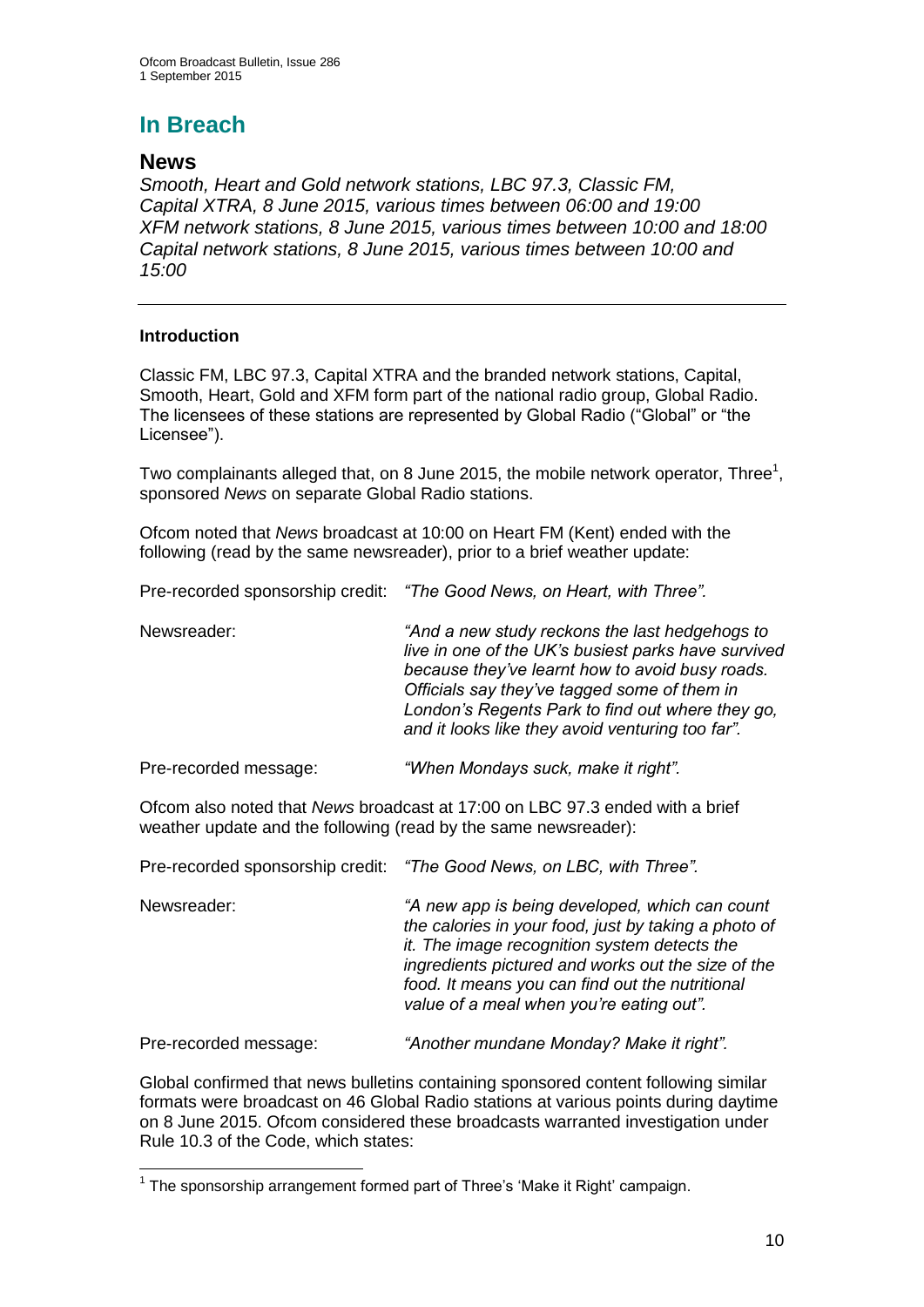"No commercial reference, or material that implies a commercial arrangement, is permitted in or around news bulletins or news desk presentations.

"This rule does not apply to:

- reference to a news supplier for the purpose of identifying that supplier as a news source;
- specialist factual strands that are not news bulletins or news desk presentations, but may be featured in or around such programming;
- the use of premium rate services (e.g. for station/broadcaster surveys); and
- references that promote the station/broadcaster's own products and/or services (e.g. the programme/station/broadcaster's website or a station/broadcaster's event)".

We therefore sought Global's comments on how it considered the sponsored content complied with this rule.

#### **Response**

Global said the "sponsored news feature – the 'Good News'…was the happy and uplifting story of the day, in the vein of the traditional 'and finally…' concluding comment". It provided scripts of 30 different stories (including those in the recordings it had provided to Ofcom), as broadcast on 46 Global Radio stations, each of which aired four such items, on rotation.

The Licensee considered that each "sponsored news feature" was "in line with the exceptions to Rule 10.3 listed, and Ofcom's associated guidance". Global described the feature as "a sponsored specialist factual strand that sat alongside the main bulletin, as entertainment, sport, business or travel news would". It also considered that the stations' listeners were "familiar with such sponsored editorial and, given that it was read by the news presenter and used the station's usual sound bed where relevant, [they] would have immediately recognised it as such". The Licensee added that none of the 46 stations that broadcast the material received a complaint.

Global said "the Good News was reported in addition to, rather than as part of, the news, with the main bulletin retaining its usual length to safeguard quality, localness and integrity", adding "it was signalled and separated from other material that was not subject to the sponsorship deal with credits...". The Licensee also said that, "given…the subject matter was 'good news', serious issues such as war, conflict and politics where impartiality might appear to have been compromised by the existence of a commercial arrangement were inherently avoided". Global added that, "as with any sponsored factual strand, Global's newsroom compiled the stories and retained editorial control over the content" and "constructed and executed [the 'Good News'] with great care".

#### **Decision**

Under the Communications Act 2003 ("the Act"), Ofcom has a statutory duty to set standards for broadcast content as appear to it best calculated to secure standards objectives. These objectives include ensuring that: "…generally accepted standards are applied to the contents of...radio services so as to provide adequate protection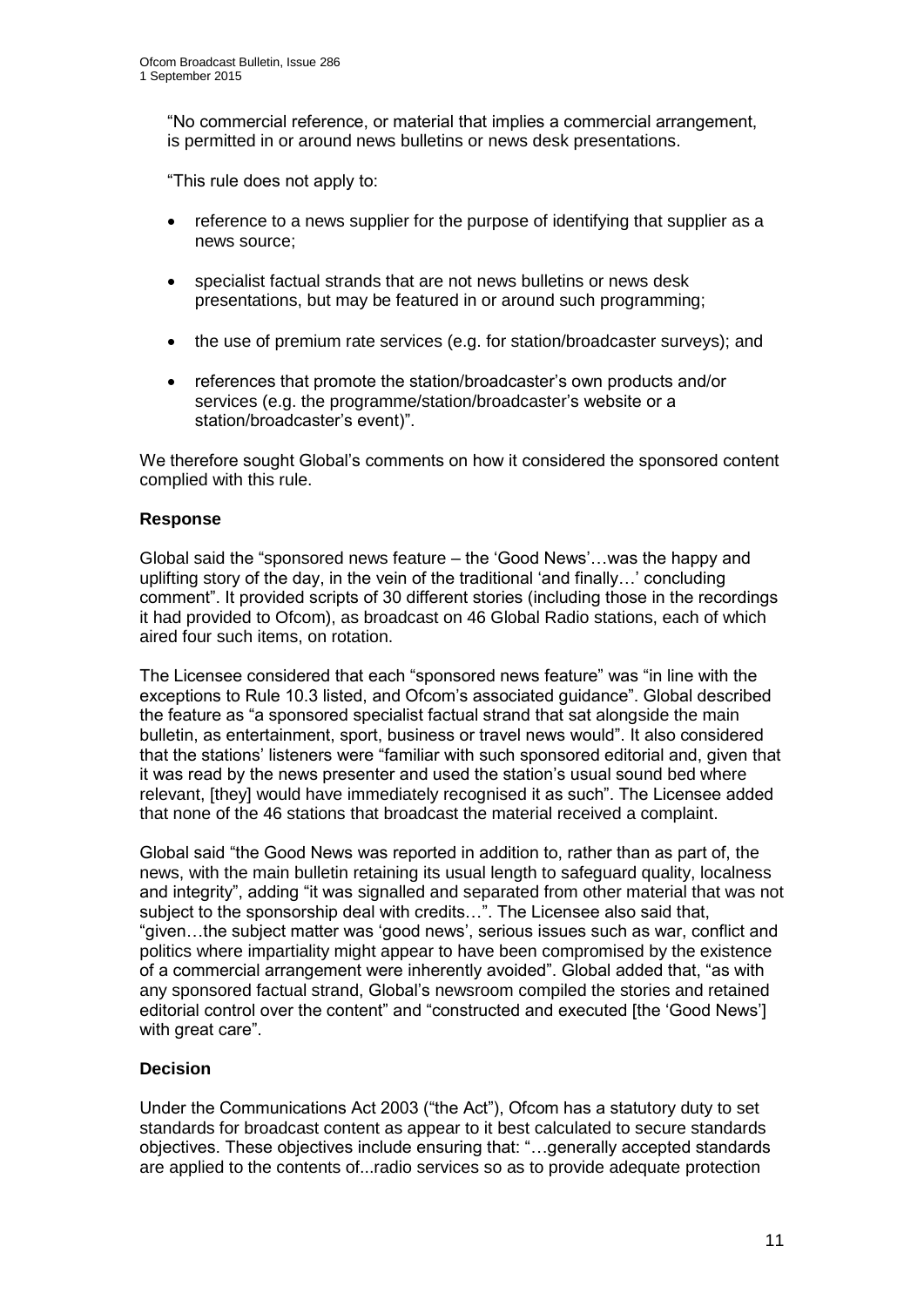for members of the public from the inclusion in such services of...harmful material"; "the unsuitable sponsorship of programmes included in…radio services is prevented"; and "news included in…radio services is presented with due impartiality…".. In setting or revising such standards, Ofcom must also, under the Act, have regard to "…the desirability of maintaining the independence of editorial control over programme content".

Ofcom has reflected these requirements in, among other things, Rule 10.3 of the Code. This rule prohibits any commercial reference (or material that implies a commercial arrangement) in or around news bulletins or news desk presentations. Exceptions to this rule include "specialist factual strands that are not news bulletins or news desk presentations, but may be featured in or around such programming" ("specialist factual strands").

The purpose of Rule 10.3 is to ensure that news bulletins and news desk presentations are neither distorted for commercial purposes nor perceived by listeners to have been so distorted. A note to the Code clarifies that the exception that applies to "specialist factual strands" in the context of news broadcasting may include, for example, weather, finance, sport and travel.

In this instance, Ofcom accepted that the 30 items broadcast as *"The Good News"*  were all of a similar vein to traditional "and finally…" stories commonly featured in broadcast news bulletins, which often feature a marked change of tone from coverage of more serious events. However, news stories of this kind, which may cover any aspect of news content, do not comprise self-contained information on an identifiable topic. The description of such stories as *"The Good News"* neither made them specialist factual strands within the terms of the Code nor separated them sufficiently from news bulletins. As *"The Good News*" stories were read by news presenters in and around news bulletins and these items did not comprise specialist factual strands, we concluded that each broadcast of *News* was in breach of Rule 10.3 of the Code.

Ofcom noted that Global considered it had safeguarded the quality, localness and integrity of *News*. However, it is of paramount importance that news broadcasts are not, and do not appear to be, subject to commercial influence. Specialist factual strands must be clearly defined and readily distinguishable from news bulletins or news desk presentations if they are to be subject to any commercial arrangement.

#### **Breaches of Rule 10.3**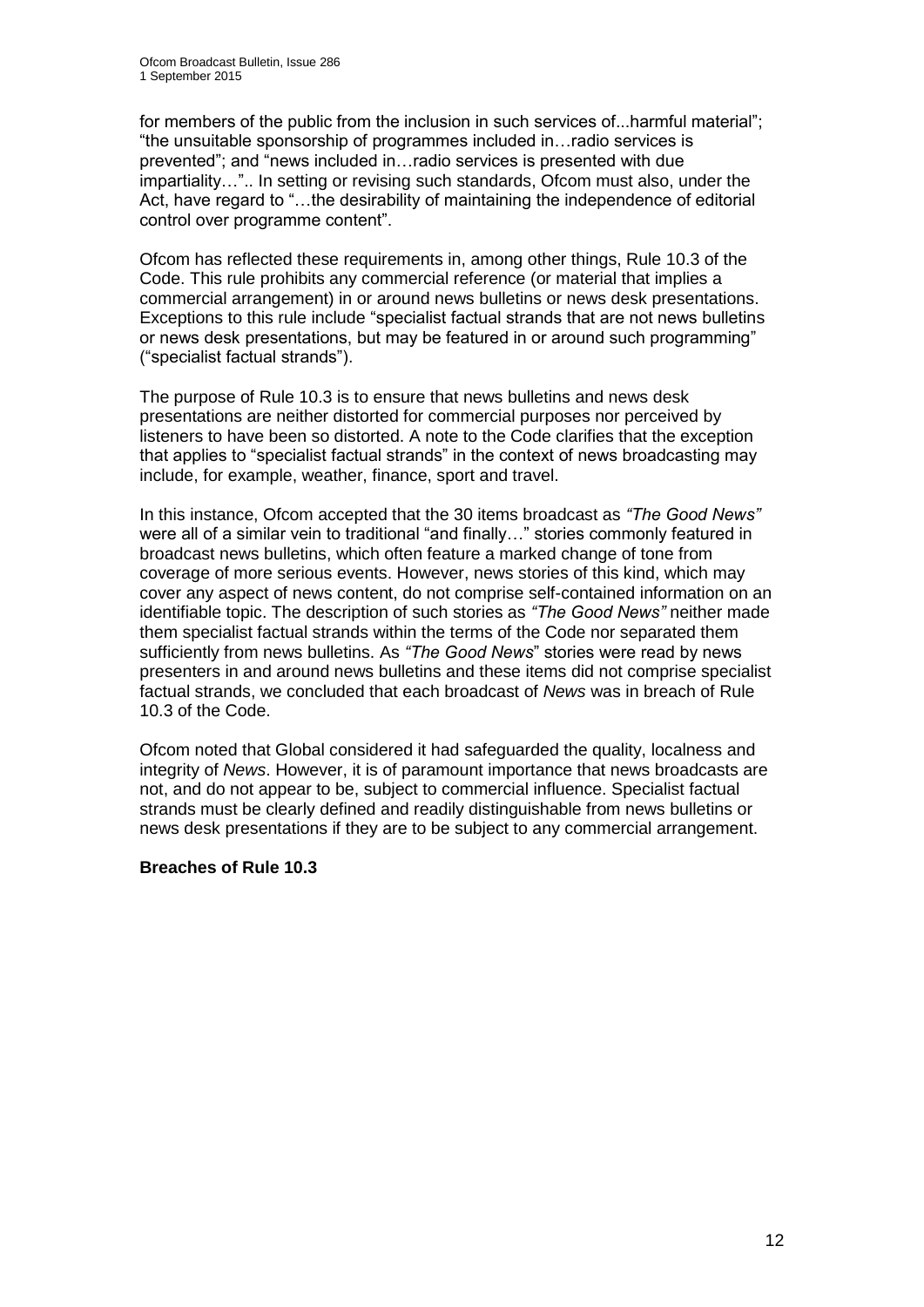# **Advertising Scheduling cases**

## **Resolved**

#### **Advertising minutage**

*UMP Movies, 14 May 2015, 14:00*

#### **Introduction**

UMP Movies is an entertainment channel specialising in Bollywood films. The licence for the service is owned by Disney Broadcasting (India) Limited ("the Licensee").

Rule 4 of the Code on the Scheduling of Television Advertising ("COSTA") states:

"time devoted to television advertising and teleshopping spots on any channel in any one hour must not exceed 12 minutes".

During its routine monitoring of COSTA compliance, Ofcom identified one instance when the Licensee had broadcast more than the permitted advertising allowance. On 14 May 2015, the total amount of advertising in the 14:00 hour was 15 minutes.

Ofcom considered that the matter raised issues warranting investigation in respect of Rule 4 of COSTA. We therefore asked the Licensee for its comments under this rule.

#### **Response**

The Licensee explained that the incident was the result of human error at its third party playout provider, GlobeCast. The Licensee added that it had provided GlobeCast with a compliant playlist which included ten minutes of advertising per hour for the relevant clock hour. However, a GlobeCast operator had inadvertently removed a segment of programming from the playlist which disrupted the UMP Movies schedule. As a result, commercial airtime scheduled for the 15:00 clock hour was erroneously broadcast in the 14:00 hour, causing this hour to exceed the permitted allowance.

The Licensee said that it had taken steps to ensure that the incident is not repeated in future, by instructing GlobeCast to adhere to the standard operating procedure that had already been agreed to by both parties. The Licensee explained that the procedure specifies that the playout provider shall not alter the scheduled playlist and that all commercials are required to be played out at their scheduled time. It said that it had also advised GlobeCast to implement industry best practices and to issue strict instructions to all operators handling the UMP Movies channel.

Ofcom also asked GlobeCast for any representations it wished to make on this matter. GlobeCast said it accepted Ofcom's decision.

#### **Decision**

Under the Communications Act 2003, Ofcom has a statutory duty to set standards for broadcast content which it considers are best calculated to secure a number of standards objectives. One of these objectives is that "the international obligations of the United Kingdom with respect to advertising included in television and radio services are complied with".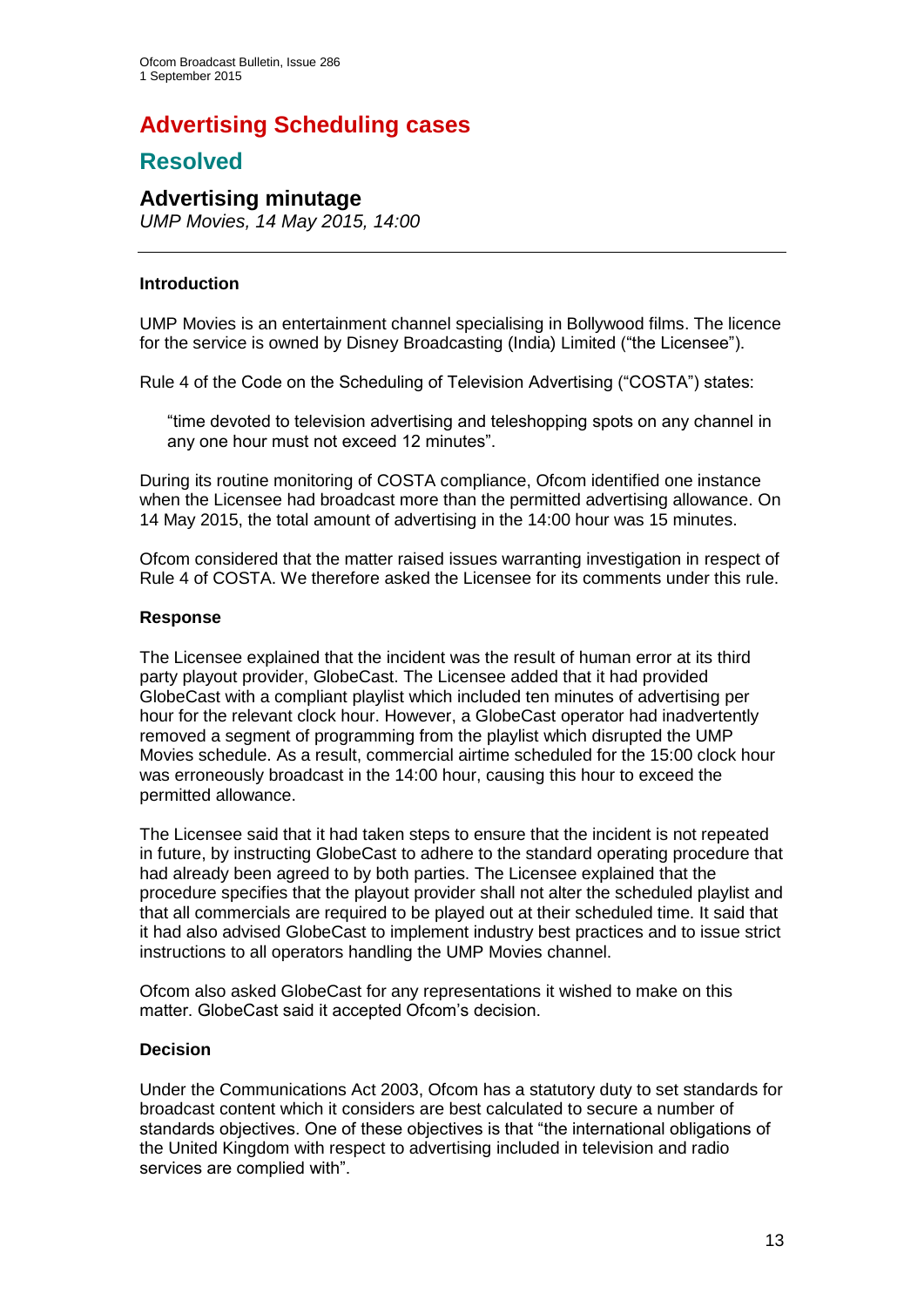Articles 20 and 23 of the EU Audiovisual Media Services (AVMS) Directive set out strict limits on the amount and scheduling of television advertising. Ofcom has transposed these requirements by means of key rules in COSTA.

Ofcom noted that the Licensee significantly exceeded its advertising allowance in one clock hour. Nonetheless, Ofcom accepted that the incident was largely beyond the Licensee's control and noted the steps it had taken to minimise the likelihood of such an incident recurring.

Taking these factors into account, Ofcom considers the matter resolved.

#### **Resolved**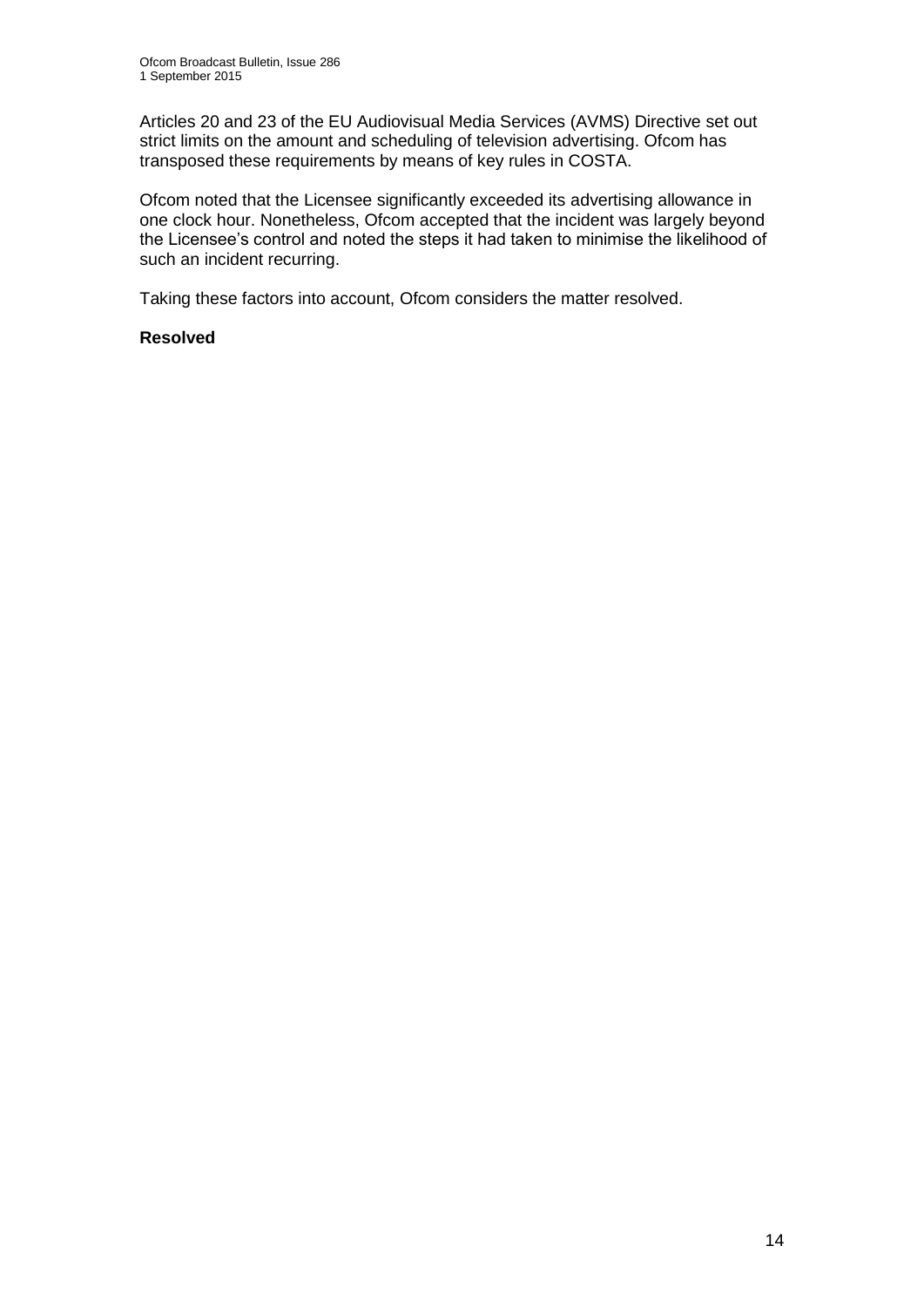# **Broadcast Licence Conditions cases**

## **In Breach/Resolved**

## **Provision of information: audit of television licensees**

#### **Introduction**

In November 2014, Ofcom requested information from its licensees providing broadcast television content services. This was part of an audit to ensure that all information Ofcom holds on these licensees is accurate and up-to-date.

Ofcom has statutory duties under the Broadcasting Acts 1990 and 1996 and the Communications Act 2003 to ensure that licensees continue to meet the criteria for being licensed in the UK, in accordance with statutory licence restrictions and relevant provisions of the Audiovisual Media Services Directive.

We therefore asked the licensees to provide us with a range of information about directors and shareholders of each licensee company and its licensed services. We also asked Television Licensable Content Service (TLCS) licensees for details of any satellite uplinks used by their services, so we could check that they continue to fall within Ofcom's licensing jurisdiction.

A number of licensees failed to submit their response to Ofcom's request for information by the original deadline, and also failed to respond to Ofcom's subsequent reminders to provide this information.

Ofcom considered this raised issues warranting investigation under Licence Condition 12(1) which states:

"The Licensee shall furnish to Ofcom in such manner and at such times as Ofcom may reasonably require such documents…or other information as Ofcom may require for the purpose of exercising the functions assigned to it by or under the 1990 Act, the 1996 Act, or the Communications Act…".

#### **Decision**

#### **In Breach**

The following licensees either failed to respond to Ofcom's request for information as part of its audit, or did respond but subsequently failed to provide further required information when requested.

Ofcom has found that these licensees **breached** Condition 12(1) of their TLCS licences.

Breaches of this Licence Condition are significant because the failure to provide information to Ofcom when requested impedes our ability to carry out our regulatory duties.

In these cases, Ofcom required the information to ensure that each licensee continued to meet fundamental statutory requirements relating to their fitness and propriety to hold licences, their compliance with ownership restrictions, and to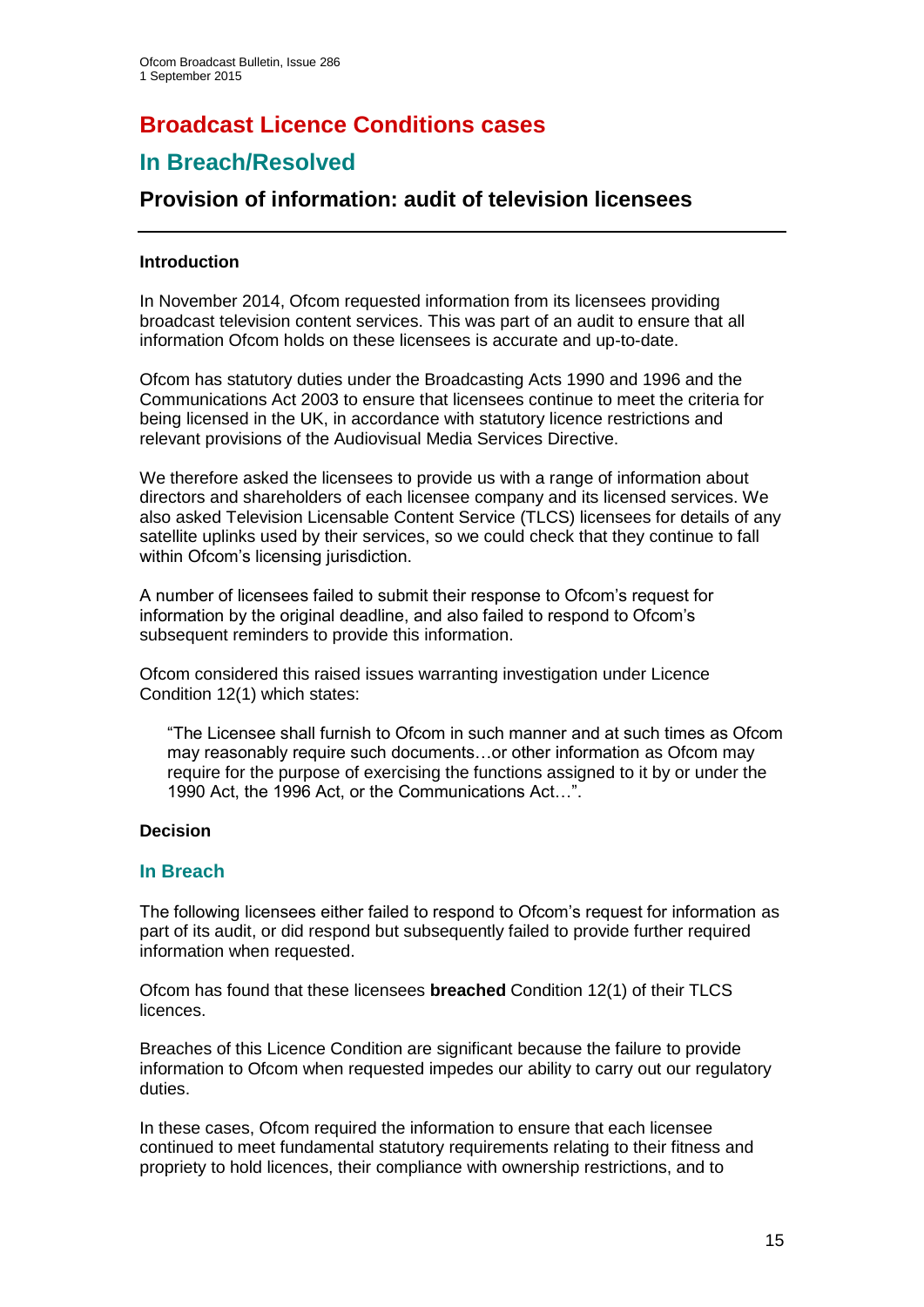confirm that they continue to fall under Ofcom's licensing jurisdiction. In the absence of this information, Ofcom was unable to complete the necessary checks.

Ofcom was therefore unable to fulfil its duties in these cases. Given the significance of the information which the licensees below failed to provide, Ofcom considered these breaches to be serious and continuing. **Ofcom is putting these licensees on notice that this contravention of their licences will be considered for the imposition of a statutory sanction, including licence revocation**.

| Licensee                                   | Service name(s)      | Licence number(s) |
|--------------------------------------------|----------------------|-------------------|
| Ariana Radio & Television Network          | Ariana International | <b>TLCS001086</b> |
| Middlesex Broadcasting Corporation Limited | MATV (Punjabi)       | TLCS000384        |
|                                            | <b>MATV Music</b>    | <b>TLCS000385</b> |
| Pakistan Television Corporation Limited    | <b>PTV Global</b>    | <b>TLCS001348</b> |
| Vox Africa Plc                             | VA TV                | <b>TLCS001064</b> |

#### **Breach of Licence Condition 12(1)**

#### **Resolved**

The following licensees failed to respond to Ofcom's request for information in accordance with the original deadline. They also failed to respond to Ofcom's subsequent reminders to provide this information. After Ofcom launched an investigation into the matter, the licensees submitted the required information. In the circumstances, we consider the matter resolved. The licensees should note, however, that should any similar issues arise in future, we may consider further regulatory action.

| Licensee                              | Service name(s)          | Licence number(s) |
|---------------------------------------|--------------------------|-------------------|
| 24 Live UK Limited                    | 24 Live                  | <b>TLCS001748</b> |
| A&A Inform Limited                    | <b>Russian Hour</b>      | <b>TLCS000680</b> |
| <b>ARY Network Limited</b>            | <b>ARY Digital</b>       | <b>TLCS000290</b> |
|                                       | QTV - Islamic Education  | <b>TLCS000924</b> |
|                                       | <b>ARY News</b>          | <b>TLCS000925</b> |
|                                       | <b>ARY World News</b>    | TLCS001549        |
|                                       | ARY QTV                  | <b>TLCS001550</b> |
|                                       | <b>ARY Entertainment</b> | <b>TLCS001551</b> |
| <b>Greener Technology Limited</b>     | <b>BEN TV</b>            | TLCS001094        |
| <b>H&amp;C TV Limited</b>             | Horse & Country TV       | <b>TLCS000929</b> |
|                                       | Horse & Country TV       | <b>TLCS001669</b> |
|                                       | (Netherlands)            |                   |
|                                       | Horse and Country TV     | <b>TLCS100177</b> |
|                                       | (Swedish Feed)           |                   |
| Harmony Media Enterprises (UK)        | <b>UKS Fuzion TV</b>     | <b>TLCS001292</b> |
| Limited                               |                          |                   |
| <b>Independent Television Limited</b> | <b>IT TV</b>             | TLCS001753        |
| Passion Broadcasting Television       | Passion TV               | <b>TLCS000885</b> |
| <b>Services Limited</b>               |                          |                   |
| <b>REAL Digital TV Limited</b>        | <b>REAL Digital</b>      | <b>TLCS001447</b> |
| <b>TV Enterprises Limited</b>         | NTAI                     | <b>TLCS000743</b> |

#### **Resolved**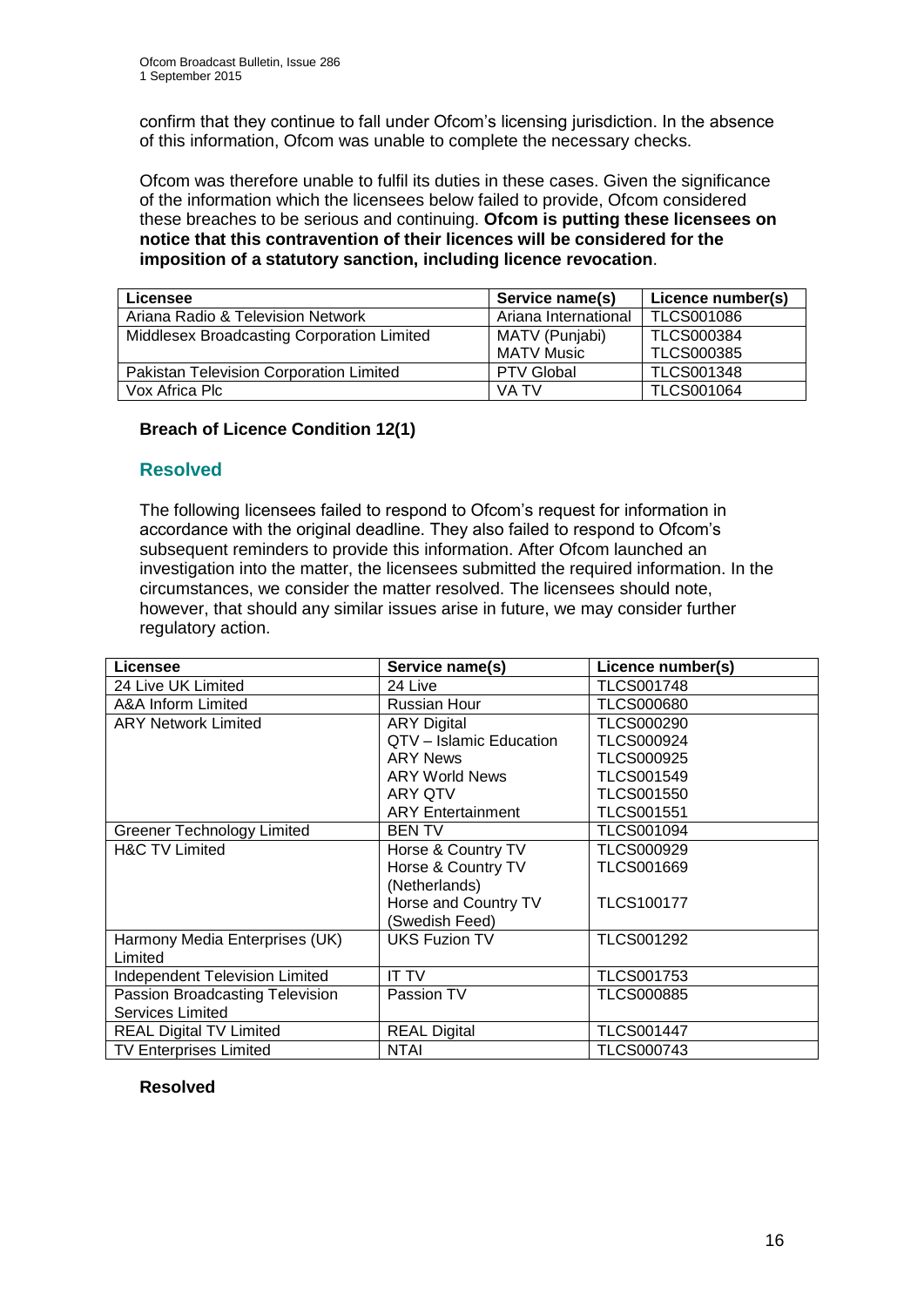# **In Breach**

#### **Provision of licensed service Retention and production of recordings** *Castle FM (Leith), 29 to 31 January 2015*

#### **Introduction**

Castle FM is a community radio station licensed to provide a service for the residents of Leith in Scotland. The licence is held by Leith Community Mediaworks Ltd ("LCMWL" or "the Licensee").

'Key Commitments'<sup>1</sup> form part of each community radio station's licence and are contained in an annex to the licence. They set out how the station will serve its target community and include a description of the programme service.

During 2014, Ofcom recorded five licence condition breaches by LCMWL in three separate Findings<sup>2</sup>. The 19 May 2014 Finding related to two failures to produce and retain recordings, and one failure to provide the licensed service in accordance with its Key Commitments. The 28 July 2014 Finding related to a further failure to produce and retain recordings. The 17 November 2014 Finding related to a further failure to provide the licensed service in accordance with its Key Commitments. In each Finding, we put the Licensee on notice that, should similar compliance issues arise in future, we would consider taking further regulatory action which may include consideration of a statutory sanction.

In December 2014, we asked LCMWL for recordings for audio across three days (8 to 10 December inclusive) so that we could assess whether the Licensee was now complying with its Key Commitments. When these were received in January 2015, we raised concerns with LCMWL regarding the accuracy of these recordings, in particular due to an on-air reference to "Monday, 15 December", which was a date falling after the specific days of output we had requested, and which LCMWL said they had supplied us with.

Given this, and past issues (as set out in the earlier Findings) regarding provision of recordings from LCMWL, we decided to engage Radiomonitor Limited ("Radiomonitor"), an independent monitoring company, to record and supply audio from the FM output of Castle FM, and to request audio covering the same period from LCMWL.

We then asked LCMWL for recordings of its audio across three days (06:00 to midnight, 29 to 31 January 2015 inclusive) so that we could assess whether the Licensee was now complying with its Key Commitments. We received a memory stick but it was damaged and inaccessible on receipt. Following a request to LCMWL that it be re-sent, a second memory stick was then received. We assessed this material alongside the recordings from Radiomonitor.

 $\overline{2}$ 

1

<sup>1</sup> Castle FM's Key Commitments:

<http://www.ofcom.org.uk/static/radiolicensing/Community/commitments/cr000080.pdf>

<http://stakeholders.ofcom.org.uk/binaries/enforcement/broadcast-bulletins/obb254/obb254.pdf> <http://stakeholders.ofcom.org.uk/binaries/enforcement/broadcast-bulletins/obb259/obb259.pdf> <http://stakeholders.ofcom.org.uk/binaries/enforcement/broadcast-bulletins/obb268/obb267.pdf>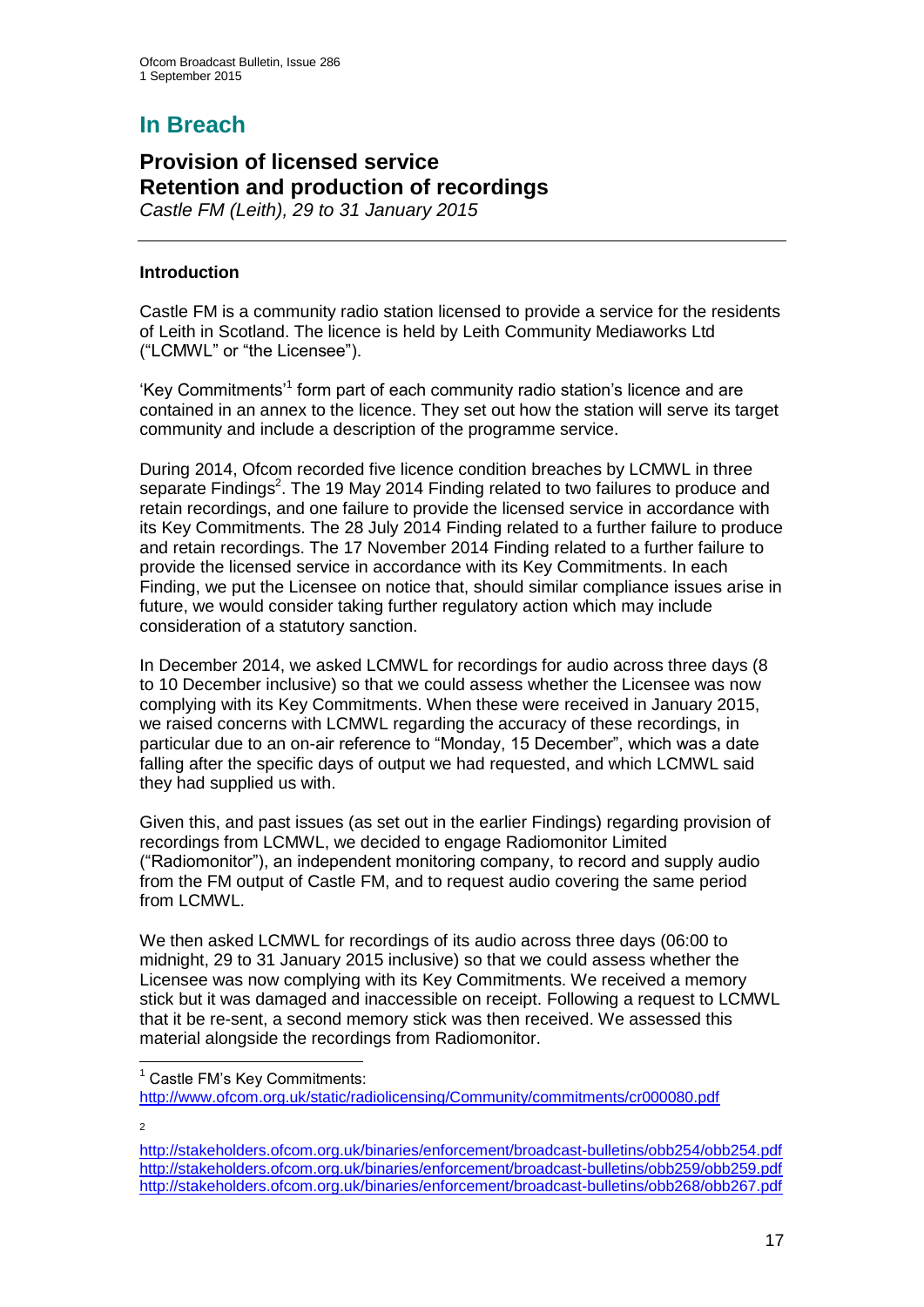#### Retention and production of recordings

The audio supplied by LCMWL materially differed from that Ofcom had sourced independently through Radiomonitor.

In particular, the material supplied by LCMWL differed from the independent recordings sourced from Radiomonitor because it included speech content which would have contributed to meeting the Key Commitments. This led us to be concerned that the material provided by LCMWL may have been put together subsequently to suggest compliance with Key Commitments. This was particularly the case for Saturday 31 January, when listening to the independent recordings we heard continuous music whereas the recordings supplied by LCMWL for the same date contained a large element of speech.

The total amount of material supplied by LCMWL should have been 54 hours based on three 18-hour days. In fact, the audio supplied contained approximately 47.5 hours of output (adding together all audio files received). Additionally, several of the individual audio files received from LCMWL contained fewer minutes than indicated on the file label. Again, this contributed to a concern that the material was put together subsequently rather than constituting the actual output on the days in question.

Ofcom considered that this raised issues warranting investigation under Condition 8(2)(a) and (b) of LCMWL's licence, which require that the Licensee shall:

"(a) make and retain, for a period of 42 days from the date of its inclusion, a recording of every programme included in the Licensed Service...

(b) at the request of Ofcom forthwith produce to Ofcom any…recording for examination or reproduction…".

We therefore supplied the Licensee with the independently sourced material and at the same time requested formal comments from the Licensee on its compliance with these licence conditions.

#### Key Commitments

Because of the concerns explained above over the accuracy of the recordings supplied by LCMWL, Ofcom relied on the independent third party recordings to assess whether the service was complying with its Key Commitments.

Ofcom considered that the output monitored raised issues warranting investigation under Conditions 2(1) and 2(4) in Part 2 of the Schedule to LCMWL's licence. These state, respectively:

"The Licensee shall provide the Licensed Service specified in the Annex for the licence period." (Section 106(2) of the Broadcasting Act 1990); and

"…the Licensee shall ensure that the Licensed Service accords with the proposals set out in the Annex so as to maintain the character of the Licensed Service throughout the licence period." (Section 106(1) of the Broadcasting Act 1990).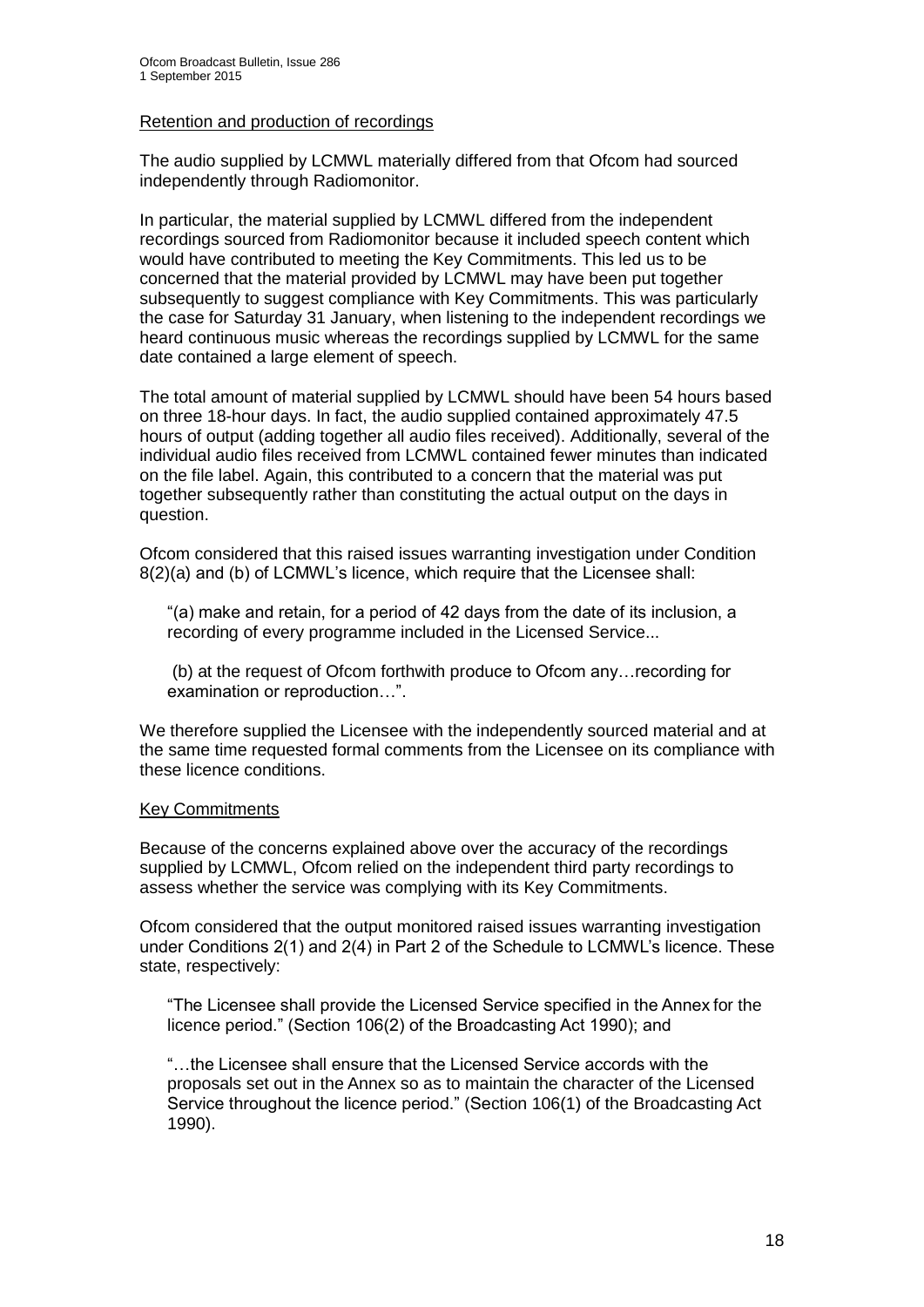We therefore requested formal comments from LCMWL on its compliance with these licence conditions, and in particular how it was fulfilling each of the following Key Commitments:

- Live daytime (0800 to 1900) output will typically comprise 70% music and 30% speech ('speech' excludes advertising, programme/promotional trails and sponsor credits).
- Speech content will include topical discussion, interviews, news programming, documentaries, social comment, original comedy, community information, and local history. Weekday daytime presenters will generally have guests, volunteers and experts within the programming.
- Early evening (1900 to 0000) will feature genre/ethnic programming. Some non-English language music & community information shows (in Spanish, Arabic, Polish, Urdu etc) and also specific music genres popular in Leith (Rock, Soul, Country, Scottish Traditional, Folk, Jazz). Some of these slots will be 'access' radio to promote diversity and under-represented groups while still being nondenominational and non-political. Output will include 'live' and 'as live' music and unsigned artists from the community.
- In addition to a Breakfast Show (0700-1000), weekend programming will be largely music based (90% music 10% speech) with various minority music genres and presenter styles as above. Overnight programming will be automated with some selected repeats from daytime output.

#### **Response**

#### LCMWL's response

Regarding Ofcom's concerns over LCMWL's retention and production of recordings, LCMWL said: "When we responded to the request for recordings, the dates requested were on the same dates that we held training courses, Castle FM had nearly 40 volunteers being trained. All were present when presenters were broadcasting". It said that these trainees "can support and give evidence (and will) regarding the live broadcasting on Castle FM".

LCMWL explained that: "Ofcom had asked for recordings put into bite sized chunks in order to make it easier to listen to, again we had a number of volunteers who were with us when the exact recordings were extracted from our legal log. During the training these recording were used as part of the course to break down into 10min segments."

LCMWL said that it "totally reject[s]" any suggestion that it had acted dishonestly in providing the recordings to Ofcom.

It added: "We are, as you are aware, a voluntary organisation which relies on its volunteers to keep the station running and also for the financial assistance from each volunteer. As we are not a registered charity we find it extremely difficult and practically impossible to secure funding from grants or local council subsidies."

Having considered LCMWL's comments, Ofcom prepared a Preliminary View that LCMWL had breached Licence Conditions 8(2)(a) and (b), and Licence Conditions 2(1) and (4), and sent this to LCMWL. In response, LCMWL set out the practical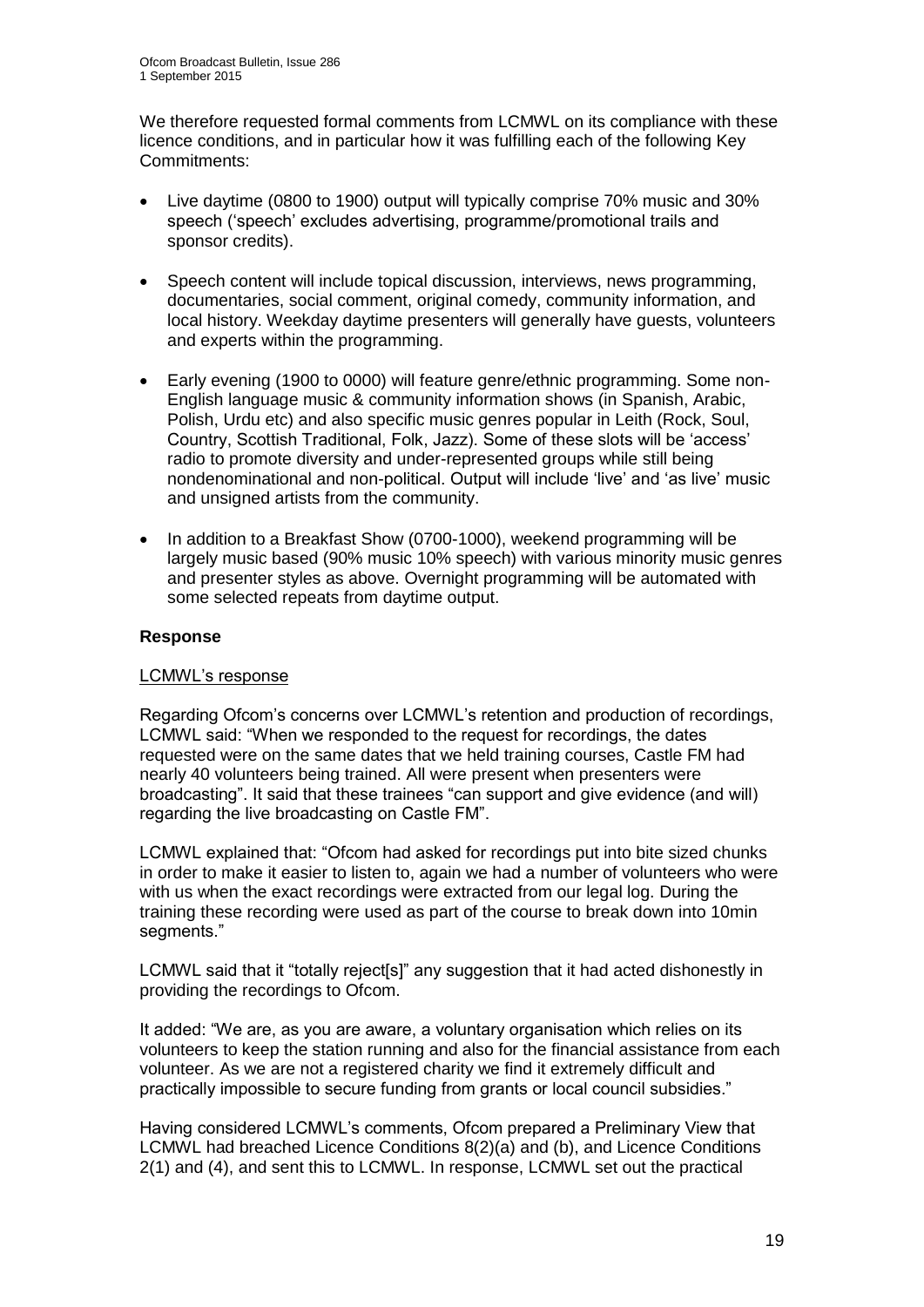challenges it faced in securing its future, including that it had experienced attempts to hack its computers, attempts to switch off its transmitter, and harassment of volunteers. It expressed disappointment in the level of support provided by Ofcom, and said that the questioning it faced from Ofcom about the memory stick that had been damaged in transit was, "unacceptable". It also asked for clarification of the source of the Radiomonitor material, and how it was "verified".

Ofcom replied to LCMWL. We stated that we understood the challenges of running a small community radio station, but reiterated that it remained the responsibility of such stations to comply with the terms of their licences. We also noted that there was no implication in our Preliminary View that the damage to the memory stick had been anything other than accidental. Finally, we set out that the Radiomonitor recordings used an industry standard logging computer which recorded every minute of the audio source and named each file according to current date and time, and that a Radiomonitor representative had been present while the recordings took place.

LCMWL responded stating that the recordings it had provided were correct and had been verified by several people, and that the Radiomonitor recordings were unverified and not reliable.

#### Radiomonitor's response

Given that Radiomonitor's procedures were questioned by LCMWL, Ofcom considered Radiomonitor may be directly affected by the outcome of the case and therefore provided it with the opportunity to address the relevant issues raised by LCMWL's questions as a third party<sup>3</sup>.

Radiomonitor responded that "our equipment is the trusted standard for many stations across the UK". It also said that the equipment for recording the Castle FM material had been built and tested by the engineers at Radiomonitor without any knowledge of which stations were to be recorded or why.

It added that: "There can be no deception at our end, since the instructions [from Ofcom] were simply to record the station for the required days. There could be no mistake in the recordings taken, except due to interference or transmission errors, as the recording equipment was attended for the majority of its operation, and periodically tested to confirm clock accuracy, and to verify that the correct FM frequency was being monitored."

#### **Decision**

#### Retention and production of recordings

Under the Communications Act 2003, Ofcom has a duty to ensure that in each broadcaster's licence there are conditions requiring the licensee to retain recordings of each programme broadcast, in a specified form and for a specific period after broadcast, and to comply with any request to produce such recordings issued by Ofcom. Community Radio licences enshrine these obligations in Licence Conditions  $8(2)(a)$  and  $(b)$ .

Under Licence Condition 8(2)(a), Ofcom requires licensees to make a recording of every programme included in the service, and to retain these for 42 days after

 3 In accordance with paragraph 1.28 of Ofcom's General procedures for investigating breaches of broadcast licences.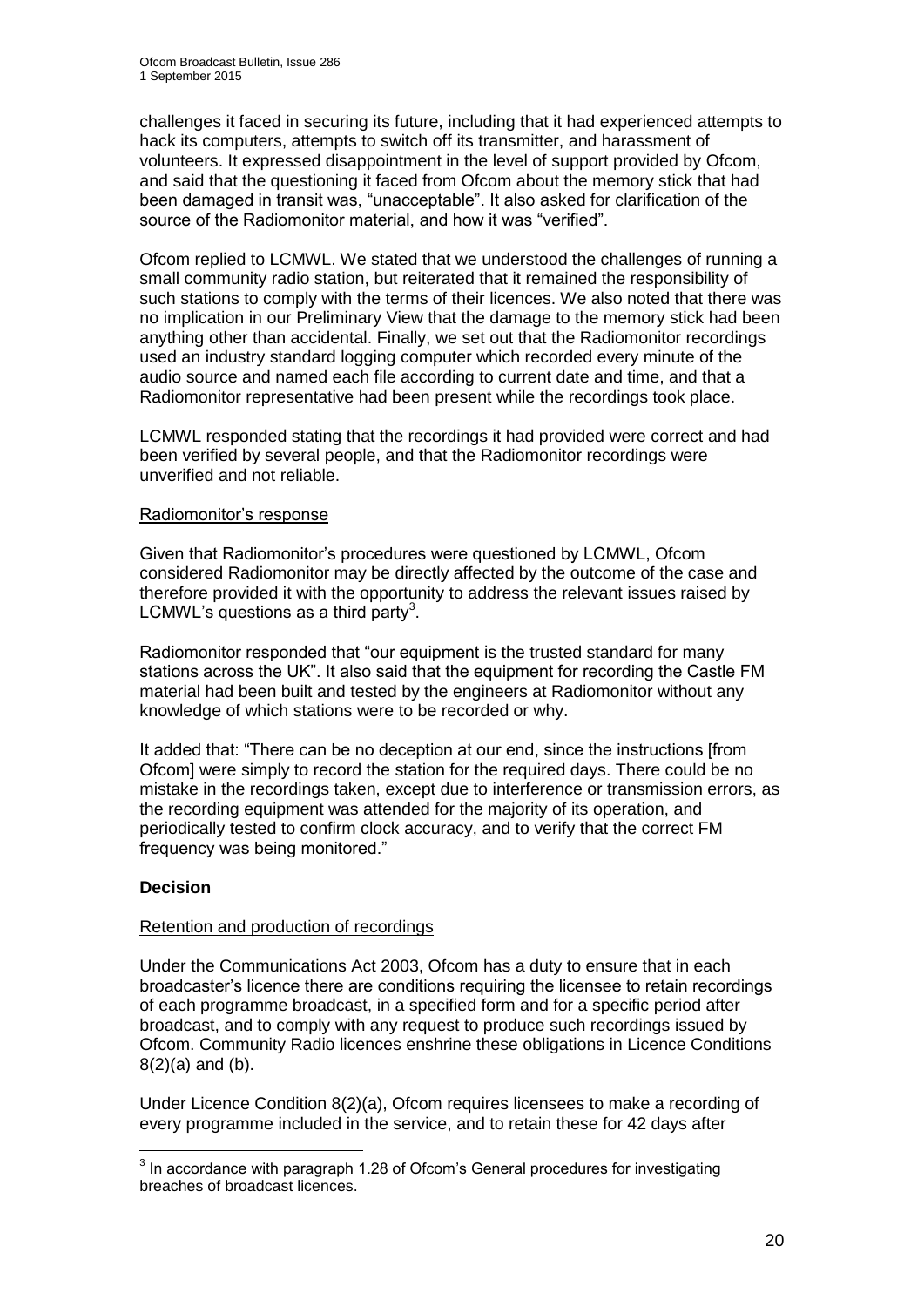broadcast. Under Licence Condition 8(2)(b) Ofcom requires licensees to produce such recordings forthwith upon request.

It is a condition of all radio licences that the licensee adopts procedures for the retention of recordings and produces recordings to Ofcom forthwith on request.

In this case, LCMWL maintained that the recordings it had provided to Ofcom were accurate and that the Radiomonitor recordings were not. Having considered the representations both from LCMWL and Radiomonitor, Ofcom did not agree with LCMWL for several reasons.

Firstly, the systems used by Radiomonitor automatically applied the current date and time to audio files, and the Radiomonitor representative had been present for the recordings further confirming that the recordings covered the correct period. Secondly, the recordings included identifying material such as jingles making clear that the recording was of Castle FM and that a different station had not been recorded by mistake. Thirdly, Radiomonitor had no reason to falsify material. Fourthly, LCMWL's response did not include an explanation for the overall duration of material supplied by LCMWL being insufficient to cover the full period of the request. Finally, Ofcom has previously recorded breaches against LCMWL for failing to produce and retain recordings, indicating an ongoing difficulty in this area.

Ofcom concluded that the Licensee had breached Licence Conditions (8)(2)(a) and (b).

#### Key Commitments

Ofcom has a range of duties in relation to radio broadcasting, including securing a range and diversity of local radio services which are calculated to appeal to a variety of tastes and interests, and the optimal use of the radio spectrum. Provision by a licensee of its licensed service on the frequency assigned to it is the fundamental purpose for which a community radio licence is granted. This is reflected in the licence conditions requiring the provision of the specified licensed service. If a service is not being provided in accordance with the licence, choice for listeners is likely to be reduced.

Ofcom carried out monitoring across three days of output relying, as noted above, on the recordings provided by Radiomonitor. and found:

#### *Music to speech ratio*

On the first day monitored (Thursday 29 January), back-to-back music was broadcast until around midday and again between 15:20 and 19:00. Between noon and 15:20, *Citytalk*, a presenter-led interview programme, was broadcast, also interspersed with music.

On the second day (Friday 30 January), back-to-back music featured until around 12:30 and then from 15:00 onwards. In between these times, the *Citytalk* programme was broadcast, again interspersed with music. On the third day (Saturday 31 January), continuous music was broadcast all day.

With such long periods of continuous music broadcast, we calculated the station's overall speech levels as being below the required 30% on the first two days, by 5% and 17% respectively, with no speech at all broadcast on the third day.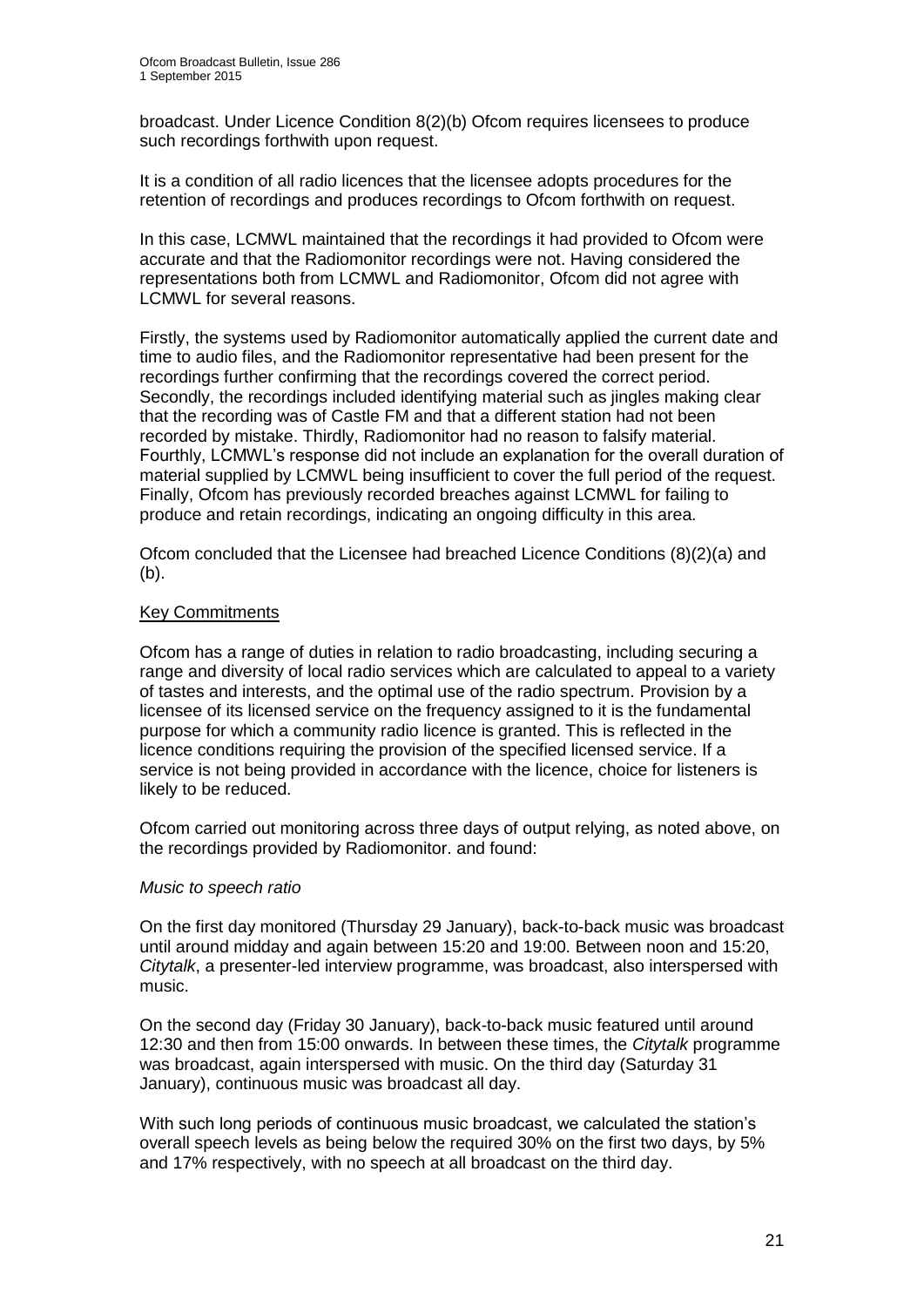#### *Speech content*

The Key Commitment requires speech content to include various different types of speech. Ofcom found no news programming, documentaries, original comedy or community information (apart from instances heard as part of an interview, and so specific to that interview). Apart from the *Castle Sessions* music show broadcast between 20:30 and 23:00 on the Thursday, all speech content (across the two days that contained speech) comprised interviews only.

#### *Early evening programming*

No genre/ethnic programming was heard, and no non-English language music and community information shows (in Spanish, Arabic, Polish, Urdu etc.) were broadcast. No evidence either was found of specific music genres (Rock, Soul, Country, Scottish Traditional, Folk Jazz) being broadcast, as required under the Key Commitments.

#### *Weekend programming*

The relevant Key Commitment requires that there will be a Breakfast Show broadcast between 07:00 and 10:00 at weekends. On the Saturday that we monitored, no breakfast show aired. Continuous music was transmitted all day, meaning that the 10% speech requirement was not met. We heard no minority music genres or presenter styles.

LCMWL did not make representations directly in relation to compliance with Key Commitments, other than to emphasise the continued efforts of volunteers to ensure compliance. LCMWL did, however, make the argument that Ofcom should not rely on the Radiomonitor recordings, but should use the material LCMWL had submitted (which contained more material relevant to delivery of the Key Commitments). Ofcom rejected that argument for the reasons set out above.

In light of the above, Ofcom concluded that the Licensee had breached Licence Conditions 2(1) and 2(4) for failing to provide its licensed service in accordance with its Key Commitments.

#### **Conclusion**

Ofcom has found LCMWL to be in breach of Licence Conditions 8(2)(a) and (b) in relation to retention and production of recordings, and in breach of Licence Conditions 2(1) and 2(4) in relation to maintaining the character of the Castle FM service in compliance with key commitments. Ofcom has recorded breaches in both these areas previously against LCMWL $4$ .

In Ofcom's view, the breach of requirements on retention and production of recordings was particularly serious. This was because the recordings provided to Ofcom by LCMWL purporting to cover the period were not, in Ofcom's view, an accurate record of what was actually broadcast. Rather, in the absence of any other explanation, it appeared possible that the recordings provided to Ofcom by LCMWL had been edited together subsequently to include material supporting compliance with the Key Commitments which had not, in fact, been broadcast on the dates which the request covered.

 4 See footnote 2.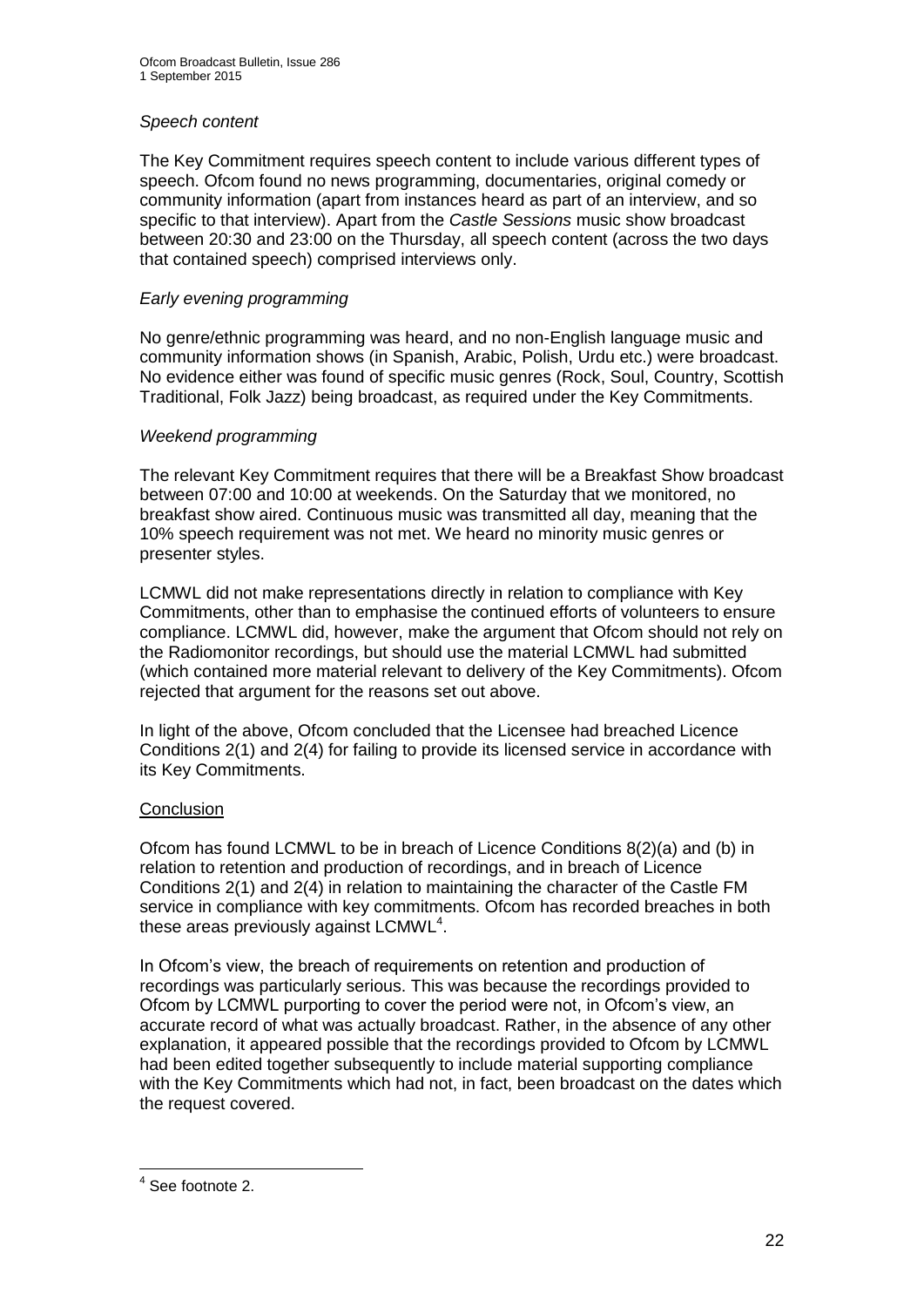**The Licensee is therefore put on notice that we will consider the breach of Licence Conditions 8(2)(a) and (b) for the imposition of a statutory sanction.** 

**Breaches of Licence Conditions 8(2)(a) and (b), and breaches of Licence Conditions 2(1) and 2(4) in Part 2 of the Schedule to the community radio licence held by Leith Community Mediaworks Ltd (licence number CR000080BA).**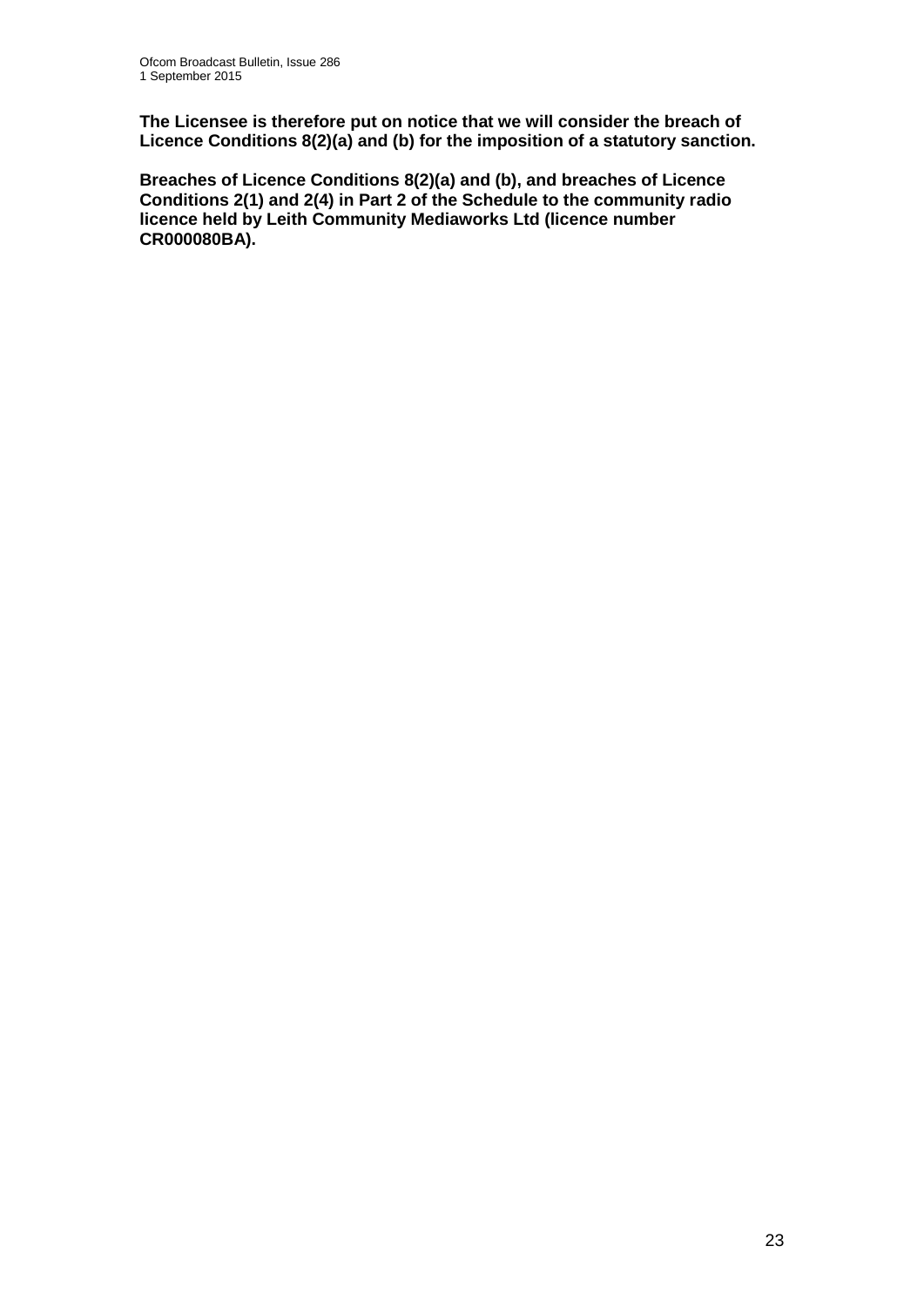# **In Breach**

## **Retention and production of recordings**

*French Radio London, 2 April 2015, 14:00*

#### **Introduction**

French Radio London was a local digital commercial radio station that broadcast to the Greater London area. The licence for the service was held by FRL London Limited ("FRL" or "the Licensee"). In June 2015, it ceased broadcasting and began to distribute its programming solely online.

Ofcom received a complaint about offensive language in a song broadcast in the early afternoon on 2 April 2015.

Ofcom therefore requested a recording of the programme from the Licensee to make an assessment.

In response to Ofcom's request for a recording, the Licensee provided Ofcom with its transmission playlist for that particular time and the lyrics to the song in question. However, it explained that it was unable to supply a recording of the requested material.

Conditions 7(2)(a) and 7(2)(b) of FRL's Digital Sound Programme Service ("DSPS") Licence stated:

"(2) In particular, the Licensee shall:

- (a) make and retain, for a period of 42 days from the date of its inclusion therein, a recording of every programme included in the Licensed Service together with regular time reference checks;
- (b) at the request of Ofcom forthwith produce to Ofcom any such recording for examination or reproduction."

We therefore asked the Licensee how it complied with these DSPS Licence Conditions.

#### **Response**

The Licensee accepted that it had not met this condition of its licence. FRL explained that it was unable to supply a recording because of a technical failure of its recording systems.

FRL said that it had moved premises in early April 2015 and put in place a process to store its output on a server while the move took place. However, it discovered that from 2 April to 23 May 2015, its recording system was "not working as it should" and therefore, it was unable to provide a recording of the requested material to Ofcom. The Licensee said that it took longer than expected to repair the system but it was fully operational (at the time it provided Ofcom with its representations).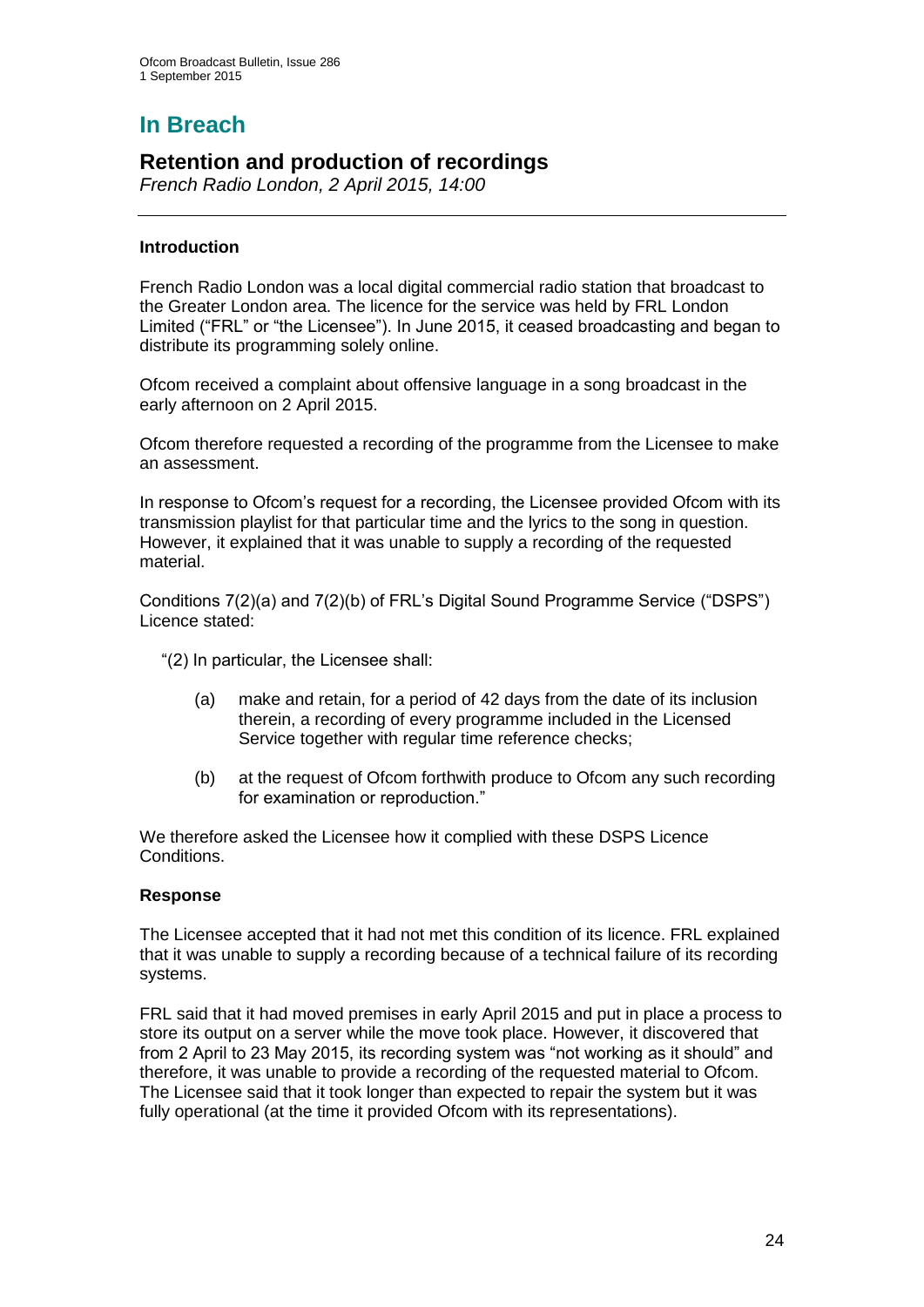#### **Decision**

Under the Communications Act 2003, Ofcom has a duty to ensure that in each broadcaster's licence there are conditions requiring that the licensee retains recordings of each programme broadcast in a specified form and for a specific period after broadcast, and to comply with any request by Ofcom to produce such recordings issued by Ofcom. These obligations are set out in DSPS Licence Condition 7.

Breaches of Licence Condition 7 are serious because they impede Ofcom's ability to assess whether a particular broadcast raises potential issues under the relevant codes. This can therefore affect Ofcom's ability to carry out its statutory duties in regulating broadcast content.

Condition 7(2)(a) requires licensees to make and retain, for a period of 42 days, a recording of every programme included in the licensed service. Ofcom noted that owing to a technical failure of its logging system, the Licensee did not make or retain recordings of any of FRL's programming for several weeks. Condition 7(2)(a) was therefore breached.

Condition 7(2)(b) requires licensees to produce recordings of its output to Ofcom forthwith upon request. We noted that the Licensee provided a transmission playlist and the lyrics of the song broadcast. However, FRL was unable to provide a copy of the broadcast material. We therefore did not have the necessary information to carry out an assessment. The Licensee therefore breached Condition 7(2)(b).

#### **Breaches of Licence Conditions (7)(2)(a) and 7(2)(b)**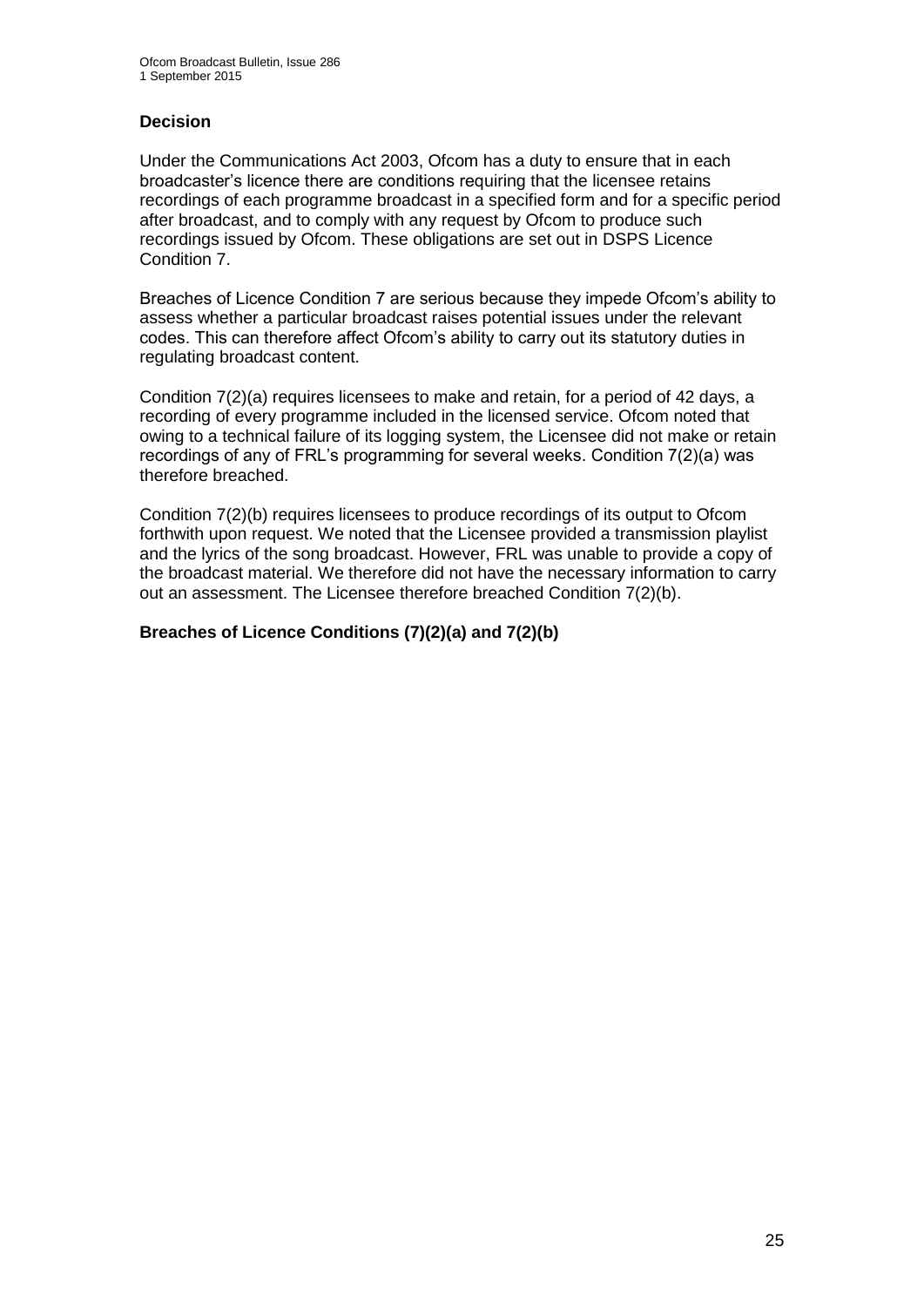# **Fairness and Privacy cases**

# **Not Upheld**

## **Complaint by Mr Ty Medland**

*Countdown to Murder: Diced to Death, Channel 5, 8 September 2014*

#### **Summary**

Ofcom has not upheld this complaint made by Mr Ty Medland of unwarranted infringement of privacy in the programme as broadcast.

The programme provided a detailed account of the events surrounding the murder of Mrs Samantha Medland by Mr Medland, her husband, in 2013. Photographs of Mr Medland at different stages of his life and footage of him receiving medical treatment in hospital following a suicide attempt were shown in the programme.

Ofcom found that:

- Mr Medland did have a legitimate expectation of privacy in relation to the broadcast of footage of him receiving medical treatment in the programme. However, this was outweighed by the public interest in broadcasting material showing Mr Medland's behaviour in the aftermath of the murder. Mr Medland's privacy was therefore not unwarrantably infringed in the programme as broadcast in this respect.
- Mr Medland did not have a legitimate expectation of privacy with regard to the inclusion of photographs of him in the programme as broadcast. Therefore, Mr Medland's privacy was not unwarrantably infringed in this respect.

#### **Introduction and programme summary**

On 8 September 2014, Channel 5 broadcast an edition of *Countdown to Murder*, a documentary series which recounted the events surrounding high-profile murder cases. This edition, entitled *Diced to Death,* provided a detailed account of the events surrounding the murder of Mrs Samantha Medland by her husband, Mr Medland (the complainant). The programme included interviews with various people, including: Ms Amelia Greening, Mrs Medland's mother; Detective Chief Inspector Mark Preston, who investigated the murder; Ms Anna Roberts, a local newspaper journalist; Dr Elizabeth Yardley, a criminologist; and Mr Paul Griffin, Mrs Medland's best friend. Throughout the programme dramatic reconstructions of the events leading up to and including the murder were shown. Various photographs of Mr and Mrs Medland were also shown throughout the programme. Footage filmed by the police of Mr Medland in hospital following his suicide attempt was also included in the programme.

The programme included a detailed account of how the couple had met, married and then separated within 18 months, before describing how Mr Medland murdered Mrs Medland by repeatedly stabbing her outside her place of work in Brighton. Following this, the programme said that Mr Medland then tried to commit suicide. DCI Preston said that Mr Medland had made: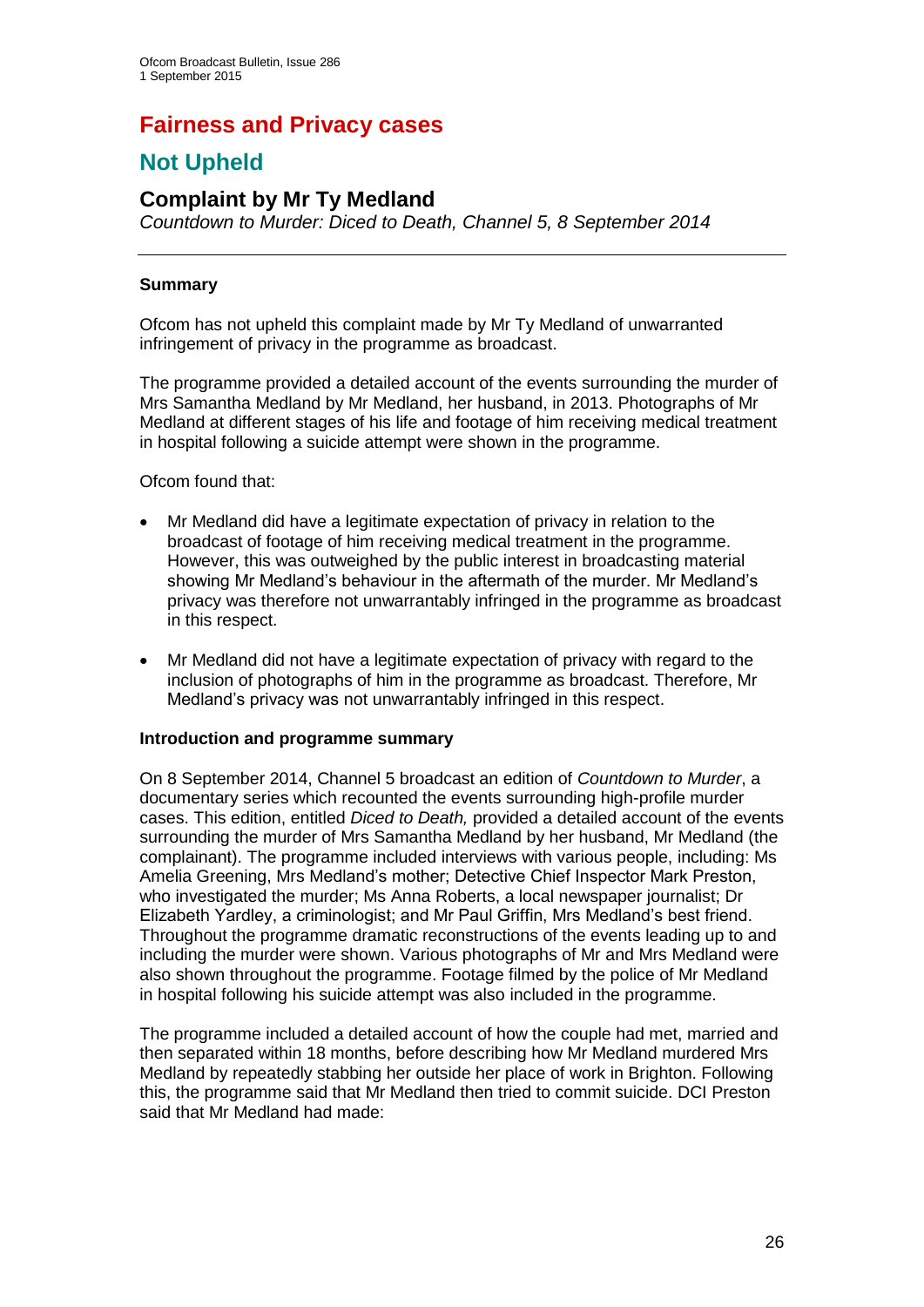*"what I think is a half-hearted effort to cut his own wrist and then he stabbed himself in the leg. He didn't carry on with any attack trying to take his own life".* 

Later in the programme, the police footage of Mr Medland in hospital was shown. The footage showed Mr Medland lying on a hospital bed with dried blood on his legs; bandages around his wrists and leg, and two nurses who appeared to be tending to his injuries. The programme's narrator said:

*"In one last clue to Medland's state of mind, police body cameras recorded his pitiful attempt to be a victim".*

Mr Medland was heard saying:

*"I tried to kill myself and I couldn't even do that right".* 

Later in the programme, more police footage of Mr Medland lying down on his front on a hospital bed was shown. Dried blood could be seen on Mr Medland's hand and legs and his wrist and leg were bandaged.

DCI Preston said that the police body cameras showed that Mr Medland:

*"Didn't seem to care and does nothing more than carry on moaning about how much pain he is in. He shows no remorse. He shows no concern for Sam* [Mrs Medland] *in any way shape or form. It was all about him".*

Further footage of Mr Medland receiving treatment was shown. Mr Medland was shown on his back with dried blood and a bandage on his leg. A nurse was seen tending to Mr Medland's wrist and appeared to cleaning the area. Mr Medland was heard saying:

*"My daughter passed away last year. My wife had an affair".* 

No further footage of Mr Medland in the hospital was shown.

The programme then stated that Mr Medland was charged with the murder of Mrs Medland and that he pleaded not guilty. The programme explained that Mr Medland told the jury that he *"just wanted to shame Sam. He said he couldn't remember anything else about the attack"*. However, DCI Preston disagreed and said that *"he would of have us believe that the depression was so severe it caused him to black out at the time of attack".* He added that, in his experience:

*"Despite people saying time and time again that they black out at the time of something so serious that is happening. Rarely that is the case. More often than not people are lying and I think the jury absolutely believed on this occasion that Medland was lying".* 

The programme stated that on 26 July 2013, Mr Medland was found guilty of the murder of Mrs Medland and concluded with an onscreen caption stating:

*"Medland was jailed for a minimum of 25 years. He was described by the judge as "petulant and self-centred".*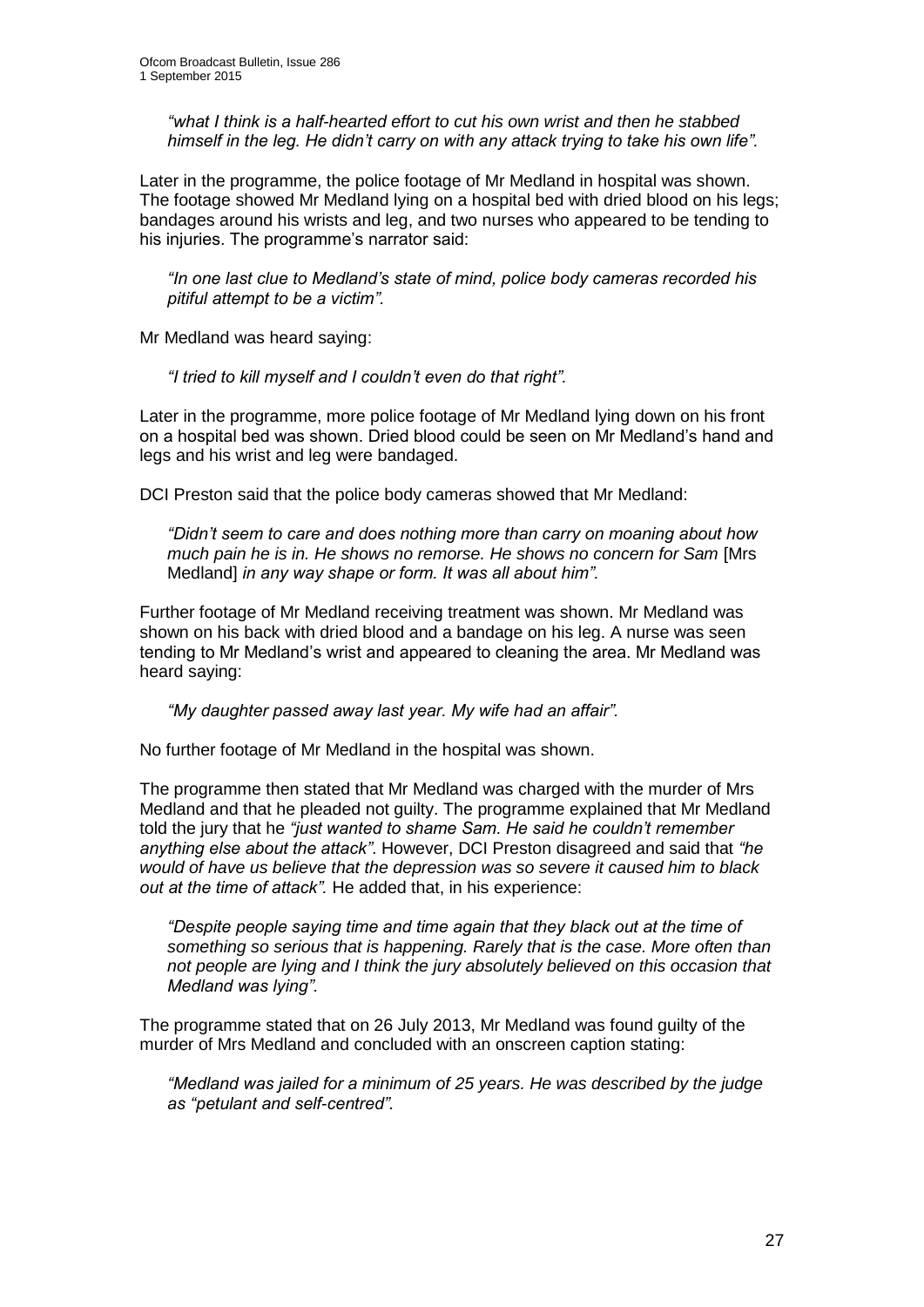#### **Summary of the complaint and the broadcaster's response**

a) Mr Medland complained that his privacy was unwarrantably infringed in the programme as broadcast because footage of him in hospital following his suicide attempt was included in the programme without his permission.

By way of background, the footage had been filmed by a body camera worn by a police officer. Mr Medland said that he had not seen the footage before and it had not been used during his court trial.

Before responding specifically to the heads of complaint, Channel 5 said that the editorial focus of the programme was to follow the timelines of both murderer and victim in the days and hours leading up to the fatal incident at the centre of the programme. Channel 5 added that in appropriate cases, such as this one, the programme also examined the aftermath of the murder and the behaviour of the murderer.

Channel 5 said that the focus of the series is murder and by the use of stylised dramatic reconstructions of actual murders, the programme sought to present information about real crime in a fresh and innovative way. Channel 5 said that the series takes care to examine the events leading to the murder from the point of view of the victim and how the victim was feeling and behaving.

In response to this specific head of complaint, Channel 5 said that the footage in question was filmed by a police officer and that Channel 5 had no way of knowing whether or not Mr Medland had seen the footage previously. It added that it understood that the footage was not tendered in evidence at the trial of Mr Medland, but that was not to say that it was not available to the court or that had Mr Medland's defence requested it to be placed in evidence, it would have been. Channel 5 said that Mr Medland pursued a defence of diminished responsibility at trial and had his advisors have thought the footage in question was of assistance to that defence it would have been entered into evidence.

Channel 5 said that the question of whether or not Mr Medland made a serious attempt upon his own life following the murder was one that occupied a great deal of evidence and court time.

Further, the use of the footage in the programme highlighted the view of the Prosecution at Mr Medland's court trial. In particular, that Mr Medland was "smiling, laughing at times, and seemed okay" and that the footage did not reveal a vulnerable person or a person suffering from extreme pain, fear or distress.

Channel 5 stated that "it is not the law in the United Kingdom that people have a right not to be on television. Nor is it the law that footage or photographs of persons cannot be taken and then broadcast without their consent". Channel said that what matters in every case is whether or not rights are being infringed, and, if they are, whether there are good reasons for those rights to be infringed. Channel 5 said that in general, this requires the balancing of the rights of privacy against the right to freely broadcast matters of public interest.

Channel 5 said that at the time of filming Mr Medland at the hospital, he was under arrest for the commission of a crime for which he was subsequently convicted. It said that he was not a free citizen going about his business, but a suspected murderer in police custody.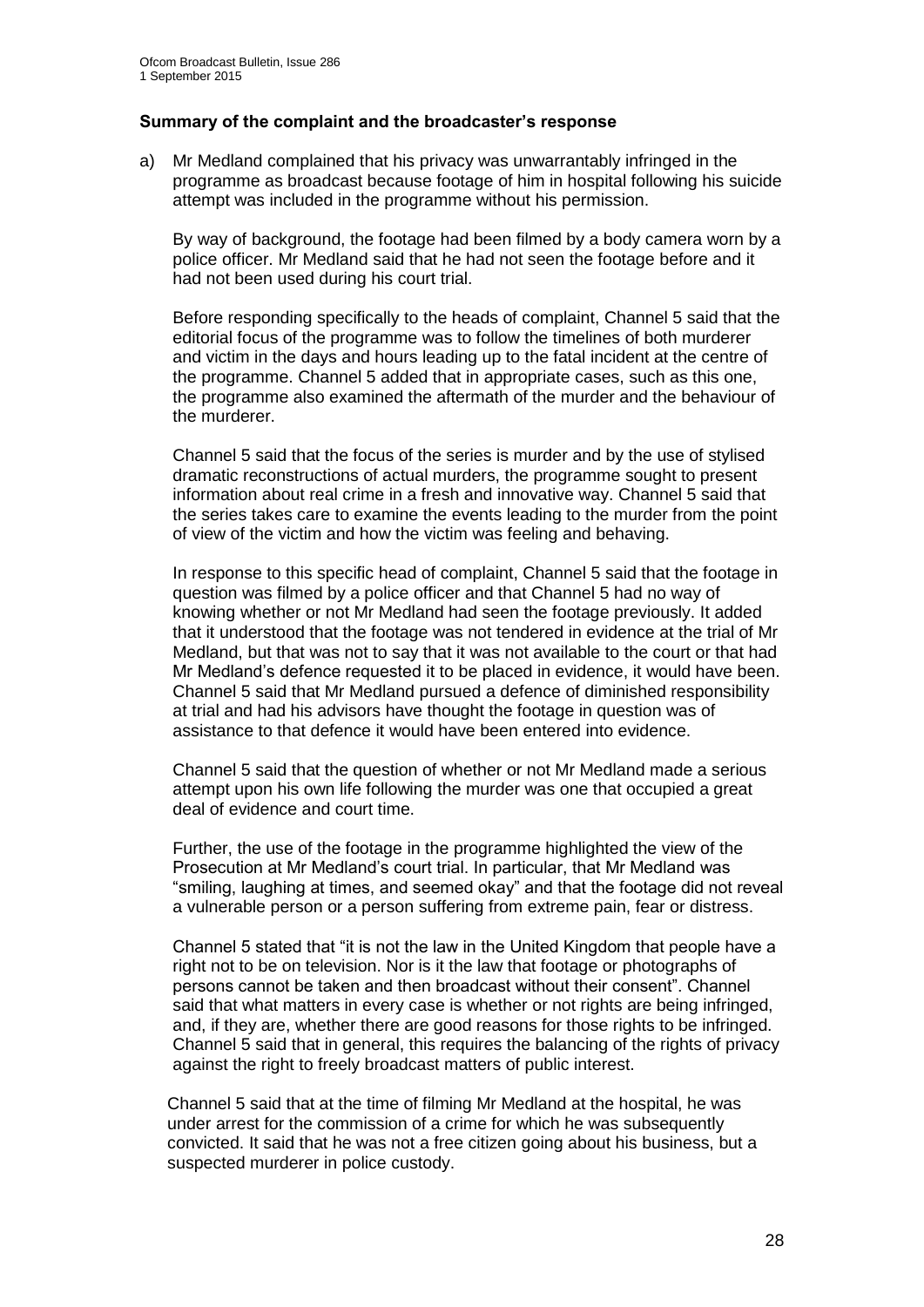The broadcaster added that the fact that Mr Medland's self-inflicted injuries were something that Mr Medland chose to make public as part of his defence for the crime of murder. Channel 5 said this was not an occasion where a broadcast revealed a previously undisclosed medical issue about a convicted criminal. The broadcaster stated that the fact that Mr Medland injured himself and was treated for those injuries had been the subject of widespread publicity and, as noted above, was part of his defence. Channel 5 explained that the jury did not accept that the defence of diminished responsibility was available to Mr Medland.

Channel 5 said that it was difficult to see how Mr Medland could maintain that the matter of his self-injury and his mental state were private given that he had placed this information, before, during and after the murder, directly into the public arena through his pleas and defence of the murder case made against him. Further, Channel 5 said that in any evaluation of what Mr Medland's mental state was, the footage allowed those who had not been able to hear first-hand testimony of witnesses who were there, as the jury at the trial did, to make up their own minds on that point.

Channel 5 stated that the footage was not graphic and did not show Mr Medland exhibiting great pain or profound emotion of any kind, nor did it show him undergoing delicate or intensely private medical treatment.

Channel 5 concluded by stating that it did not believe that the footage in question was private. However, Channel 5 added that even if it was private when filmed, that quality had been lost because of Mr Medland's conduct, namely his defence and subsequent conviction. Further, Channel 5 said that even if Ofcom concluded that the footage was private, it took the view that the public interest in seeing Mr Medland's behaviour, at a time when he claimed to be suffering diminished responsibility, overrode any interest Mr Medland may have in keeping that footage private.

b) Mr Medland also complained that his privacy was unwarrantably infringed in the programme as broadcast because photographs of him on his own and with Mrs Medland that had "not been in the media" before were included in the programme without his permission.

The complainant identified 23 photographs which were included in the programme as broadcast without his consent which he said infringed his privacy.

In response, Channel 5 said that it is not the law that every photograph of a person is private to that person or that publication of such photographs would, or could, constitute a misuse of that person's private information.

Channel 5 provided the details of the sources for each photograph. They said that eight of the photographs were from Mrs Medland's Facebook page, 12 photographs were from Mr Medland's Facebook page, and three photographs were provided to the programme makers by the victim's family.

Channel 5 said that it did not accept that any of the photographs contained private information about Mr Medland, but simply identified him at different stages of his life and his relationship with the murdered woman. The broadcaster said that the photographs depicted Mr Medland and his victim on their wedding day and other occasions or, showed Mr Medland alone or with persons whose identity had been obscured. Channel 5 added that a person's face is not, in itself,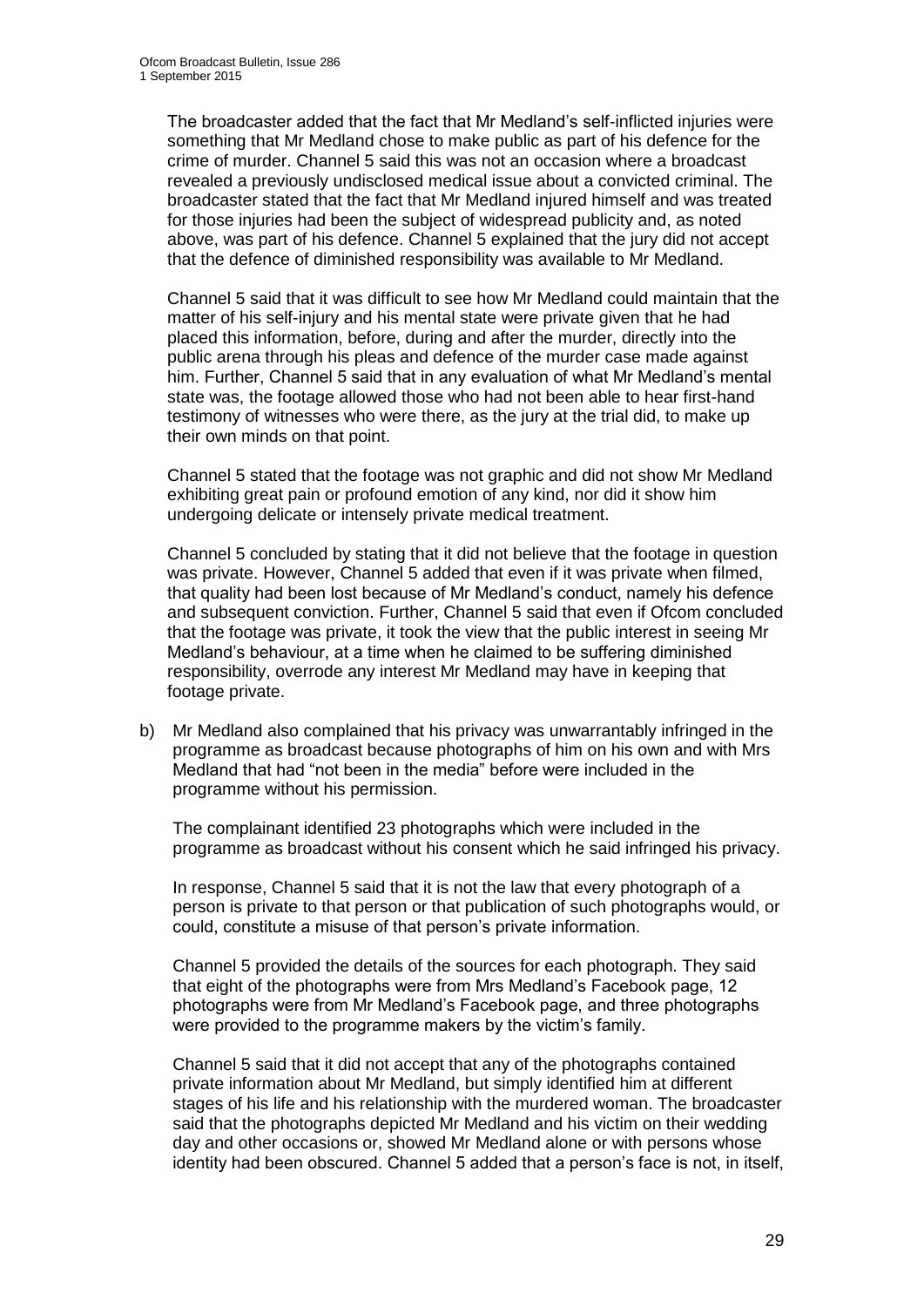private. Further, Channel 5 submitted that the photographs in this broadcast did not reveal any private or sensitive information about Mr Medland.

The photographs, Channel 5 said, were ordinary, commonplace and lacked in any appreciable level of privacy. There was nothing inherently private about wedding photographs and that, in general, they tend to be shared with friends and family.

Channel 5 stated that except for the photographs provided by the victim's mother, the photographs sourced from Facebook came from pages which were open to the public when the programme makers accessed them. Further, the broadcaster said that they were unexceptional photographs which did not disclose any private or sensitive information and that this was presumably why they were publically available. Therefore, Channel 5 said that it considered that Mr Medland had no legitimate expectation of privacy in relation to these photographs.

However, Channel 5 said that even if it were Ofcom's view that Mr Medland had a legitimate expectation of privacy, Channel 5 took the view that the public interest in seeing photographs of Mr Medland over the course of his life and his relationship with his victim was significant. Channel 5 stated that the aim of the programme, in part, was to permit the audience to understand the perception the murderer gave his victim, and the photographs played an integral role in allowing the audience to appreciate that perception. Therefore, Channel 5 stated that its Article 10 rights outweighed any interest Mr Medland had pursuant to Article 8 in keeping the contents of the photographs private.

#### **Ofcom's Preliminary View**

Ofcom prepared a Preliminary View in this case that the complaint of unwarranted infringement of privacy in the programme as broadcast should not be upheld.

Both parties were given the opportunity to comment on the Preliminary View. Mr Medland made representations and the relevant points relating to the Preliminary View are summarised below. Channel 5 did not make any representations in response to the Preliminary View.

#### *Mr Medland's representations*

In response to head a) of Ofcom's Preliminary View, Mr Medland said that his injuries were not widely reported and discussed during his trial. Mr Medland said that the extent of the discussion was limited to a brief medical report and the testimony of an officer at the scene of the incident in the context of the events which had occurred at the time. Mr Medland explained that his injuries were not included as part of his defence of diminished responsibility at trial. Further, Mr Medland said his injuries were not discussed or related to the testimonies made by consultant psychiatrists. In fact, Mr Medland said, the greatest discussion of his injuries was made by the prosecution who referred to his injuries as "scratches".

Mr Medland said that his behaviour at the time, and in the aftermath, of the murder, was explored during the trial, but did not include a discussion of his behaviour during the first 24 hours he was in hospital i.e. the period when the footage included in the programme was taken. The exception to this, Mr Medland said, was the testimony from the police's on call doctor, who commented on the hospital report from the first 24 hours.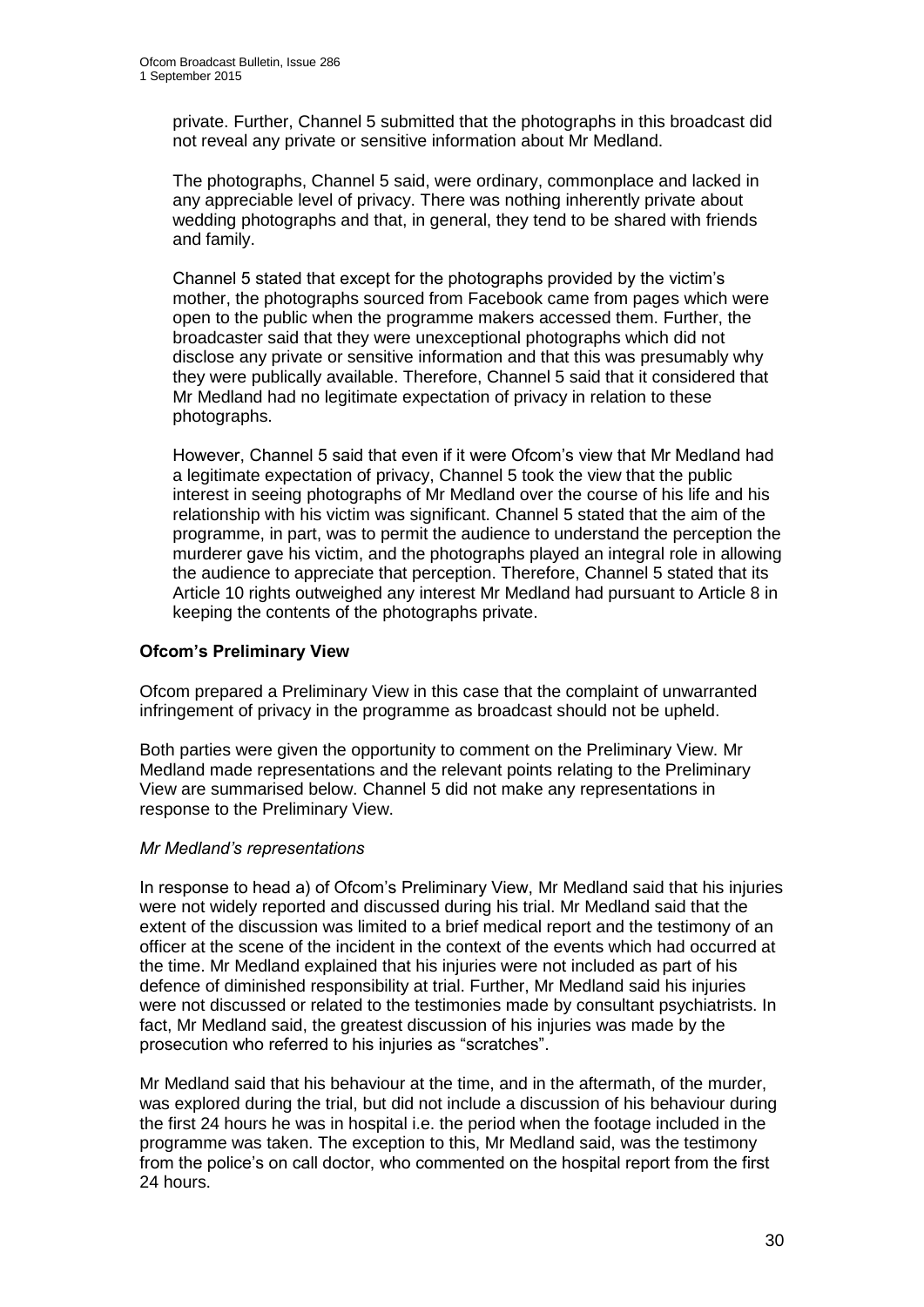In relation to DCI Preston's comments made in the programme about the video footage and Ofcom's view that it provided context, Mr Medland said that DCI Preston's comments only provided one person's opinion, the one Channel 5 wanted viewers to have. Mr Medland said that the programme did not give the viewer an opportunity to consider the other possibilities, or even make them aware that there were other possibilities. In this instance, Mr Medland said, an alternative opinion of the expert witness would give a very different context.

Mr Medland said that at the time the footage was taken, he was recently unconscious from blood loss, his body was in shock, he was under the influence of strong prescribed drugs and he was in severe pain from his injuries. He added that after he was discharged from hospital, he was not able to make a statement until the drugs had left his system.

In response to head b) of Ofcom's Preliminary View, Mr Medland said that he accepted that images of Mr and Mrs Medland taken during their relationship were likely to be widely reported in the public domain and would have been of public interest.

However, Mr Medland said that he did not think that there was an acceptable public interest in broadcasting the photographs taken of him at family events. Mr Medland said that the trial judge's sentencing remarks included that he had been a person of good character up until the tragic incident and that there was nothing about his past behaviour that was of interest or concern during the trial. Mr Medland said that these photographs were "very personal" to Mr Medland and his family, that they represented a different time in his family's life, and their inclusion in the programme was distressing to Mr Medland and his family.

In response to Channel 5's comment that the aim of the programme, in part, was to permit the audience to understand the perception the murderer gave his victim, Mr Medland said that this would imply that Mr Medland intentionally gave Mrs Medland a false view of him. However, Mr Medland said there was nothing in his behaviour or character that indicated any such subterfuge existed and this was accepted during the trial.

#### **Decision**

Ofcom's statutory duties include the application, in the case of all television and radio services, of standards which provide adequate protection to members of the public and all other persons from unwarranted infringement of privacy in, or in connection with the obtaining of material included in, programmes in such services.

In carrying out its duties, Ofcom has regard to the need to secure that the application of these standards is in the manner that best guarantees an appropriate level of freedom of expression. Ofcom is also obliged to have regard, in all cases, to the principles under which regulatory activities should be transparent, accountable, proportionate and consistent and targeted only at cases in which action is needed.

In reaching this Decision, we carefully considered all the relevant material provided by both parties. This included a recording of the programme as broadcast and transcript and both parties' written submissions. We also took into account Mr Medland's representations on Ofcom's Preliminary View, however, we concluded that his representations did not materially affect the outcome of Ofcom's Decision not to uphold the complaint.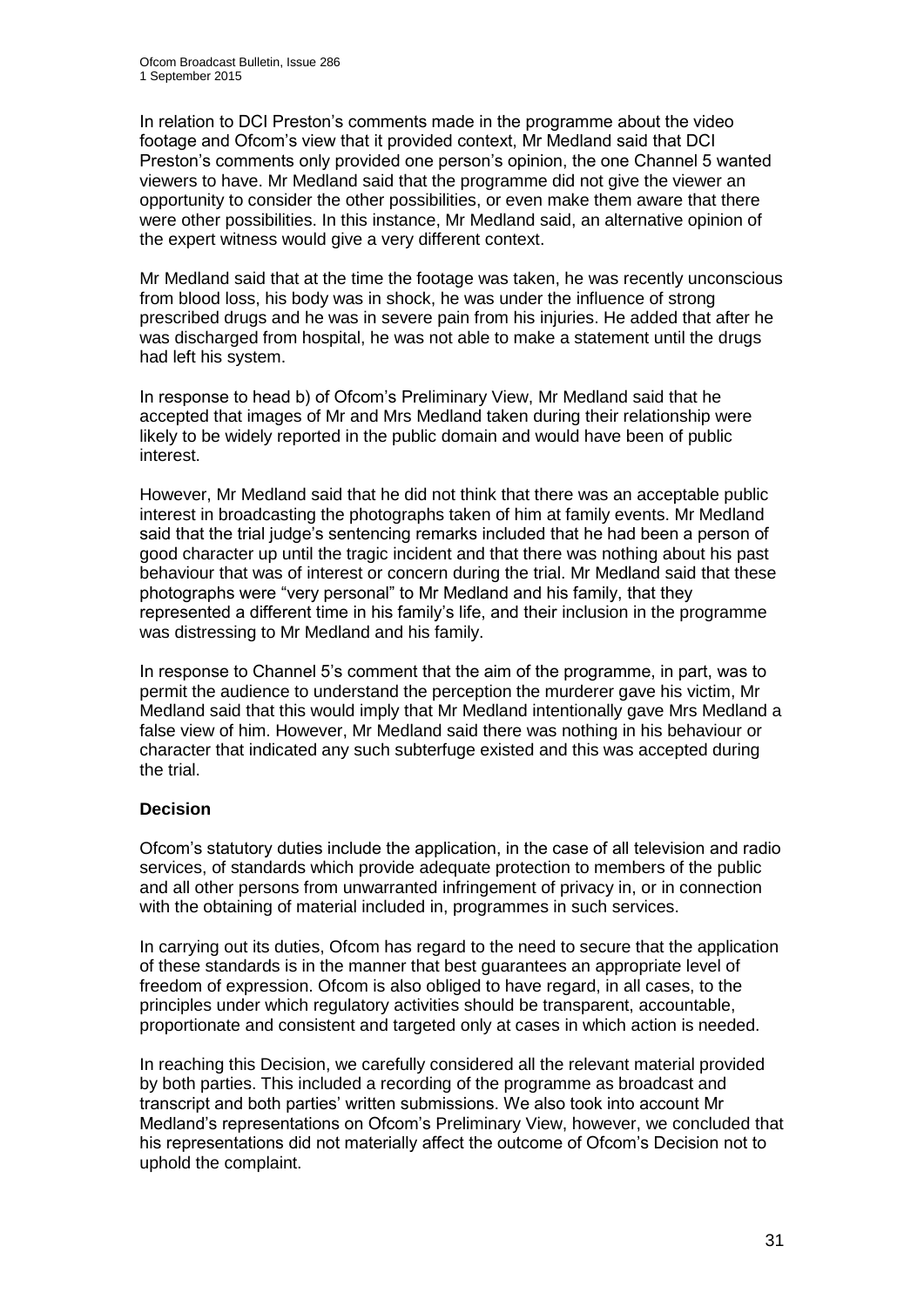In Ofcom's view, the individual's right to privacy has to be balanced against the competing rights of the broadcaster to freedom of expression. Neither right as such has precedence over the other and where there is a conflict between the two, it is necessary to intensely focus on the comparative importance of the specific rights. Any justification for interfering with or restricting each right must be taken into account and any interference or restriction must be proportionate. This is reflected in how Ofcom applies Rule 8.1 which states that any infringement of privacy in programmes, or in connection with obtaining material included in programmes, must be warranted.

a) Ofcom first considered Mr Medland's complaint that his privacy was unwarrantably infringed in the programme as broadcast because footage of Mr Medland in hospital following his attempted suicide was included in the programme without his permission.

In assessing this head of Mr Medland's complaint, Ofcom had particular regard to Practice 8.6 of the Code. This states that if the broadcast of a programme would infringe the privacy of a person or organisation, consent should be obtained before the relevant material is broadcast, unless the infringement of privacy is warranted.

In considering whether or not Mr Medland's privacy was unwarrantably infringed in the programme as broadcast, we assessed the extent to which Mr Medland had a legitimate expectation of privacy in relation to the broadcast of footage of him in hospital without his consent.

As set out above in the "Introduction and programme summary" section, we noted that the programme included footage of Mr Medland in hospital following his attempted suicide. During this footage, Mr Medland was heard discussing events which had taken place in the lead up to the murder and his attempted suicide, for example, that his daughter had died.

The test applied by Ofcom as to whether a legitimate expectation of privacy arises is objective: it is fact sensitive and must always be judged in light of the circumstances in which the individual concerned finds him or herself.

We considered Channel 5's response that at the time of filming Mr Medland at the hospital, he was under arrest for the commission of a crime for which he was subsequently convicted and that he was not a free citizen going about his business, but a suspected murderer under police custody. In our view, whether or not someone who has been filmed while under arrest or in police custody has a legitimate expectation of privacy in the subsequent broadcast of that footage depends on all the relevant circumstances. These may include:

- whether the filming occurred in a public place;
- whether the individual was identifiable from either the information and/or footage included in the programme;
- whether the individual was vulnerable in any way (e.g. through the consumption of alcohol or drugs or because of an illness or disability);
- whether the footage depicted the individual doing something, or disclosed information about that individual, which was confidential, sensitive or personal; and
- any change in factual circumstances between the events depicted and its broadcast which may affect the extent to which the material could be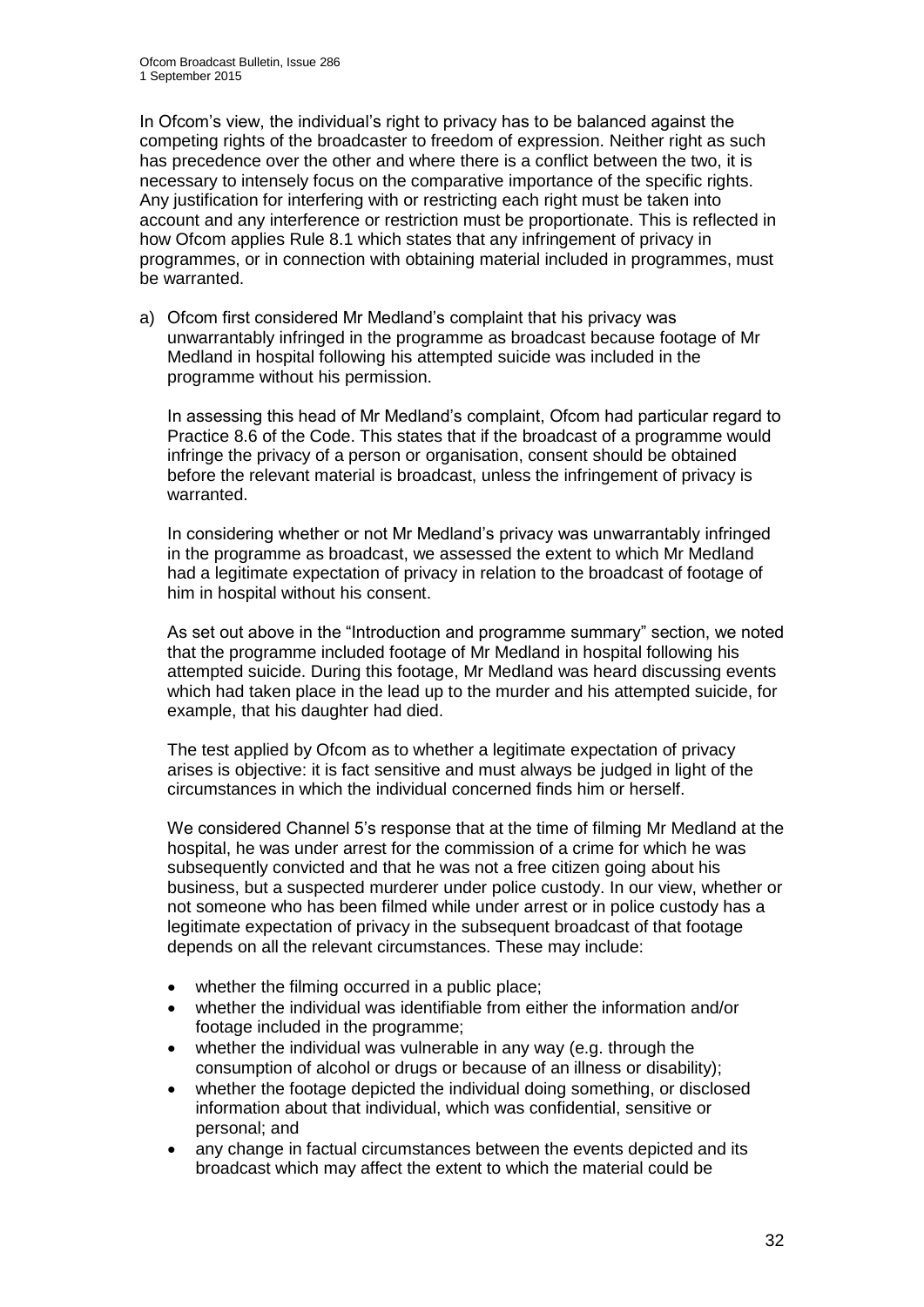considered to be private or confidential (for example, whether since the incident filmed the individual concerned was charged and/or found guilty of any offences).

In Ofcom's view, in circumstances in which an individual has made an attempt on their own life and is receiving medical treatment for their injuries in hospital, it would generally be reasonable for that individual to expect a high degree of privacy. In this particular case, we had regard to Mr Medland's claim that he had not seen the footage of him in hospital prior to the broadcast of this programme. We also took into account Mr Medland's representations on Ofcom's Preliminary View that the footage of Mr Medland showed him in hospital and was taken after he had been recently unconscious and under the influence of painkillers. Therefore, given that Mr Medland had attempted suicide and was still receiving some form of treatment for his injuries, he was shown in a vulnerable and sensitive situation.

However, we noted that the footage of Mr Medland included in the programme was very brief. We also had regard to Channel 5's response that Mr Medland's self-inflicted injuries and his mental state were matters that had been made public during the course of the trial in which he was subsequently found guilty of murder. We had regard to Mr Medland's representations on Ofcom's Preliminary View that his injuries were not widely reported and discussed during his trial. However, as stated in Mr Medland's representations, there was at least some discussion of his injuries during his trial, whether this was to a greater or lesser extent to that claimed by Channel 5. Therefore, we considered that Mr Medland could not expect the same level of privacy in connection with the fact of his self-inflicted injuries as he would if information about them had not been reported and discussed in open court. Nevertheless, given the very sensitive nature of the situation Mr Medland was filmed in and that the footage itself, which had been obtained from a police body camera, had not been disseminated or used during his trial, we considered that Mr Medland had a legitimate expectation of privacy in relation to the broadcast of footage of him in hospital in the programme.

We next assessed whether Mr Medland's consent had been obtained to include this material in the programme. We noted that it was not disputed that the broadcaster had not obtained, nor sought Mr Medland's consent prior to the broadcast of the footage in the programme as broadcast.

Given that Mr Medland had a legitimate expectation of privacy in relation to the broadcast of footage of him in hospital and that this was broadcast without his consent, it was necessary to establish whether or not the infringement of Mr Medland's privacy was warranted.

In determining whether or not any infringement into Mr Medland's privacy was warranted, we assessed the broadcaster's rights to freedom of expression and viewers' right to receive information against the infringement into Mr Medland's privacy by including footage of Mr Medland in a vulnerable and sensitive situation in hospital without his consent. In particular, we considered whether there was sufficient public interest or other reason to justify the infringement of Mr Medland's privacy in broadcasting this footage.

There is no doubt, in Ofcom's view, that Mr Medland was found guilty of an extremely serious offence and that there is a genuine public interest in the programme examining the events surrounding the murder and the behaviour of the offender, Mr Medland. In particular, we considered it in the public interest for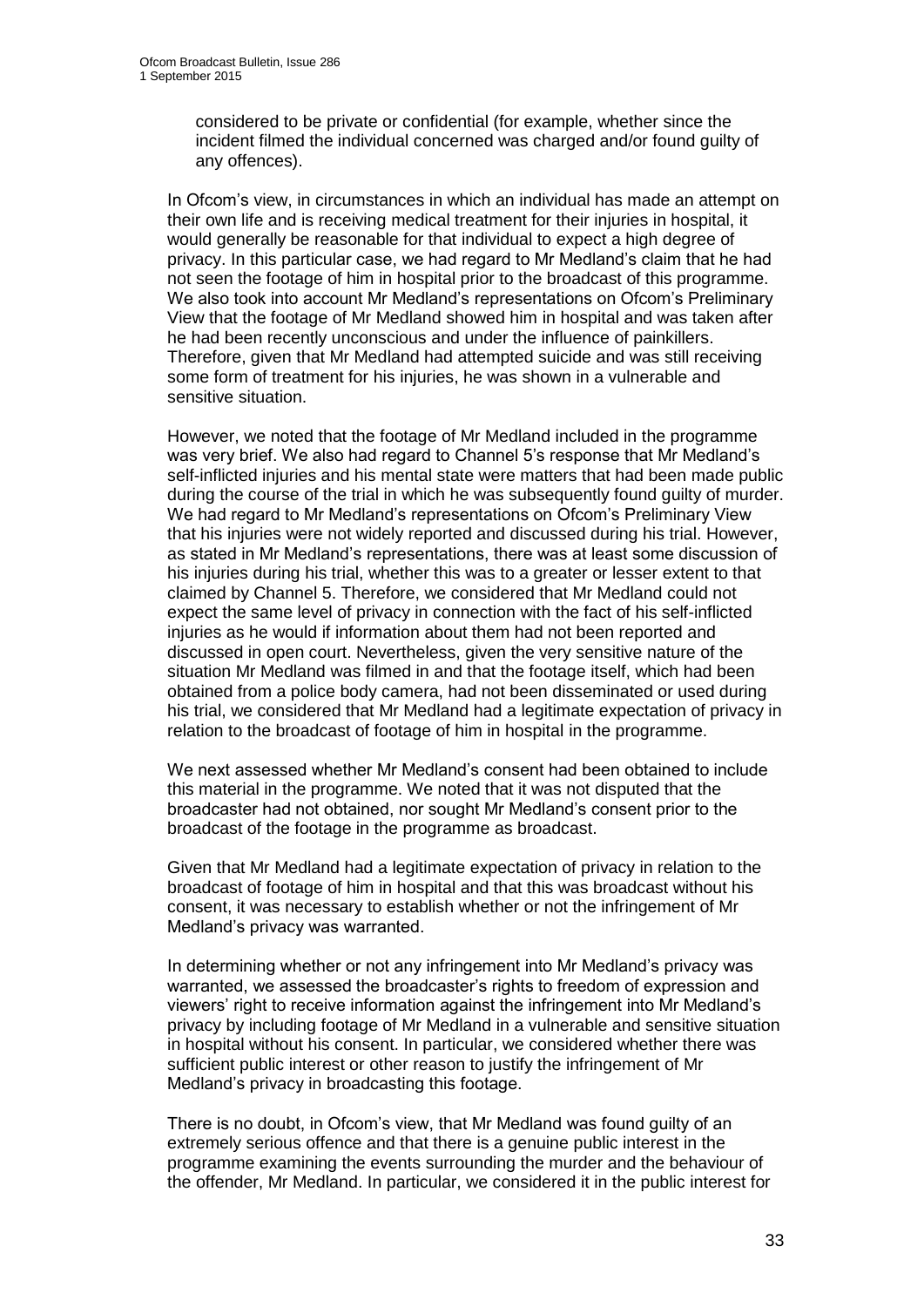the programme to include material pertaining to Mr Medland's behaviour at the time of and shortly after the murder, which were issues explored, at least to some extent, during his trial.

We considered that the footage of Mr Medland in hospital provided viewers with a visual representation of Mr Medland's behaviour in the aftermath of the murder and provided some context for the comments made by DCI Preston about Mr Medland's attempted suicide and the fact that Mr Medland subsequently ran a defence of diminished responsibility in his trial.

On balance, although we acknowledged the sensitive nature of the footage in question, and that Mr Medland did not give his consent for the broadcast of the relevant material, it was our view that the broadcaster's right to freedom of expression and public interest in broadcasting the relevant material outweighed Mr Medland's legitimate expectation of privacy in this case. Therefore, Ofcom found that there was no unwarranted infringement of Mr Medland's privacy in the programme as broadcast in this respect.

b) We next assessed Mr Medland's complaint that his privacy was unwarrantably infringed in the programme as broadcast because photographs of Mr Medland on his own and with Mrs Medland that had "not been in the media" before were included in the programme without his permission.

In assessing this head of Mr Medland's complaint, Ofcom also had regard to Practice 8.6 as set out in head a) above.

In considering whether or not Mr Medland's privacy was unwarrantably infringed in the programme as broadcast, we assessed the extent to which Mr Medland had a legitimate expectation of privacy with regards to the inclusion of the photographs of him in the programme without his consent.

In particular, we considered the nature of the photographs in question. We noted that 11 of the 23 photographs included in the programme were of Mr and Mrs Medland together. Of these photographs, seven appeared to be from the couple's wedding day and the other four photographs were general photographs which showed Mr and Mrs Medland posing for the camera. The other 12 photographs included in the programme were of Mr Medland on his own, or, if there were any other people in these photographs, they were blurred and/or cropped out of the photograph. We noted from Channel 5's response to the complaint that the photographs included in the programme came from three sources: Mrs Medland's Facebook page; Mr Medland's Facebook page; and, Mrs Medland's family.

Ofcom recognises that photographs of a person may be personal and private to that individual and therefore in some circumstances he/she may have a legitimate expectation of privacy in relation to those photographs. Further, it is our view that individuals are not necessarily deprived of their right to privacy if information/images in respect of which they claim that right has been put into the public domain in the past. Each case must be considered on its own facts.

We considered that photographs of a person's wedding day and other personal photographs of them at various stages of their life could be regarded as something which is private and sensitive in nature depending on the circumstances. We noted that Mr Medland, at the time the photographs were taken, was a private individual (i.e. he was not in the public eye), and while we accepted that the photographs were obtained from the publicly accessible parts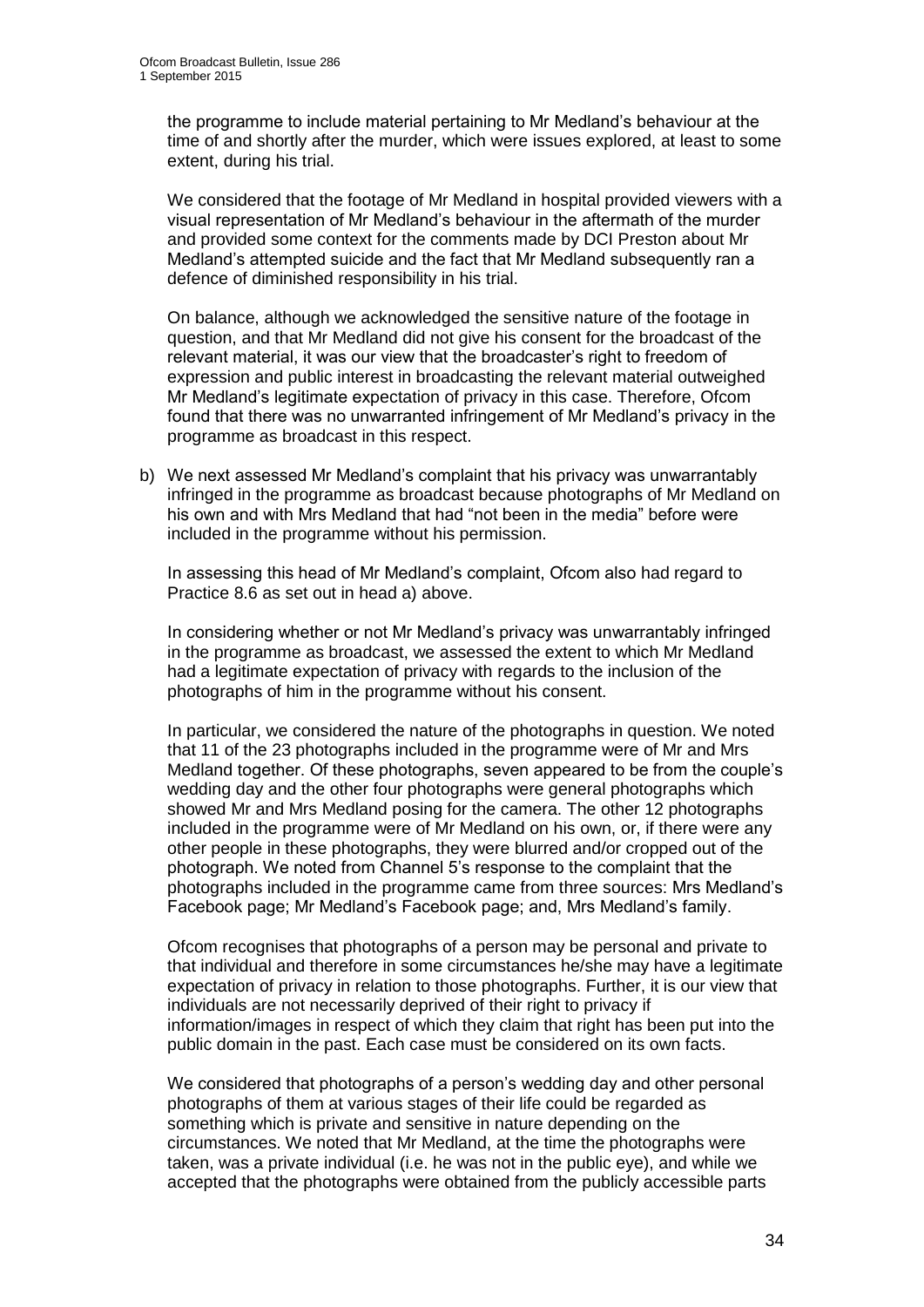of Mr Medland's and Mrs Medland's Facebook pages (at the time the programme makers accessed their pages), it was unlikely that these publicly available photographs would have been widely disseminated (we noted in this context that Mr Medland had said that they had not previously been in the media).

We took into account Mr Medland's representations on Ofcom's Preliminary View regarding the impact the inclusion of photographs of him at various past family events had on him and his family. We recognised that Mr Medland considered the photographs to be "very personal" to him and his family and that it may have been distressing for him and his family to see these photographs broadcast in the programme. However, as noted above, in assessing whether a legitimate expectation of privacy arises, Ofcom applies a fact-sensitive, objective test, which takes account of all the relevant circumstances. In the circumstances of this case, we noted that, following Mr Medland's trial and conviction for murder, his image, including in connection with his wife, was widely reported in the public domain. We also considered that the photographs included in the programme (including those provided by Mrs Medland's family which were very similar to the photographs sourced from Mr Medland's Facebook page) were innocuous in nature and did not reveal any particularly private or sensitive information about Mr Medland, other than his appearance in those photographs. We noted that to the extent the photographs were taken at past family events, the photographs as broadcast did not include images of any other family members, only Mr Medland himself. Further, we considered that the photographs included in the programme were simply used as an illustrative device to show Mr Medland over the course of his life and his relationship with Mrs Medland.

Therefore, in the circumstances of this case, Ofcom considered that, on balance, and having regard to the overall innocuous nature of the photographs, Mr Medland did not have a legitimate expectation of privacy concerning the broadcast of the photographs of him in the programme. Consequently, it was not necessary for Ofcom to go on to consider whether any infringement into Mr Medland's privacy was warranted.

**Therefore, Ofcom has not upheld Mr Medland's complaint of unwarranted infringement of privacy in the programme as broadcast.**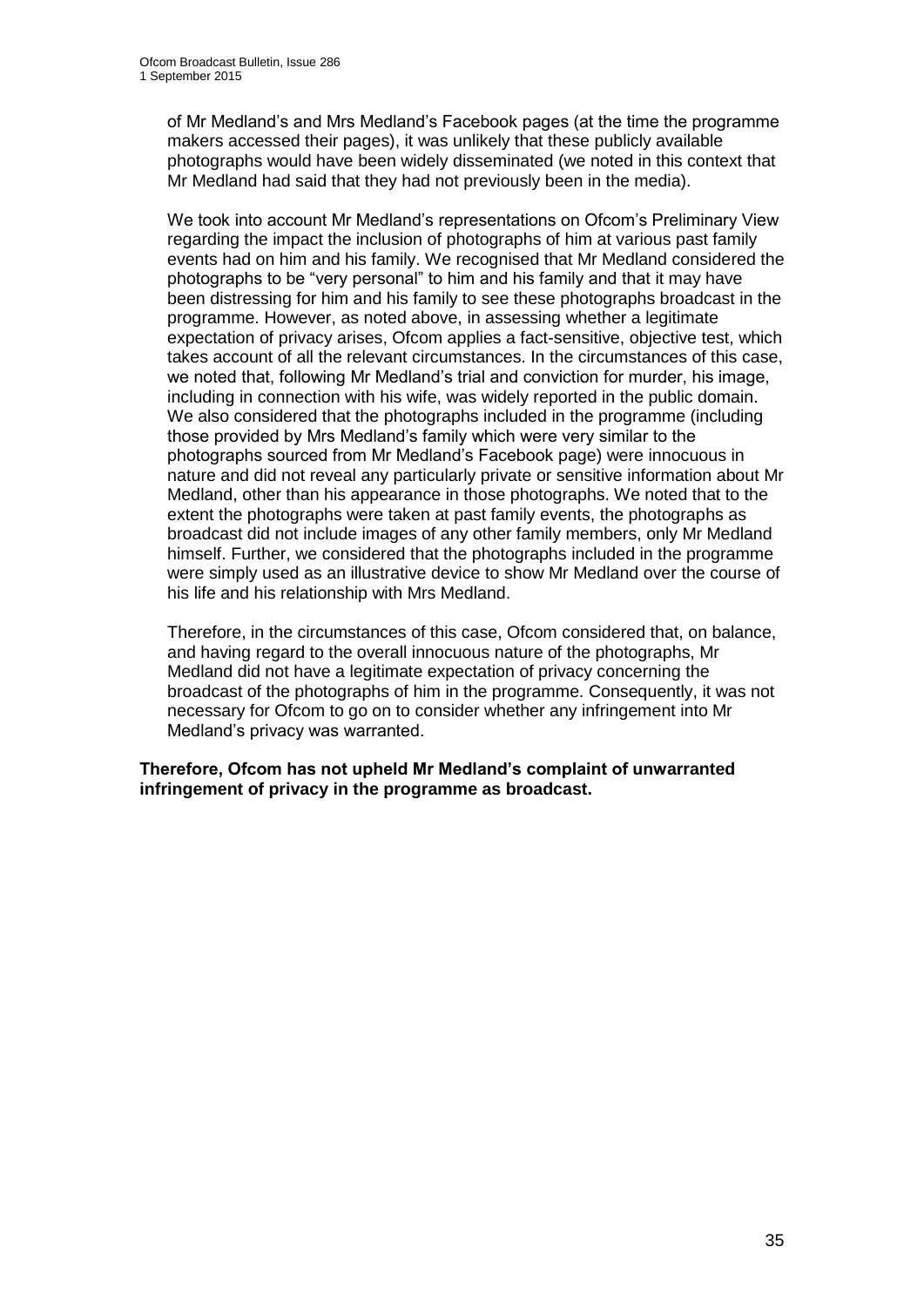# **Not Upheld**

## **Complaint by Mr Robert Woodhead**

*Remember the 50s, Angel Radio Havant, 24 January 2015*

#### **Summary**

Ofcom has not upheld this complaint of unjust or unfair treatment in the programme as broadcast and of unwarranted infringement of privacy in the programme as broadcast made by Mr Robert Woodhead.

The programme complained of was an edition of a 1950s music programme presented by Mr Tony Smith. During the programme the presenter read out email correspondence which had been sent to him by the complainant, Mr Woodhead.

Ofcom found that in the particular circumstances of this case:

- The inclusion in the programme of extracts from emails sent by Mr Woodhead to the presenter was not unjust or unfair to Mr Woodhead.
- Mr Woodhead did not have an expectation of privacy in the circumstances of this particular case in relation to the correspondence and therefore Mr Woodhead's privacy was not unwarrantably infringed in the programme as broadcast.

#### **Introduction and programme summary**

On 24 January 2015, Angel Radio Havant ("Angel Radio"), a community radio station based in Havant, Hampshire which provides music and entertainment for older people, broadcast an edition of its 1950s music programme, presented by Mr Tony Smith (who was also Angel Radio's Station Manager).

During the programme, Mr Smith stated:

*"There was a call on the answerphone, no name left but someone asked why the 1950s chart show isn't on this week. I'm afraid we've had an awful lot of problems with the chap that used to do the chart shows. We caught him trying to defraud companies using Angel Radio's name by asking for things for prizes, pretending that it was for Angel Radio and he's also made threats against myself and the latest thing I've had, I will read you. It's not nice, but I will read it to you because it will show you why our chart show is not on by the chap whose name is Bob Woodhead. He wrote to me:*

*'You are a common little jumped up peasant. No wonder no woman wants anything to do with you. You haven't a good manner in your body and when the day comes I shall dance all over your grave or ashes. If I knew that I wouldn't face a life sentence, I would come and put you out of your misery now. I shall just be praying for that next stroke. You're a pathetic little tramp. Why don't you go for a good hot bath? You might get a girlfriend for five minutes. You vile piece of impotent scum'.*

*That was written to me by the chap that used to do the 1950s chart show, so I'm sure caller, who didn't leave a name, I'm sure you perhaps now understand why you will not be getting your chart show from now on".*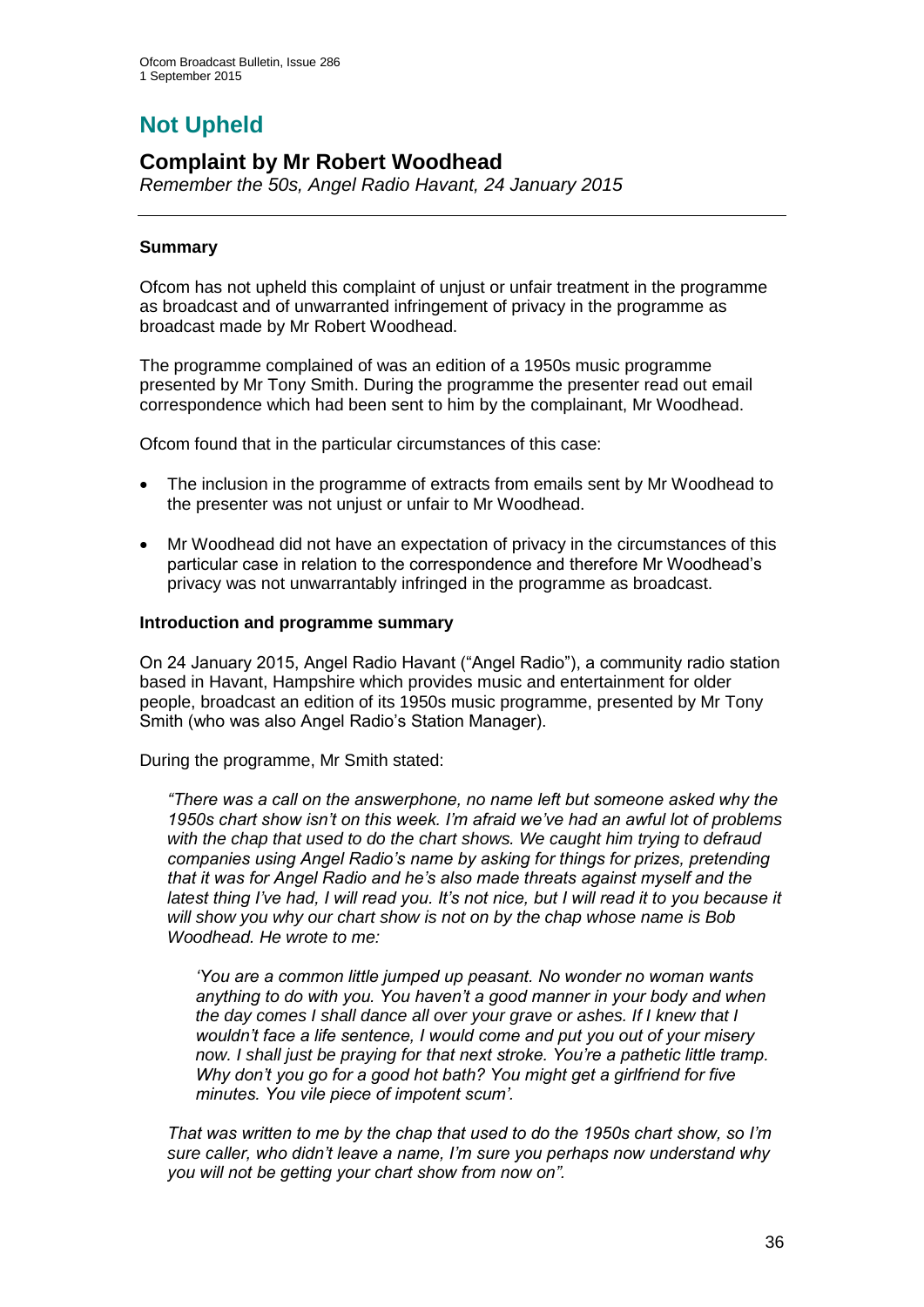Later in the programme, Mr Smith further stated:

*"Many thanks for the phone calls on the answer phone about the horrible letter that I had from the chap who used to present the 1950s programme. There was one chap that phoned who was absolutely shocked by it, as I was. You didn't leave your name, but thank you so much for your support and also thank you to Sheila Garbutt. Sheila and John listen to us regularly on the internet and Sheila was also disgusted by it. That's only the very tip of the ice-berg actually to be honest. I've had death threats and been accused of embezzling money from the radio station and all sorts of other things from Mr Woodhead and it's only now that I've finally decided that I can't take it anymore. So I'm really sorry that you won't get your 1950s chart show, but that's just the way it is. As you know, I always like to be honest with you on the wireless. You all know the problems we go through and things like that I don't hide anything from you and I'm sorry that you've had to be told that but I was asked, so I tell*".

Mr Smith did not mention Mr Woodhead again in the programme.

#### **Summary of the complaint and the broadcaster's response**

#### *Unjust or unfair treatment*

a) Mr Woodhead complained that he was treated unjustly or unfairly in the programme as broadcast because content from email correspondence sent by him to the presenter was included in the programme out of context. Mr Woodhead said that the presenter had sent him "provocative" emails and that these and his full responses to them were not read out. Mr Woodhead said that this gave listeners a "…very unfair and unpleasant picture of my character".

In response, Angel Radio said that it refuted Mr Woodhead's claim that he had been sent "provocative" emails by the presenter. The broadcaster said that each of Mr Woodhead's emails to the presenter had contained inaccurate comments that required a response to correct. It said that Mr Woodhead had also made "unnecessary and unsavoury" personal comments about the presenter that it said required a response. The broadcaster sent Ofcom copies of email correspondence between the presenter and Mr Woodhead in support of its response.

The broadcaster said that reading Mr Woodhead's comments to the presenter out of context would have made no difference to listeners' perceptions of him. It said that in response to the complaint made with Ofcom Mr Woodhead had been given the opportunity to read his emails out in full on air on Angel Radio, but had declined this offer.

#### *Unwarranted infringement of privacy*

b) Mr Woodhead also complained that his privacy was unwarrantably infringed in the programme as broadcast because content from email correspondence sent by him to the presenter was read out during the programme without his consent. He said that the emails were private and were not sent with the intention of being read out on air.

In response, Angel Radio said that Mr Woodhead's emails (including the content of which was read out on air) had been sent to Angel Radio's general email address which could be accessed by every member of the Angel Radio team.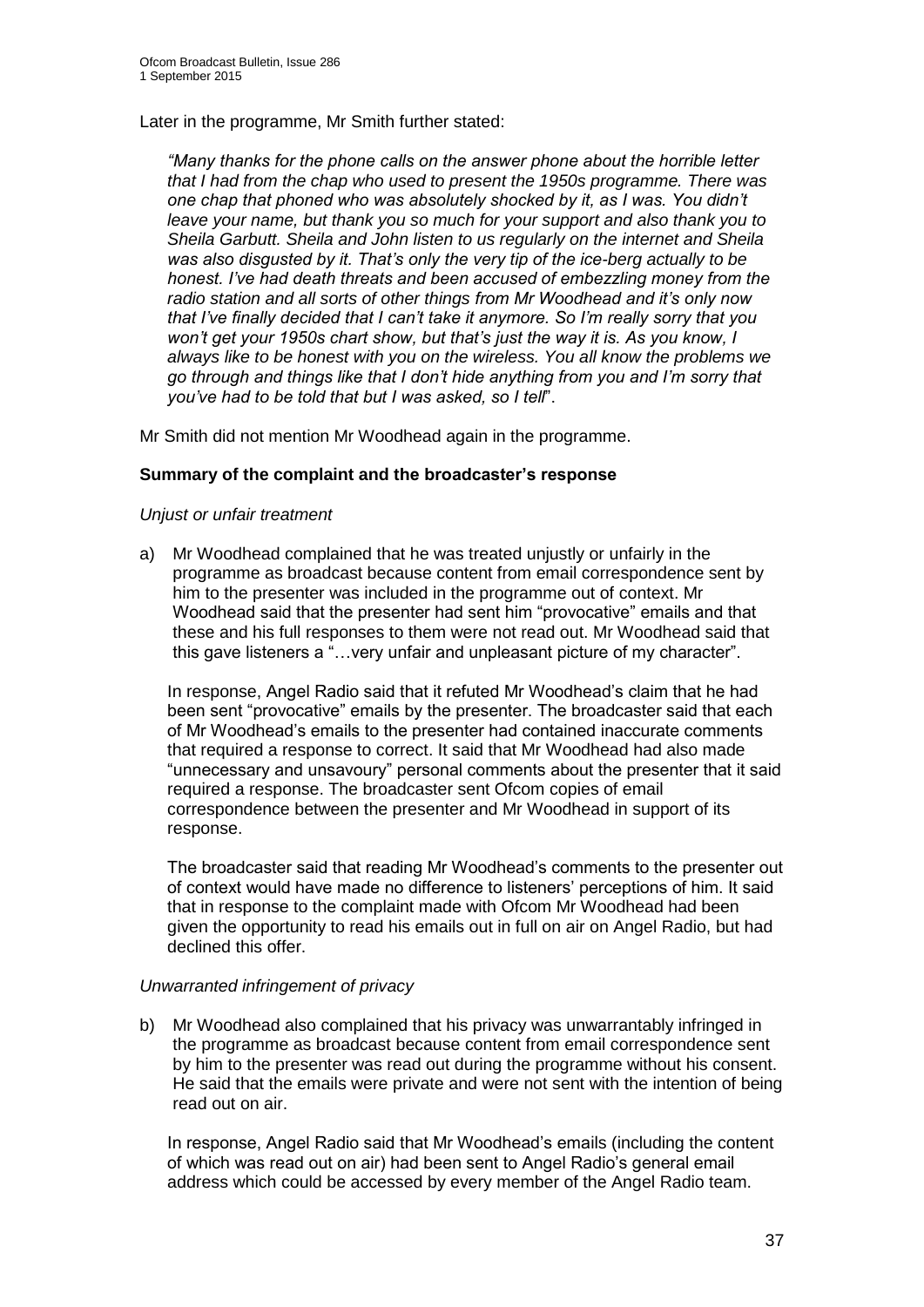The broadcaster said that Mr Woodhead had been aware of this when he sent the emails. It was Angel Radio's view that if Mr Woodhead had wanted to email the presenter personally, then he would have sent his emails to the presenter's personal email address. Angel Radio said that the emails had been sent to an open email address to "cause maximum embarrassment and damage" to the presenter's reputation and therefore could not be considered as intended to be private. Angel radio said that Mr Woodhead had made several allegations against the presenter in his emails, such as: he had used Angel Radio's charitable funds for his own personal gain; he had caused the loss of a legacy; he had been responsible for 90 per cent of Angel Radio's programming being repeats; he had illicitly paid a member of staff to leave; and he maintained poor personal hygiene.

It said that, in response to the complaint made with Ofcom, Mr Woodhead had been given the opportunity to "hold a full and frank discussion about me [Mr Smith] and the way I treat my team" with all or any particular member/s of the team, on or off air, but had declined this offer. Angel Radio said that Mr Woodhead's complaint to Ofcom was "simply a disgruntled ex-employee's vendetta against myself [Mr Smith] and Angel Radio".

#### **Ofcom's Preliminary View**

Ofcom prepared a Preliminary View on this case that the complaint should not be upheld. Both parties were given the opportunity to make representations on the Preliminary View. Mr Woodhead submitted further comments to Ofcom, to which we gave careful consideration. However, none of the matters raised by Mr Woodhead caused us to alter our view of the issues set out in his complaint. The broadcaster did not submit any representations.

#### **Decision**

Ofcom's statutory duties include the application, in the case of all television and radio services, of standards which provide adequate protection to members of the public and all other persons from unjust or unfair treatment and unwarranted infringement of privacy in, or in connection with the obtaining of material included in, programmes in such services.

In carrying out its duties, Ofcom has regard to the need to secure that the application of these standards is in the manner that best guarantees an appropriate level of freedom of expression. Ofcom is also obliged to have regard, in all cases, to the principles under which regulatory activities should be transparent, accountable, proportionate and consistent and targeted only at cases in which action is needed.

In reaching its decision, Ofcom carefully considered all the relevant material provided by both parties. This included a recording of the programme as broadcast and transcript, both parties' written submissions, and supporting documentation.

a) Ofcom first considered Mr Woodhead's complaint that he was treated unjustly or unfairly in the programme as broadcast because content from email correspondence sent by him to the presenter was included in the programme out of context. Mr Woodhead said that the presenter had sent him "provocative" emails and that these and his full responses to them were not read out. Mr Woodhead said that this gave listeners a "…very unfair and unpleasant picture of my character".

When considering and deciding complaints of unjust and unfair treatment, Ofcom has regard to whether the broadcaster's actions ensured that the programme as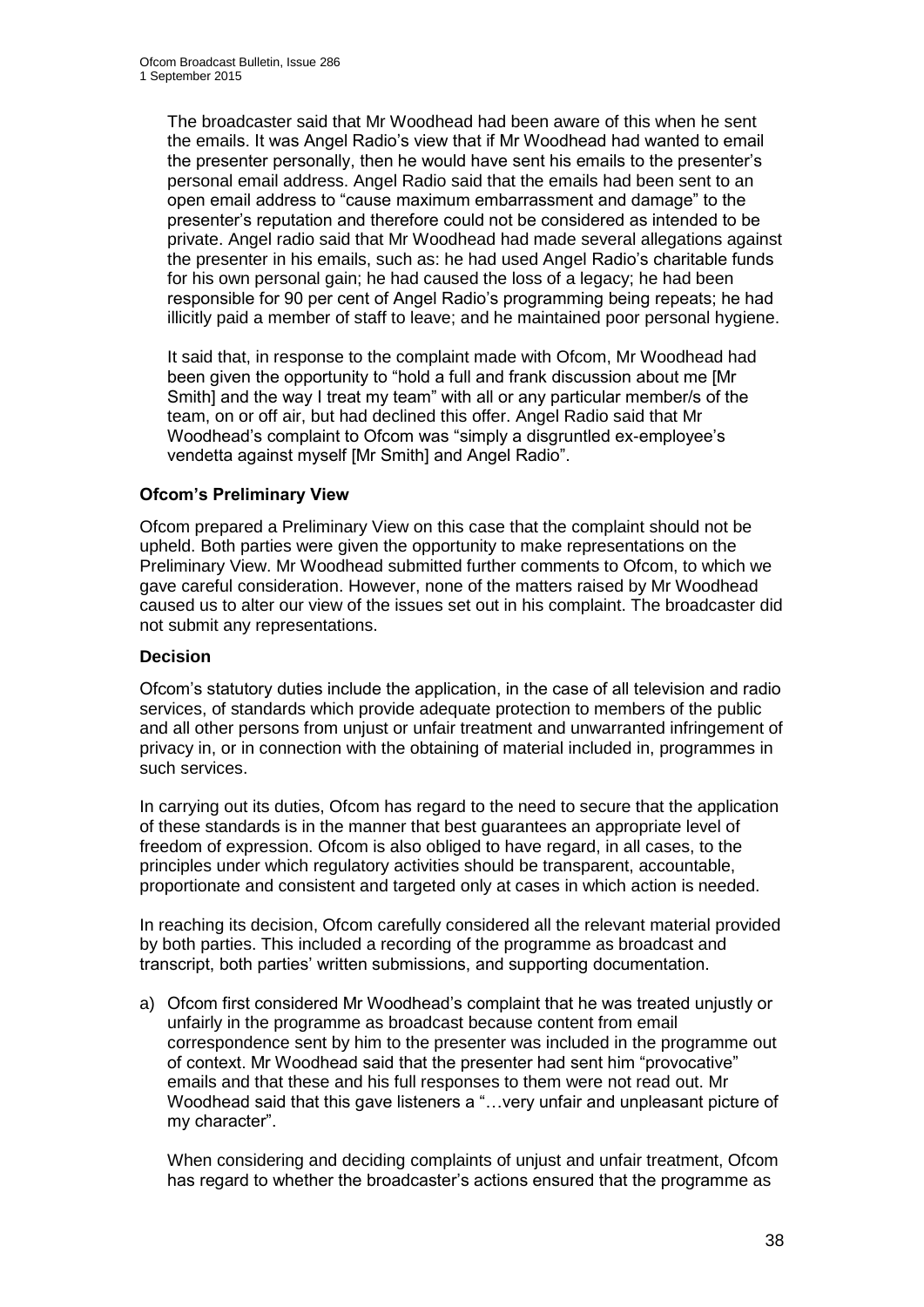broadcast avoided unjust or unfair treatment of individuals and organisations, as set out in Rule 7.1 of the Code.

In considering this part of the complaint, we also had regard to Practice 7.9 of the Code. This states that before broadcasting a factual programme, broadcasters should take reasonable care to satisfy themselves that material facts have not been presented, disregarded or omitted in a way that is unfair to an individual or organisation. Whether a broadcaster has taken reasonable care to present material facts in a way that is not unfair to an individual or organisation will depend on all the particular facts and circumstances of the case including, for example, the seriousness of any allegations and the context within which they are made.

It was within this framework that we considered whether the inclusion in the programme of extracts from Mr Woodhead's email correspondence resulted in any unfairness to him.

We first considered the context in which Mr Woodhead's comments were presented. We noted that the presenter was responding to a query from a listener who wanted to know why a 1950s Chart Show programme would no longer be broadcast. The presenter, explained that Angel Radio had experienced "*an awful lot of problems with the chap that used to do the chart shows* [i.e. Mr Woodhead]", and went on to allege that Mr Woodhead had tried to defraud companies by asking for prizes pretending that it was for Angel Radio and had threatened him. It was at this point that the presenter read out the content from emails sent by Mr Woodhead to the presenter (see "Introduction and programme summary" section above).

We noted that later in the programme, the presenter referred to *"phone calls on the answer phone"* received from listeners who had contacted the programme to give their views about the *"horrible letter"* sent by Mr Woodhead. The presenter added that listeners were "*shocked*" and "*disgusted*" by the comments made by Mr Woodhead and the reasons why he was no longer working with the station. Ofcom considered that this reaction was a result of what the listeners had been informed that Mr Woodhead had said in his email correspondence with Mr Smith.

Ofcom acknowledged the broadcasters' right to freedom of expression and that they must be able to broadcast programmes of matters of interest to viewers freely, including the ability to express views and critical opinions without undue constraints. However, this freedom comes with responsibility and an obligation on broadcasters to comply with the Code and, with particular reference to this case, avoid unjust or unfair treatment of individuals or organisations in programmes.

In this particular case, Ofcom recognised that Mr Smith was entitled to his own point of view and his right to express it. However, we considered that the comments he made about Mr Woodhead and the email correspondence he broadcast had only a tangential connection with the programme in which they were included. We considered that the inclusion of the material in question served primarily to air the dispute that Mr Smith had with Mr Woodhead.

We noted from his complaint that Mr Woodhead's concern was that his emails had been sent in response to "provocative" emails sent to him by the presenter and that this had not been reflected in the presenter's comments, therefore not giving listeners the context in which his comments were made. We noted from the material provided by Angel Radio that on 30 December 2014 a series of emails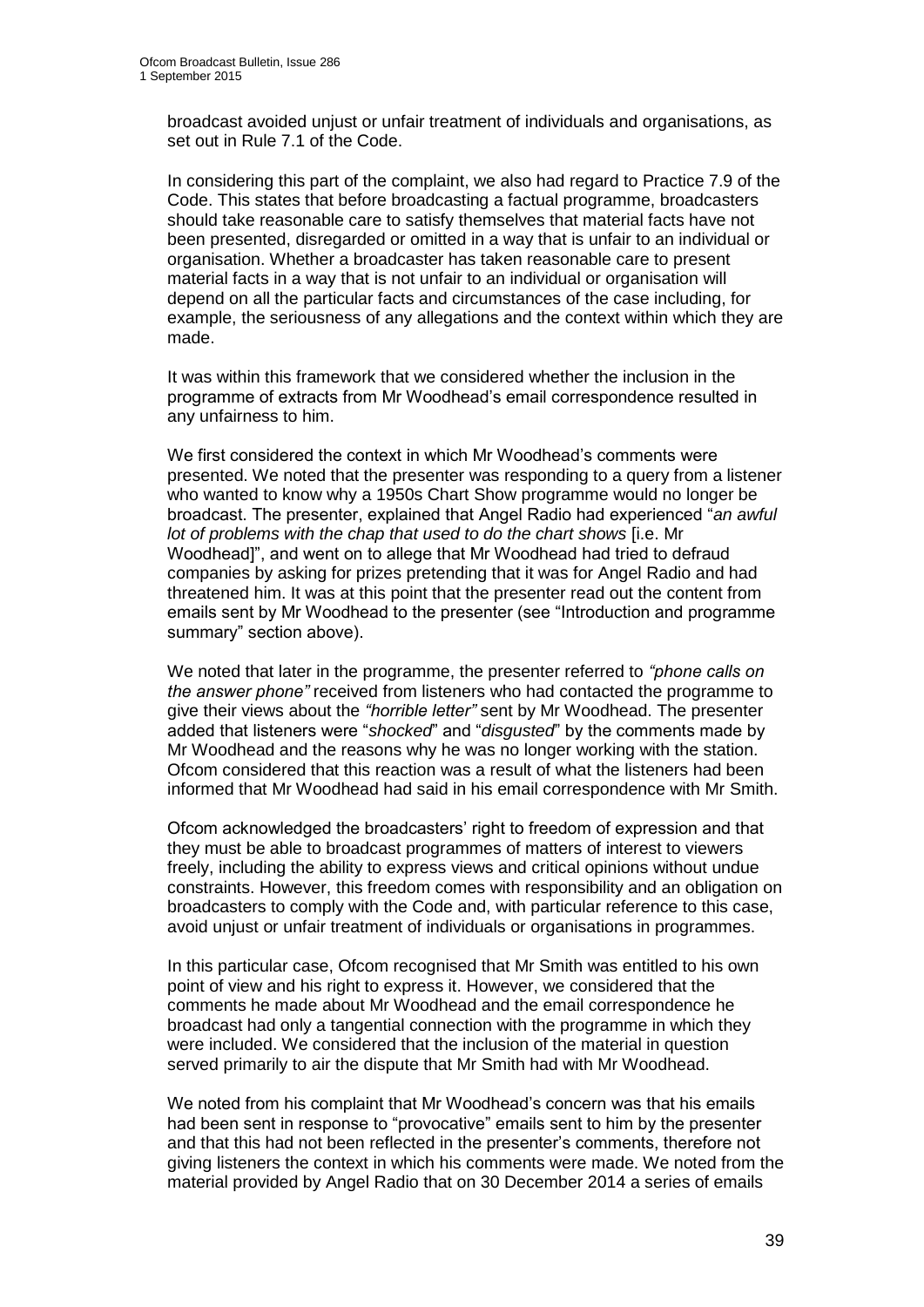1

were exchanged between the complainant and Mr Smith. The content of these emails could reasonably be described, in Ofcom's view, as being quarrelsome and confrontational.

Ofcom went on to consider whether or not the way in which the content of Mr Woodhead's emails was presented was unfair to him. From the information provided to us it appeared that Mr Smith only read out selected extracts from Mr Woodhead's emails of 30 December 2014 in the programme. He did not make it clear that the extracts came from different emails nor did he read out his own email responses. Nonetheless, we considered that listeners were likely to infer from both the context and the content of the email extracts that at the time of the email correspondence the two men were quarrelling with one another and that there was history to their dispute.

Ofcom considered further that the language used by Mr Woodhead in the extracts read out to listeners was clearly intended to be insulting and threatening in tone and listeners were likely to have interpreted the comments broadcast in this way.

We also noted that while the extracts from the correspondence were from several emails, they were otherwise an accurate account of what Mr Woodhead had written to Mr Smith (Mr Smith misread the word "pheasant" as "peasant" but we did not consider this to be material). Further, although Mr Smith's side of the correspondence was not broadcast, we did not consider that had this been included in the programme that this would have changed listeners' perceptions of Mr Woodhead's comments; we considered that even when seen in context, in response to Mr Smith's emails, Mr Woodhead's comments were clearly offensive and threatening in nature.

In this particular case, we could see no clear justification for the inclusion of the correspondence from Mr Woodhead. However, having taken all of the above factors into account, and in particular the nature of Mr Woodhead's comments, Ofcom was satisfied on balance that no unfairness to Mr Woodhead had resulted.

Ofcom therefore considered that, in the circumstances of this case, the programme as broadcast avoided unjust or unfair treatment of Mr Woodhead.

b) Ofcom next considered Mr Woodhead's complaint that his privacy was unwarrantably infringed in the programme as broadcast because the content of email correspondence sent by him to the presenter was read out during the programme without his consent. He said that the email was private and was not sent with the intention of it being read out on air.

In Ofcom's view, the individual's right to privacy has to be balanced against the competing right of the broadcaster to freedom of expression. Neither right as such has precedence over the other and where there is a conflict between the two, it is necessary to intensely focus on the comparative importance of the specific rights. Any justification for interfering with or restricting each right must be taken into account and any interference or restriction must be proportionate.

This is reflected in how Ofcom applies Rule 8.1 of the Code, which states that any infringement of privacy in programmes or in connection with obtaining material included in programmes must be warranted $1$ .

 $1$  The explanation of the meaning of "warranted" under Rule 8.1 of the Code identifies revealing or detecting crime, protecting public health or safety, exposing misleading claims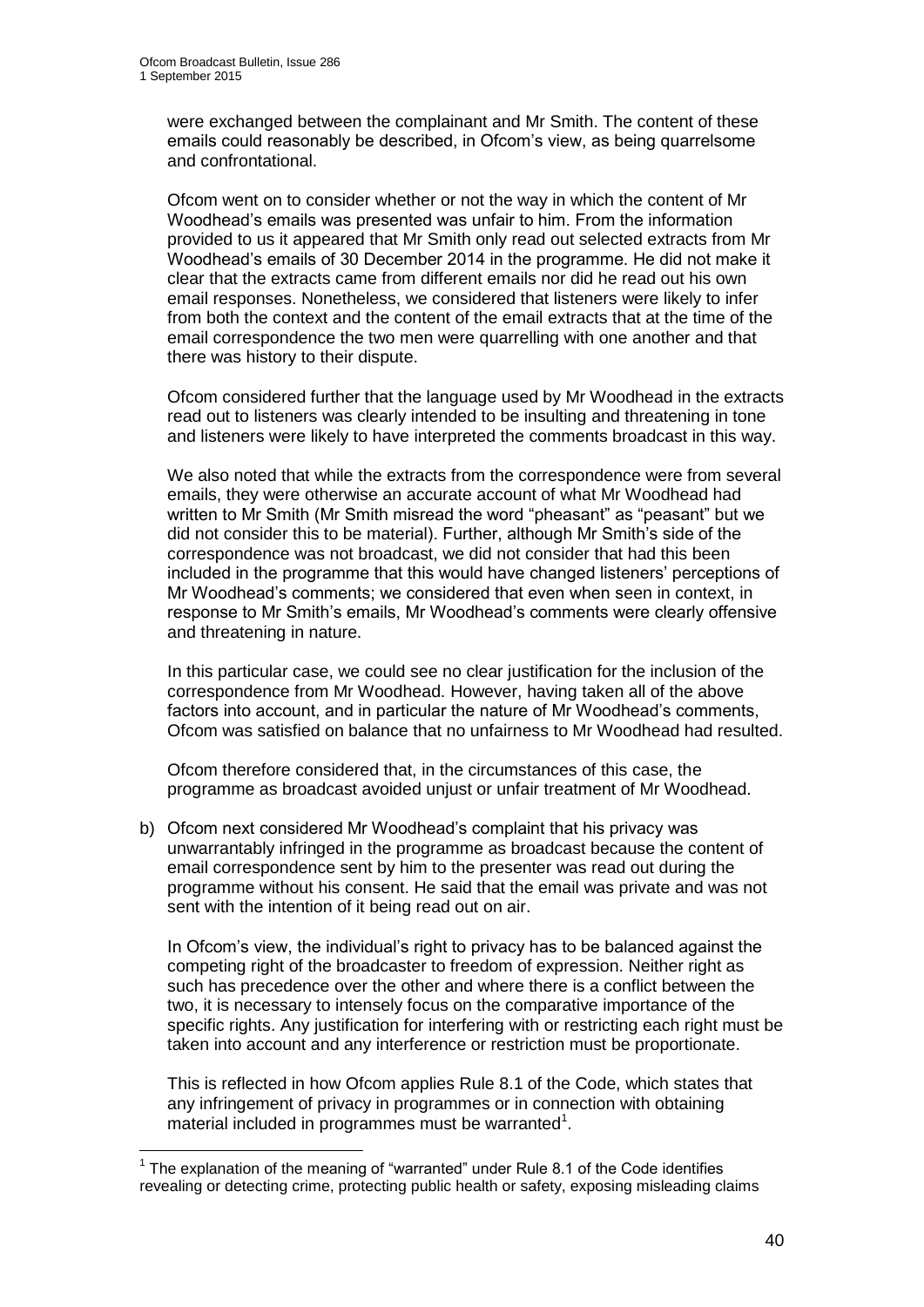In considering this head of complaint, Ofcom had regard to Practice 8.6 of the Code which states that if the broadcast of a programme would infringe the privacy of a person or organisation, consent should be obtained before the relevant material is broadcast, unless it is warranted.

We first assessed the extent to which Mr Woodhead had a legitimate expectation of privacy that the content of email correspondence that he had sent to the presenter would not be included in the programme. In doing so, we had regard to the Code which states that "legitimate expectations of privacy will vary according to the place and nature of the information, activity or condition in question".

As outlined above, having carefully listened to the programme we noted that the presenter, Mr Smith, made numerous comments about Mr Woodhead and read out various comments taken from email correspondence that Mr Woodhead had sent to him (as set out in detail in the "Introduction and programme summary" section above).

We noted the broadcaster's assertion that the emails had been sent to Angel Radio's general email address and so could be accessed by all members of the station's staff and could therefore not be regarded as being private. While Ofcom was not able to make a definite judgement on Mr Woodhead's intentions in this respect, we noted that none of the correspondence was marked as "Private and Confidential" and therefore there was no explicit evidence on the face of the correspondence that Mr Woodhead had intended that it should be seen by only Mr Smith. Further, during the course of the correspondence, Mr Woodhead made a number of statements indicating his own willingness to pass the correspondence on to others. In an email dated 30 December 2014 to Mr Smith, for example, he said that he would "consider making the media aware of your disgraceful behaviour". In a subsequent email sent on the same day he stated that any further "unpleasant or bullying" emails received from Mr Smith would be forwarded to the police and "other influential people as well". In an email dated 31 December 2014, Mr Woodhead indicated that he had done this. Therefore by his own account, Mr Woodhead had been prepared to share his correspondence with third parties and it appeared to Ofcom that he may have done so. Against this background, Ofcom therefore considered that Mr Woodhead did not have a legitimate expectation of privacy in relation to the correspondence.

Having decided on the particular facts of this case that Mr Woodhead did not have a legitimate expectation of privacy, Ofcom did not need to go on to consider whether any infringement was warranted or not.

Ofcom therefore found that Mr Woodhead's privacy was not unwarrantably infringed in the obtaining of material included in the programme as broadcast.

**Ofcom has not upheld Mr Woodhead's complaint of unjust or unfair treatment in the programme as broadcast and of an unwarranted infringement of privacy in the programme as broadcast.**

made by individuals or organisations, disclosing incompetence that affects the public, as examples of public interest.

1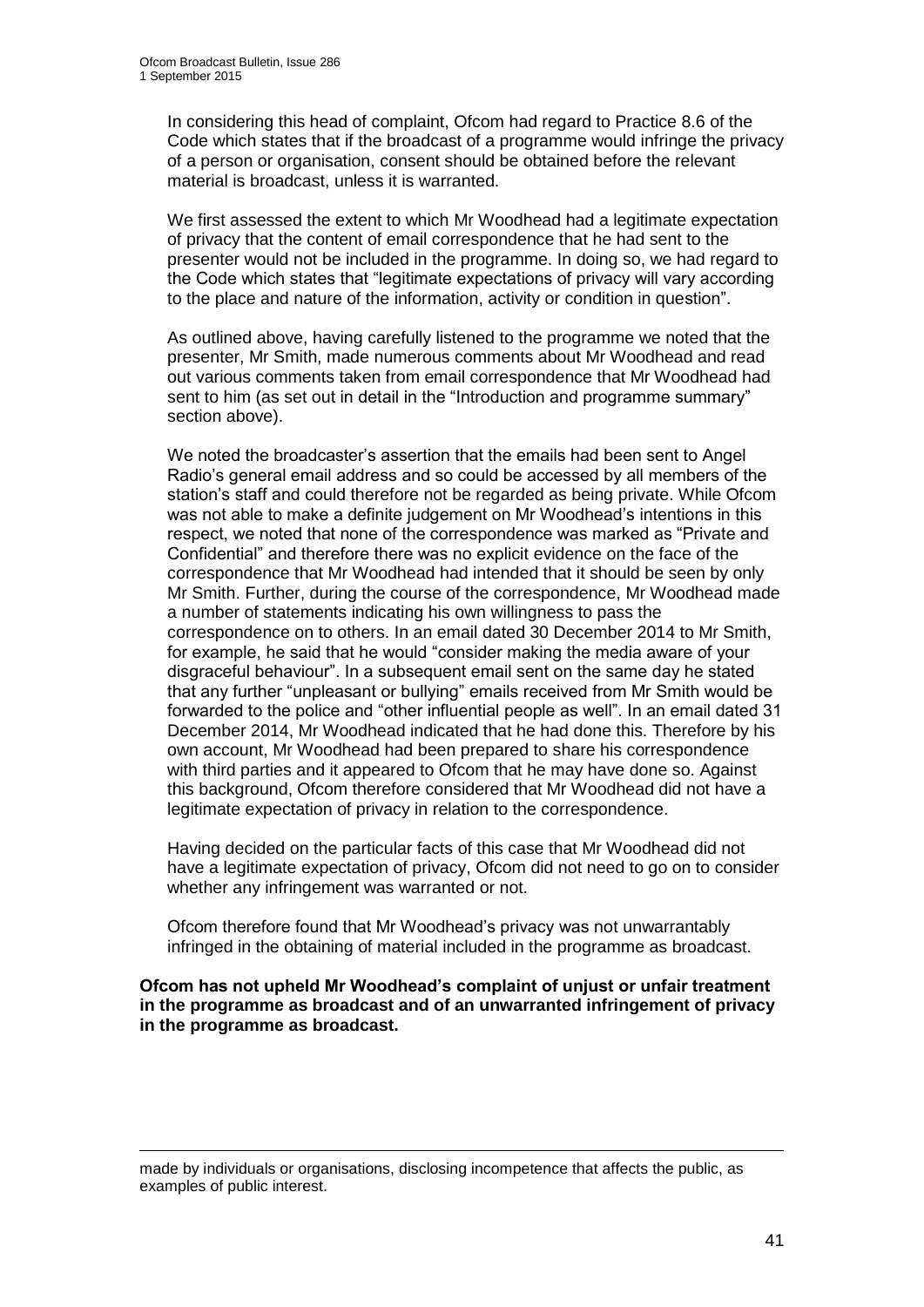# **Not Upheld**

## **Complaint by Mrs Alison Sinton**

*Britain's Benefit Tenants, Channel 4, 26 March 2015*

#### **Summary**

Ofcom has not upheld Mrs Alison Sinton's complaint of unwarranted infringement of privacy in connection with the obtaining of material included in the programme and in the programme as broadcast.

The programme was part of a series which followed letting agents who act as mediators trying to resolve disputes between private landlords and some of their tenants who rely upon housing benefit. It included footage of one of the lettings agents, talking to Mrs Sinton (the complainant). She was not named in the programme and her face was blurred by the broadcaster.

Ofcom found that, in the particular circumstances of this case, Mrs Sinton did not have a legitimate expectation of privacy with regard to both the filming of her conversation with the letting agent and the subsequent inclusion of part of this footage in the programme as broadcast. Therefore, Mrs Sinton's privacy was not unwarrantably infringed in the programme as broadcast.

#### **Introduction and programme summary**

On 26 March 2015, Channel 4 broadcast an edition of *Britain's Benefit Tenants*, a programme which followed letting agents who act as mediators trying to resolve disputes between private landlords and some of their tenants who rely upon housing benefit and, in particular, those in rent arrears.

During the opening sequence of the programme, footage of one of the lettings agents was shown. The lettings agent was subsequently identified as Mr Rob McKenzie of the Letts Let letting agency in Sunderland. Mr McKenzie was shown driving his car while saying:

*"We're on our way to pursue a tenant who left the property owing around about £1,177. I've just had enough. I've had enough".* 

After this Mr McKenzie was shown looking first at a car parked across the road from where he had parked and then down at an image of a very similar looking car on his mobile phone. During this footage, Mr McKenzie said: *"There's the registration, the same as registration on the vehicle across the road".* The registration plate on the car parked across the road could be seen from a distance, but was too far away to be clearly discernible and the registration plate on the car in the mobile telephone image was blurred by the broadcaster.

Mr McKenzie was subsequently shown knocking at the door of the property outside which the car was parked and talking to the person who answered the door (the complainant, Mrs Sinton). During this footage, Mr McKenzie said: *"Hi, is* [audio bleeped out] *in please?"* to which Mrs Sinton replied *"No"*. Afterwards, Mr McKenzie said: *"If he doesn't contact us within 48 hours I'm going to be serving a court notice on this address for him for the rent he owes me and for the damage he left at the property in South Shields"*.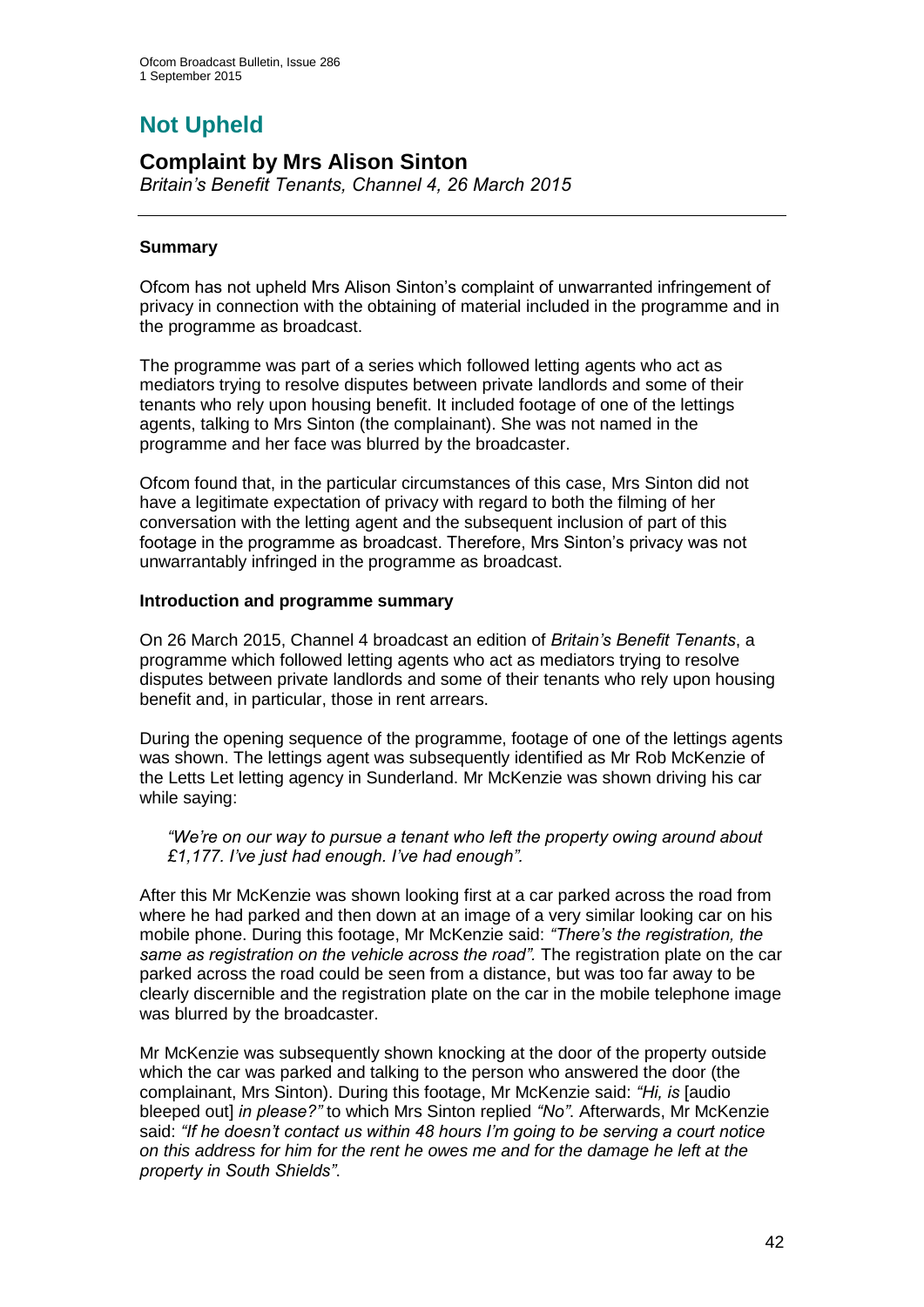Throughout this sequence, Mrs Sinton's face and head was obscured by blurring and, although her voice was not disguised, the only word she could be heard saying was *"No"*.

After the opening sequence, the programme showed footage of Mr McKenzie in his office at work discussing the case which had led him to visit Mrs Sinton's house. The programme's narrator said that Mr McKenzie had *"built a reputation for tackling problem tenants"* after which Mr McKenzie was shown looking at papers on his desk and then at an image of a car on his computer screen (the image of the car, which had its registration plate obscured, appeared to match that previously shown on Mr McKenzie's mobile telephone). During this footage, Mr McKenzie said: *"He's left owing £1,177.95. He's spent all of this money on this car, on a holiday. It sickens me to be honest, it absolutely sickens me"*.

The programme then showed Mr McKenzie talking to camera saying:

*"The housing benefit market, I would say in the main, is fairly good. Where it falls down is that the people who don't have any morals basically, they're not going to pay. The money is paid to them, they're not going to pay*".

Mrs Sinton was neither named nor referred to in the programme and no further footage of her was shown in the programme.

#### **Summary of the complaint and the broadcaster's response**

a) Mrs Sinton complained that her privacy was unwarrantably infringed in connection with the obtaining of material included in the programme because she did not consent to being filmed. Mrs Sinton said she was not asked if she consented to being filmed, but was "knocked out of bed" by Mr McKenzie who had called at the wrong address. Mrs Sinton said that the person who Mr McKenzie was seeking to speak to about non-payment of rent arrears was her son and that he did not reside with her.

In response to this head of complaint, Channel 4 said that it was necessary for the programme makers to have filmed in an observational manner as Mr McKenzie went about his job in order to capture his genuine interactions with landlords, tenants and debtors on a 'normal' day. It added that all the filming was carried out openly and unobtrusively, so it did not interfere with Mr McKenzie's work, and was done with minimal interruption in order to gather as fair and accurate a representation as possible. Channel 4 acknowledged that it had not sought consent from Mrs Sinton before filming but said that, given the nature of Mr McKenzie's work, giving such prior notice before his visit would have been likely to have confounded his purpose.

Channel 4 said that Mr McKenzie called at Mrs Sinton's address because he was looking for a former tenant who had left £1,177.95 worth of debt and damage at a property which he managed. Mr McKenzie had conducted searches over a period of five months to locate this individual and his searches led him to the address of the debtor's mother, Mrs Sinton, which he attended in the course of legitimate business and in good faith. Channel 4 said that Mrs Sinton had complained that Mr McKenzie had the wrong address. However, it said that: when Mr McKenzie asked Mrs Sinton whether the debtor he was looking for was at her property, she said "he's not in"; when he asked when the debtor would be back Mrs Sinton replied "I'm not sure"; and at no point did Mrs Sinton say that the debtor did not live there. In addition, Channel 4 said that when Mr McKenzie told Mrs Sinton that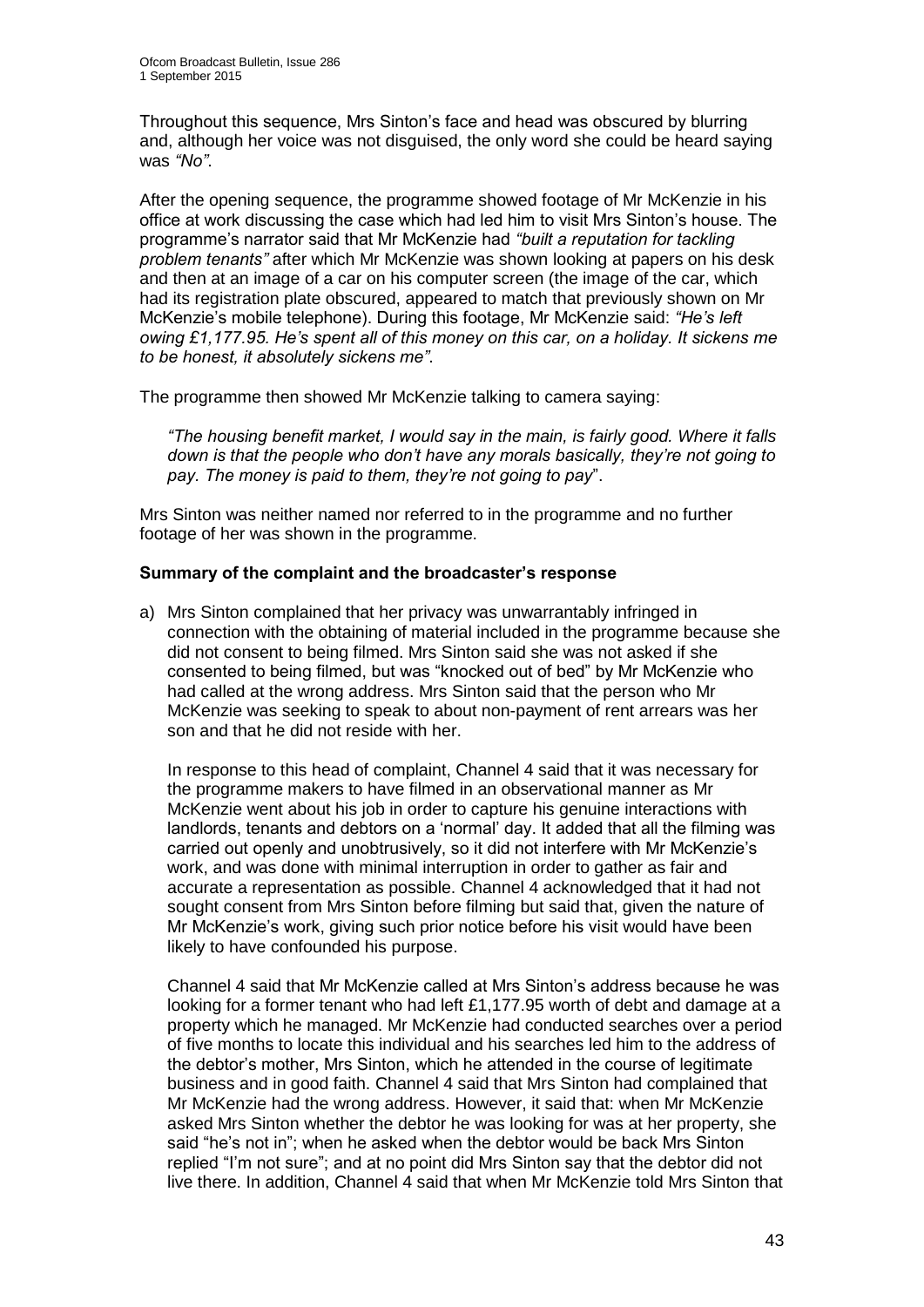if he did not hear from the individual within 48 hours he would be serving court papers on that address, Mrs Sinton had replied "alright".

Channel 4 also said that rather than being "knocked out of bed" by Mr McKenzie, as she complained, Mr McKenzie knocked on Mrs Sinton's door once in a normal fashion (i.e. not aggressively or loudly) at approximately 10:00. It said that the programme's producer made it clear to Mrs Sinton who was filming by saying: *"*…*we are from Channel 4, we're doing a documentary about the work of letting agents. Hello madam did you hear me?"* and that Mrs Sinton neither asked the programme makers to stop filming, nor ceased her conversation with Mr McKenzie.

Channel 4 said that Mrs Sinton was filmed in her front doorway from the public pavement outside her home. She was fully clothed, not in an obvious state of distress or anxiety and she disclosed nothing about herself that was of a private or personal nature. It also said that it was clear at all times that the subject of Mr Mackenzie's queries was not Mrs Sinton, but a debtor who he had reason to suggest was resident at the property. In light of these factors, Channel 4 argued that Mrs Sinton did not have a legitimate expectation of privacy in the circumstances in which she was filmed.

However, it also argued that, even if, and to the extent that, Ofcom concluded that Mrs Sinton had a legitimate expectation of privacy in these circumstances, any infringement of her privacy in this respect was both proportionate and justified given the public interest in the subject matter of the series.

Channel 4 said that there was a clear public interest in viewers being able to see some of the real impact of 'austerity' and to witness first-hand the real life experiences of those people directly involved, whether it be tenants who were struggling to find adequate housing, the private landlords who were filling the growing gap in public housing or the agents who were trying to balance these relationships and collect rents that are derived from 'public' monies. It said that this public interest underpinned every edition of *Britain's Benefit Tenants* and that a key editorial aim of the series was for it to be as authentic and accessible to viewers as possible.

b) Mrs Sinton also complained that her privacy was unwarrantably infringed in the programme as broadcast because footage of her was included in the programme without her consent.

In particular, Mrs Sinton said that prior to the broadcast Channel 4 had assured her that her face, her front door and the street on which she lived would not be shown in the programme and that no-one who knew her would be able to recognise her. However, while her face was pixelated, Mrs Sinton said that her blonde hair was visible in the programme and that both the street on which she lived and the "distinctive iron fence" outside her property were shown. She said that as a result she was recognised by people who knew her which led to her "ridicule and humiliation".

In response to this head of complaint, Channel 4 said that, given that Mrs Sinton was not the focus of the story, the programme makers decided that it was appropriate to fully obscure her face and limit the inclusion of her voice in the programme. It said that they took reasonable steps to conceal her identity and that of her son (in the event he could be linked to her); the location of her home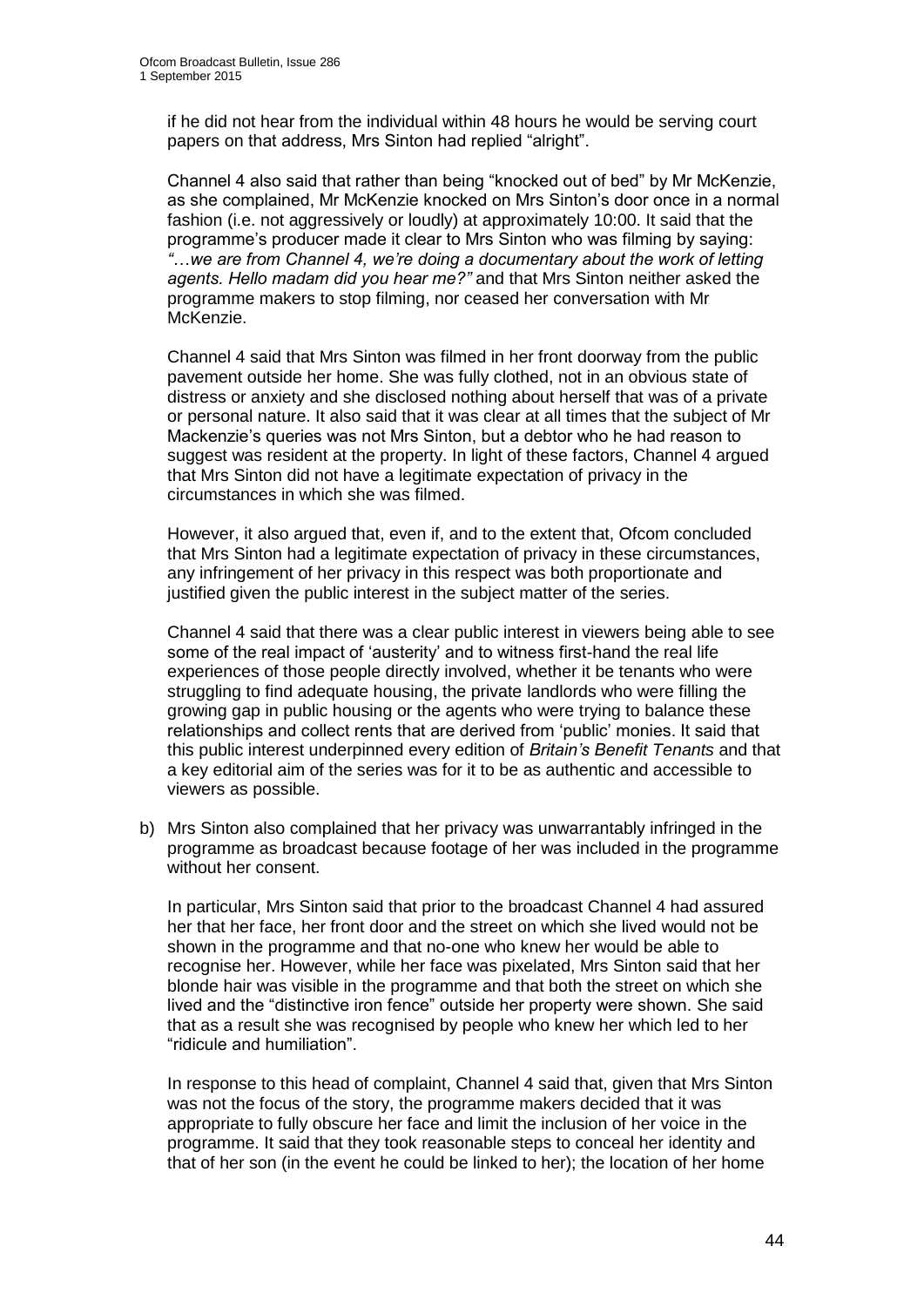was not disclosed, all street names were concealed and house numbers and discernible car registration plates were blurred.

Channel 4 acknowledged that Mrs Sinton contacted it prior to the broadcast to say that she was concerned about appearing. Her message was referred to the production company who contacted Mrs Sinton directly to assure her that: her face would be blurred, clear extracts of her voice would not be used and her son would not be identified. The broadcaster said that Mrs Sinton confirmed to it prior to the broadcast that she was happy with these steps. It also said that no assurance was given to Mrs Sinton that her front door or street would not feature in the programme. However, she was told that house numbers, street names and car registration plates would be obscured.

Channel 4 said that it was important to note that Mrs Sinton featured only very briefly in the programme, her entire head and face were wholly obscured, she was not named and nor was her address identified. The image of her street shown in the programme was fleeting and taken from an angle; and the area in which it is located, was not revealed. Channel 4 said that the only area identified in connection with Mr McKenzie (via an on-screen caption) was *"Sunderland"* which is 12 miles away from the area in which Mrs Sinton's home is located. In addition, it said that, as noted above, it was clear from the footage in the programme that Mrs Sinton was not in shown in distress or doing anything of a private nature.

Channel 4 argued that Mrs Sinton did not have a legitimate expectation of privacy in these circumstances, but also said that, to the extent that Ofcom considered the inclusion of the relevant material in the programme infringed Mrs Sinton's privacy, this infringement was proportionate and justified by the clear public interest in broadcasting a programme examining the work of the letting agents such as Mr McKenzie and thereby developing the public's understanding of the range of people and situations with which these agents deal.

#### **Ofcom's Preliminary View**

Ofcom prepared a Preliminary View on this case that Mrs Sinton's complaint should not be upheld. Both parties were given the opportunity to make representations on the Preliminary View. The complainant commented on the Preliminary View, while Channel 4 chose not to do so. Mrs Sinton's comments (insofar as they were relevant to the complaint as entertained and considered by Ofcom in the Preliminary View and did not repeat points that were made as part of the original complaint) are summarised below.

Mrs Sinton said that she did not have an opportunity to consent to being filmed. She also said that when she answered the door to Mr McKenzie the person filming was not in her line of vision and she did not have her glasses on; she therefore did not realise she was being filmed until it was too late. She added that if she had known that she was being filmed she would have asked the camera crew why she was being filmed and asked them to stop doing so.

Mrs Sinton also said that during the section of the programme showing her house the programme included an image of Renwicks, a tailor's shop which she said "can be associated with" the road on which her home is located.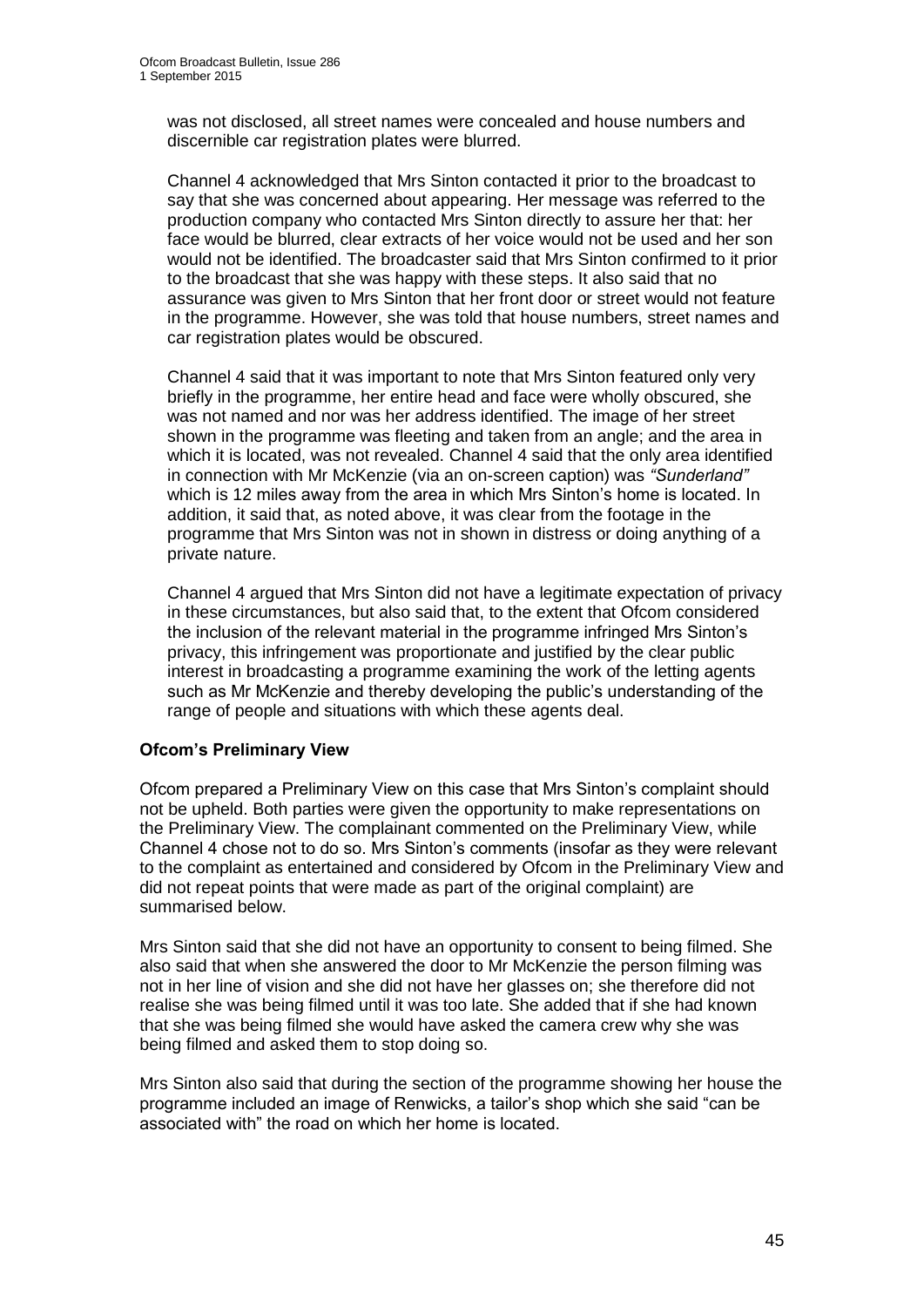#### **Decision**

Ofcom's statutory duties include the application, in the case of all television and radio services, of standards which provide adequate protection to members of the public and all other persons from unjust or unfair treatment and unwarranted infringement of privacy in, or in connection with the obtaining of material included in, programmes in such services.

In carrying out its duties, Ofcom has regard to the need to secure that the application of these standards is in the manner that best guarantees an appropriate level of freedom of expression. Ofcom is also obliged to have regard, in all cases, to the principles under which regulatory activities should be transparent, accountable, proportionate and consistent and targeted only at cases in which action is needed.

In reaching its Decision, Ofcom carefully considered all the relevant material provided by both parties. This included a recording of the programme as broadcast and transcript and both parties' written submissions. Ofcom also took careful account of the representations made by the complainant in response to being given the opportunity to comment on Ofcom's Preliminary View on this complaint. After careful consideration of Mrs Sinton's representations, we concluded that the further points raised by her did not materially affect the outcome of Ofcom's Decision on this privacy complaint.

The individual's right to privacy has to be balanced against the competing rights of the broadcaster to freedom of expression. Neither right as such has precedence over the other and where there is a conflict between the two, it is necessary to intensely focus on the comparative importance of the specific rights. Any justification for interfering with or restricting each right must be taken into account and any interference or restriction must be proportionate.

This is reflected in how Ofcom applies Rule 8.1 of the Code which states that any infringement of privacy in programmes, or in connection with obtaining material included in programmes, must be warranted.

a) Ofcom first considered Mrs Sinton's complaint that her privacy was unwarrantably infringed in connection with the obtaining of material included in the programme.

In assessing this head of the complaint, Ofcom had regard to Practice 8.5 which states that any infringement of privacy in the making of a programme should be with the person's consent or be otherwise warranted. Ofcom also had regard to Practice 8.9 which states that the means of obtaining material must be proportionate in all the circumstances and in particular to the subject matter of the programme.

In considering whether or not Mrs Sinton's privacy was unwarrantably infringed in connection with the obtaining of material included in the programme, Ofcom first considered the extent to which she had a legitimate expectation of privacy with regard to the obtaining of the relevant footage.

The test applied by Ofcom as to whether a legitimate expectation of privacy arises is objective: it is fact-sensitive and must always be assessed in light of the circumstances in which the individual concerned finds him or herself. Ofcom therefore approaches each case on its facts. In particular, as stated in the Code, there may be circumstances where people can reasonably expect privacy even in a public place. Some activities and conditions may be of such a private nature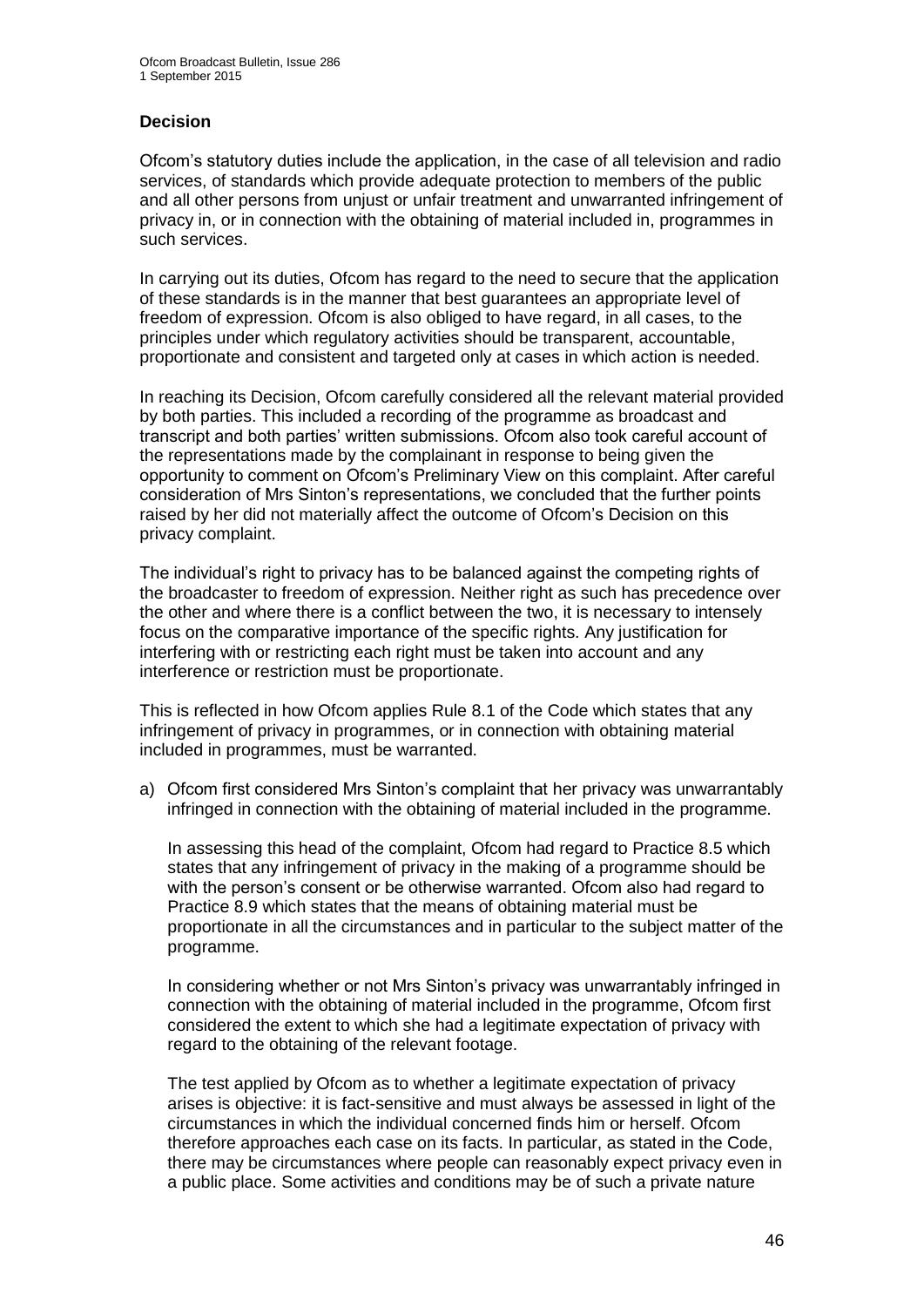that filming or recording, even in a public place, could involve an infringement of privacy.

We recognised that a person may have a legitimate expectation of privacy in connection with the filming and subsequent broadcast of footage of them standing in the doorway to their home. In these particular circumstances, we also recognised that the filming captured footage of Mrs Sinton where she would not ordinarily expect to be filmed, i.e. answering a knock on the door. However, we reviewed the edited footage that was broadcast in the programme and noted that Mrs Sinton was filmed openly and from the public pavement outside her home. We noted that in her representations on the Preliminary View, Mrs Sinton said that she did not see initially the person filming her and had she known she was being filmed she would have asked the camera crew why they were filming her and asked them to stop doing so. We also noted that in response to the complaint, Channel 4 said that the programme's producer had told Mrs Sinton that the camera crew was from Channel 4 and that they were "doing a documentary about the work of letting agents" with a view to securing consent for a possible interview, but that Mrs Sinton had closed the door on him. Given this, it was our view, that the camera crew took steps to try to ensure that Mrs Sinton was aware of their presence and the purpose for which the footage of her that they recorded might be used (i.e. inclusion in a programme about letting agents which would be broadcast on Channel 4).

We noted Mrs Sinton's contention that she was "knocked out of bed" and acknowledged Channel 4's comment that, in contrast to her claims, Mr McKenzie only knocked on Mrs Sinton's door once during normal working hours and did so in an ordinary rather than loud or aggressive manner. From the footage shown in the programme, it was clear to us that Mrs Sinton was fully clothed when she was filmed and she did not appear to be in a state of distress or anxiety. We noted that the filming did capture a conversation between Mrs Sinton and Mr McKenzie regarding her son, whom Mr McKenzie believed lived at or was connected to her home address, and that it was stated that if her son did not take action within 48 hours, a court notice for debt and a damage to property would be served on him at Mrs Sinton's home address. However, it was our view that, to the extent that this information could be potentially private and sensitive information about an individual, it related to her son rather than to Mrs Sinton. Based on the footage broadcast and Mrs Sinton's and Channel 4's comments, it was therefore Ofcom's view that the interaction between Mrs Sinton and Mr McKenzie did not appear to reveal any private or personal information about Mrs Sinton herself.

Ofcom also considered whether the means of obtaining the footage was proportionate in all the circumstances and, in particular, to the subject matter of the programme. We again took account of Channel 4's submission that Mr McKenzie had called at the property in the course of his legitimate business (namely, with a view to seeking to locate a former tenant) and that giving Mrs Sinton prior warning would have been likely to have defeated his purpose in calling. We also observed that, as noted above, the filming took place openly and from the public pavement and appeared to have been conducted in an unobtrusive manner. It also appeared to be of relatively short duration and, from the footage shown in the programme, we understood that during the filming Mr McKenzie had focused on obtaining from Mrs Sinton the necessary information regarding the whereabouts of the debtor he was seeking and what would happen next if the debtor did not contact him. Given these factors, we considered that, in accordance with Practice 8.9 of the Code, the means of obtaining the relevant footage was proportionate.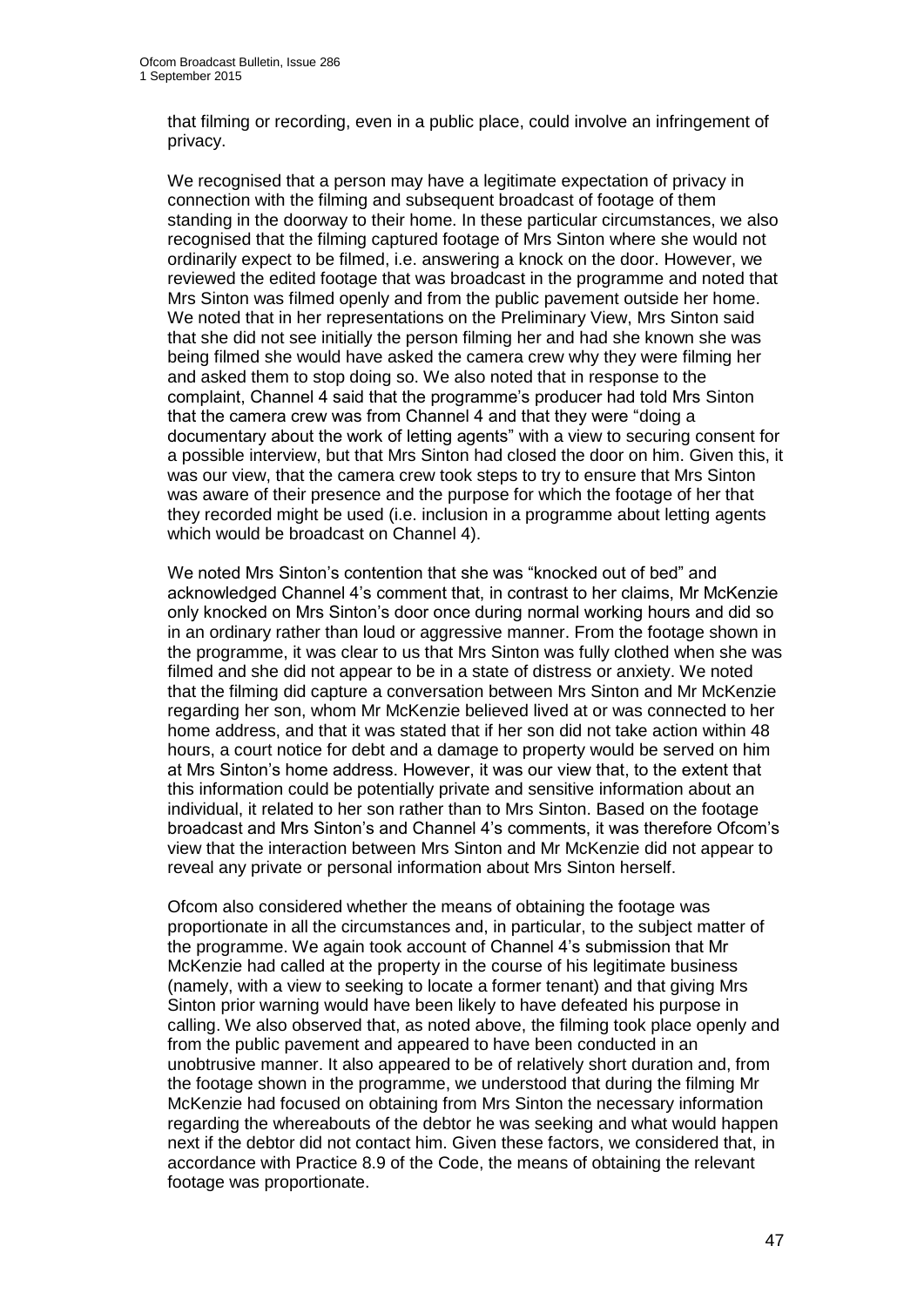Taking all of these factors into account, we considered that in the particular circumstances of this case, Mrs Sinton did not have a legitimate expectation of privacy in relation to the filming of footage of her conversation with Mr McKenzie. We noted that in her representations on the Preliminary View, Mrs Sinton said that she had not had been given an opportunity to consent to being filmed. However, given our conclusion that she did not have a legitimate expectation of privacy with regard to the filming of this material, it was not necessary for Ofcom to consider whether or not Mrs Sinton had consented to the filming, and, if we concluded that she had not, whether any intrusion into her privacy in this regard was warranted.

b) Ofcom next considered Mrs Sinton's complaint that her privacy was unwarrantably infringed in the programme as broadcast.

In considering this head of complaint, we had regard to Practice 8.6 of the Code which states that, if the broadcast of a programme would infringe the privacy of a person, consent should be obtained before the relevant material is broadcast, unless the infringement of privacy is warranted.

Ofcom first considered the extent to which Mrs Sinton had a legitimate expectation of privacy in regard to the inclusion of the footage of her in the programme as broadcast. As stated above, the test applied by Ofcom as to whether a legitimate expectation of privacy arises is objective, fact sensitive and must always be judged in light of the circumstances in which the individual finds him or herself.

As set out above at head a) of the Decision and the "Introduction and programme summary" section, the programme included footage of Mrs Sinton as she answered the door to Mr McKenzie and while she had a very brief exchange with him about the fact that he was seeking her son (who was neither named nor otherwise identified in the programme) regarding non-payment of rent arrears and damage to a property which he had rented.

We took into account Mrs Sinton's assertion that, despite Channel 4's prebroadcast assurance that no-one who knew her would be able to recognise her from the programme, because her blonde hair was visible and both the street on which she lived and the "distinctive iron fence" outside her property were shown, she was recognised by people who knew her. However, we also observed that Channel 4 said that the production company had assured Mrs Sinton that: her face would be blurred, clear extracts of her voice would not be used and her son would not be identified but not that neither her front door nor her street would feature in the programme.

We also noted that the programme makers took a number of steps to obscure Mrs Sinton's identity in the programme. In particular, she was not named, the entirety of her face was obscured, she was only heard once and very briefly (when she said the word *"No"*) and both the identity of her son and the precise location of her home were not disclosed. Images of the street on which she lived, the front door of her house and the railings outside it were shown. However, the assurance she was given that house numbers, street names and car registrations would be obscured was met and, in Ofcom's opinion, none of these elements noted by Mrs Sinton were particularly distinctive. In addition, we noted that the places which the programme indicated were linked to Mr McKenzie (Sunderland) and the unnamed debtor whom he was seeking (South Shields) are both at least ten miles away from the area in which Mrs Sinton's home is located. We noted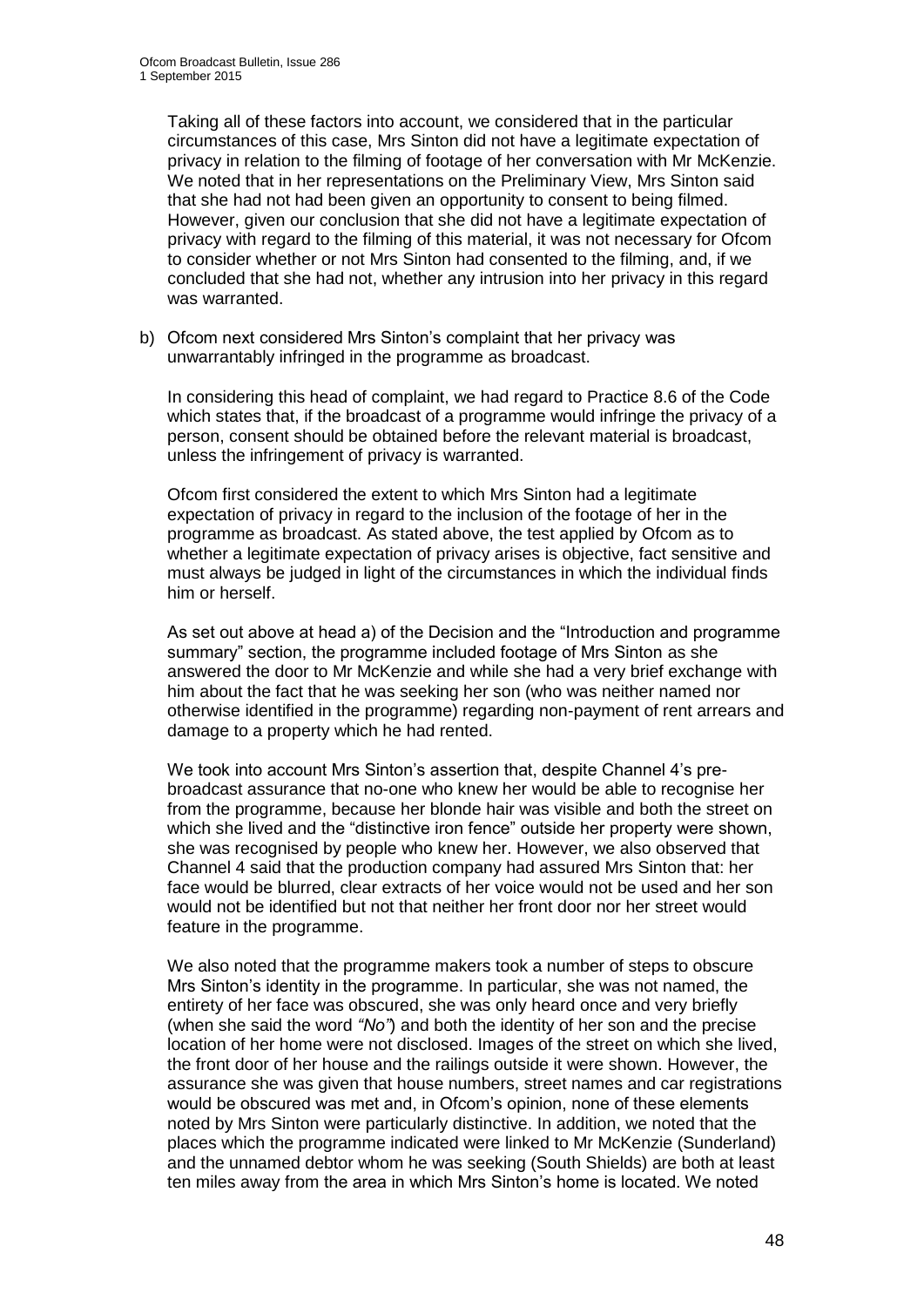that, having seen the Preliminary View, Mrs Sinton also said that the programme included an image of a tailor's shop that "can be associated with" the road on which her home is located. Having assessed the relevant footage again, we noted that this section of the programme included an image of a shop. However, the shop was seen briefly (for approximately two seconds), from a distance and at an angle. We therefore considered that it was unlikely that anyone to whom the shop was not already well known would have identified it and its location. On this basis, and taking account of all the factors set out above, we concluded that, given the nature of the footage shown and notwithstanding the information which was included, it was unlikely that Mrs Sinton was identifiable from the programme to anyone who did not already know her.

As noted above, Ofcom takes the view that there may be a legitimate expectation of privacy in connection with the filming and subsequent broadcast of footage of an individual standing in the doorway to their home. Again, we noted that, from the footage shown in the programme, it was clear that Mrs Sinton was fully clothed and that she did not appear to be in a state of distress or anxiety. Nor was any private or personal information about Mrs Sinton revealed in this footage. Rather, as noted above, it was our view that, to the extent that the information discussed could be potentially private and sensitive information about an individual, it related to her son rather than to Mrs Sinton. In addition, in our view the programme made it very clear that Mrs Sinton was not the debtor whom Mr McKenzie was seeking.

Therefore, taking all of the factors set out above into account, it was our view that, in the particular circumstances, Mrs Sinton did not have a legitimate expectation of privacy in regard to the broadcast of this footage of her in the programme. Consequently, it was not necessary for Ofcom to go on to consider whether or not Mrs Sinton had consented to the broadcast of this footage, and, if we concluded that she had not, whether any infringement of Mrs Sinton's privacy was warranted.

**Ofcom has not upheld Mrs Sinton's complaint of unwarranted infringement of privacy in connection with the obtaining of material included in the programme and in the programme as broadcast.**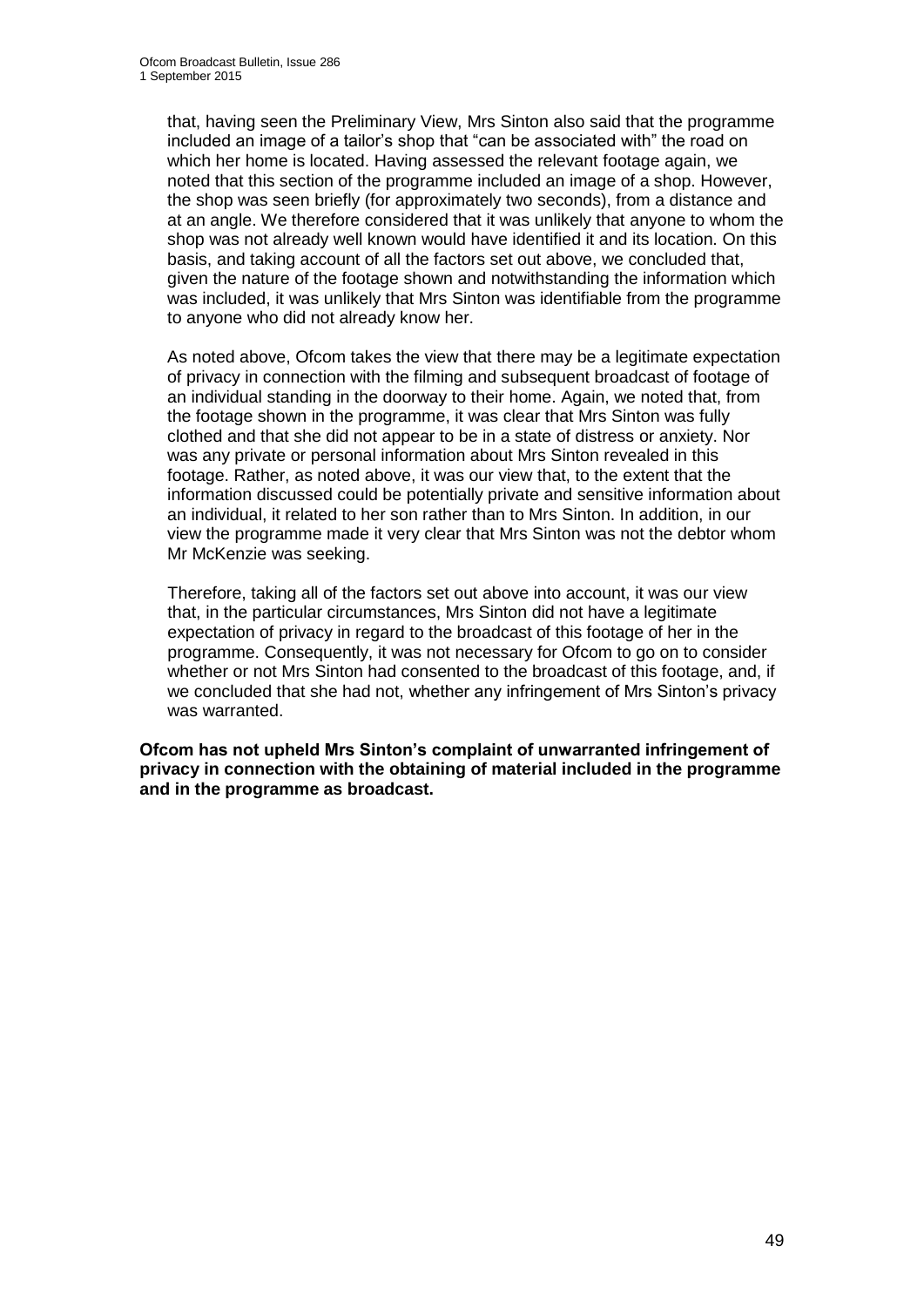## **Investigations Not in Breach**

Here are alphabetical lists of investigations that Ofcom has completed between 8 and 21 August 2015 and decided that the broadcaster did not breach Ofcom's codes, licence conditions or other regulatory requirements.

#### **Investigations conducted under the Procedures for investigating breaches of content standards for television and radio**

| <b>Programme</b> | <b>Broadcaster</b> | Transmission<br>date | <b>Categories</b>     |
|------------------|--------------------|----------------------|-----------------------|
| <b>Sky News</b>  | <b>Sky News</b>    | 06/05/2015           | Due impartiality/bias |

For more information about how Ofcom conducts investigations about content standards, go to: [http://stakeholders.ofcom.org.uk/broadcasting/guidance/complaints](http://stakeholders.ofcom.org.uk/broadcasting/guidance/complaints-sanctions/standards/)[sanctions/standards/.](http://stakeholders.ofcom.org.uk/broadcasting/guidance/complaints-sanctions/standards/)

#### **Investigations conducted under the General Procedures for investigating breaches of broadcast licences**

| <b>Licensed service</b>   | Licensee                                                  | <b>Categories</b>        |
|---------------------------|-----------------------------------------------------------|--------------------------|
| Absolute Radio            | Absolute Radio Limited                                    | Provision of information |
| <b>Fashion Television</b> | <b>Fashion Television</b><br><b>International Limited</b> | Provision of information |

For more information about how Ofcom conducts investigations about broadcast licences, go to: [http://stakeholders.ofcom.org.uk/broadcasting/guidance/complaints](http://stakeholders.ofcom.org.uk/broadcasting/guidance/complaints-sanctions/general-procedures/)[sanctions/general-procedures/.](http://stakeholders.ofcom.org.uk/broadcasting/guidance/complaints-sanctions/general-procedures/)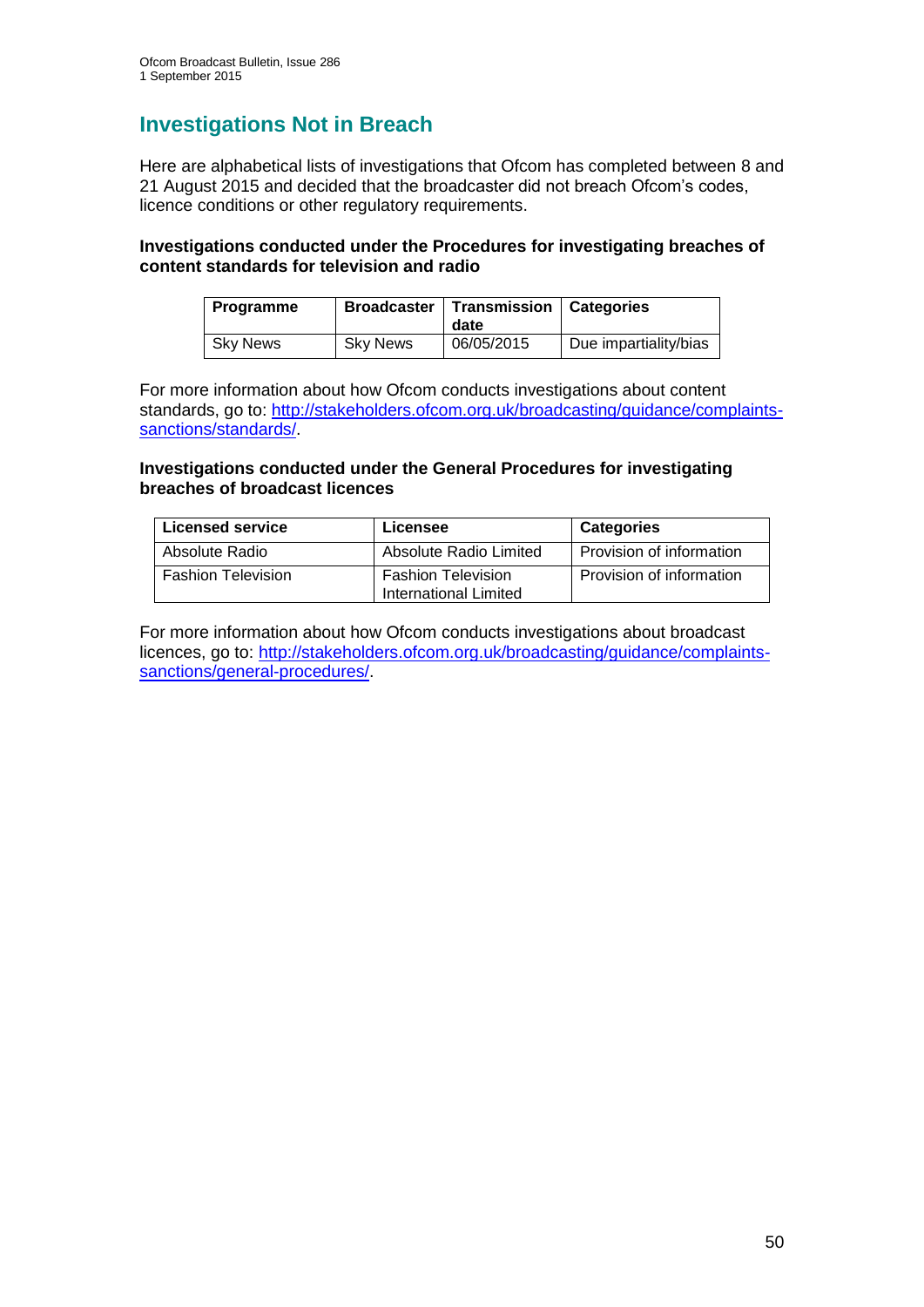## **Complaints assessed, not investigated**

Here are alphabetical lists of complaints that, after careful assessment, Ofcom has decided not to pursue between 8 and 21 August 2015 because they did not raise issues warranting investigation.

#### **Complaints assessed under the Procedures for investigating breaches of content standards for television and radio**

For more information about how Ofcom assesses conducts investigations about content standards, go to: [http://stakeholders.ofcom.org.uk/broadcasting/guidance/complaints](http://stakeholders.ofcom.org.uk/broadcasting/guidance/complaints-sanctions/standards/)[sanctions/standards/.](http://stakeholders.ofcom.org.uk/broadcasting/guidance/complaints-sanctions/standards/)

| Programme                                       | <b>Broadcaster</b> | <b>Transmission Date</b> | <b>Categories</b>                           | <b>Number of</b><br>complaints |
|-------------------------------------------------|--------------------|--------------------------|---------------------------------------------|--------------------------------|
| Supersized: 87<br>Stone - Fat Chance<br>Of Work | $5*+1$             | 24/07/2015               | Materially misleading                       |                                |
| <b>BBC News</b>                                 | BBC <sub>1</sub>   | 11/08/2015               | Crime                                       | $\overline{1}$                 |
| <b>BBC News</b>                                 | BBC <sub>1</sub>   | 17/08/2015               | Race<br>discrimination/offence              | $\mathbf{1}$                   |
| <b>BBC</b> News at One                          | BBC <sub>1</sub>   | 19/08/2015               | Generally accepted<br>standards             | $\overline{2}$                 |
| <b>BBC News at Six</b>                          | BBC <sub>1</sub>   | 18/08/2015               | Scheduling                                  | $\mathbf{1}$                   |
| <b>BBC News at Ten</b>                          | BBC <sub>1</sub>   | 29/07/2015               | <b>Television Access</b><br>Services        | $\overline{1}$                 |
| <b>BBC News at Ten</b>                          | BBC <sub>1</sub>   | 17/08/2015               | Generally accepted<br>standards             | $\overline{3}$                 |
| <b>Breakfast</b>                                | BBC <sub>1</sub>   | 01/08/2015               | Generally accepted<br>standards             | $\mathbf{1}$                   |
| Earth's Natural<br>Wonders                      | BBC <sub>1</sub>   | 05/08/2015               | Generally accepted<br>standards             | $\mathbf{1}$                   |
| EastEnders                                      | BBC <sub>1</sub>   | 13/08/2015               | Generally accepted<br>standards             | $\mathbf{1}$                   |
| EastEnders                                      | BBC <sub>1</sub>   | 20/08/2015               | Religious/Beliefs<br>discrimination/offence | $\overline{1}$                 |
| Partners in Crime                               | BBC <sub>1</sub>   | 26/07/2015               | Generally accepted<br>standards             | $\overline{1}$                 |
| Radio 1 Summer<br>Mix (trailer)                 | BBC <sub>1</sub>   | 10/08/2015               | Violence and<br>dangerous behaviour         | $\overline{1}$                 |
| Radio 1 Summer<br>Mix (trailer)                 | BBC <sub>1</sub>   | 13/08/2015               | Violence and<br>dangerous behaviour         | $\mathbf{1}$                   |
| Saturday Kitchen<br>Live                        | BBC <sub>1</sub>   | 01/08/2015               | Violence and<br>dangerous behaviour         | $\overline{1}$                 |
| <b>The Great British</b><br><b>Bake Off</b>     | BBC <sub>1</sub>   | 05/08/2015               | Generally accepted<br>standards             | $\overline{1}$                 |
| The Great British<br><b>Bake Off</b>            | BBC <sub>1</sub>   | 05/08/2015               | Scheduling                                  | $\overline{1}$                 |
| The Great British<br><b>Bake Off</b>            | BBC <sub>1</sub>   | 09/08/2015               | Fairness                                    | $\mathbf{1}$                   |
| The National Lottery                            | BBC <sub>1</sub>   | 08/08/2015               | Fairness                                    | $\overline{1}$                 |
| The One Show                                    | BBC <sub>1</sub>   | 19/08/2015               | Generally accepted<br>standards             | $\mathbf{1}$                   |
| The One Show                                    | BBC <sub>1</sub>   | 20/08/2015               | Crime                                       | $\overline{2}$                 |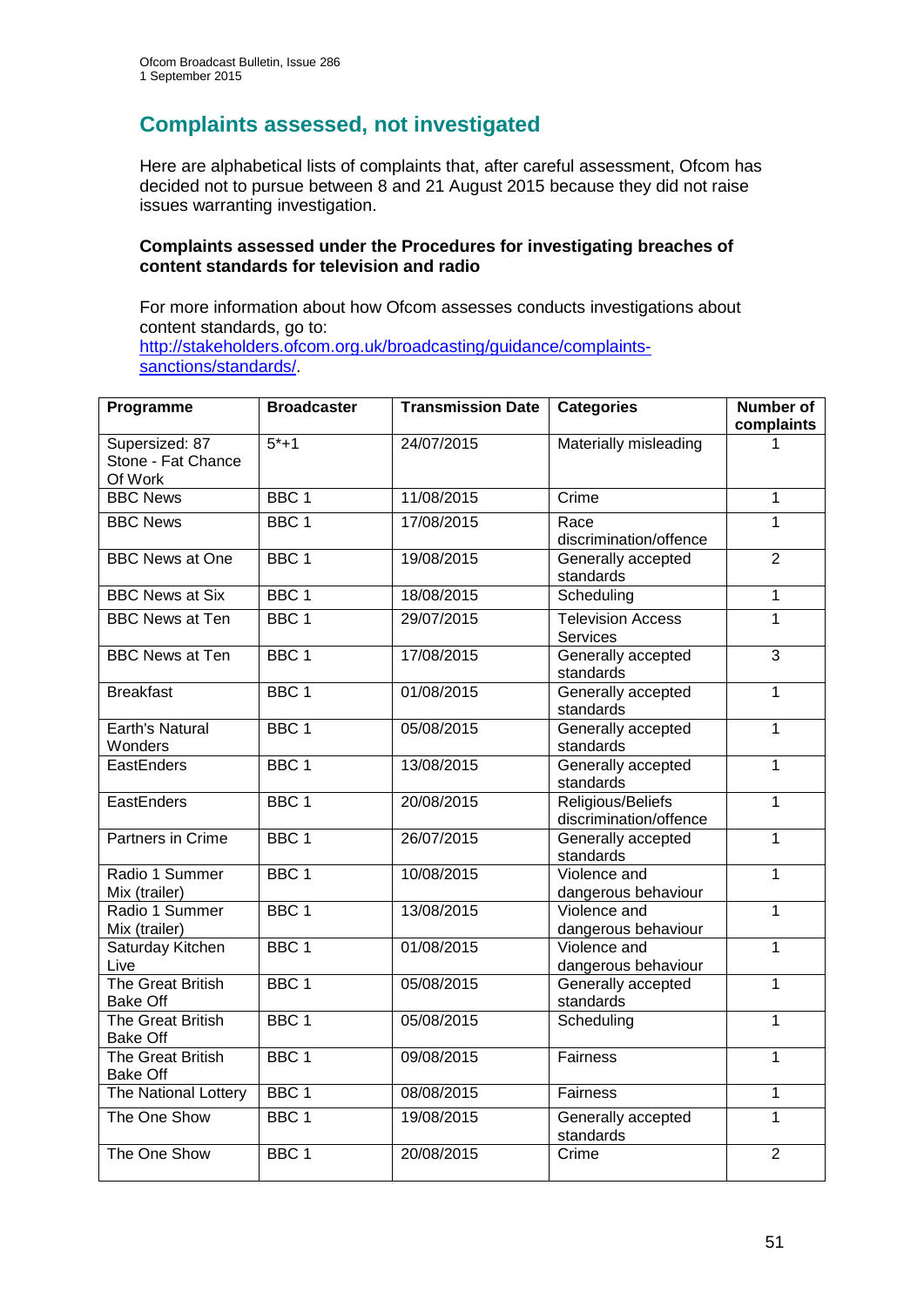| Programme                                     | <b>Broadcaster</b>           | <b>Transmission Date</b> | <b>Categories</b>                   | Number of<br>complaints |
|-----------------------------------------------|------------------------------|--------------------------|-------------------------------------|-------------------------|
| Welsh Heartland:<br>The Llŷn Peninsula        | <b>BBC 1 Wales</b>           | Various                  | Generally accepted<br>standards     | 1                       |
| Coast                                         | BBC <sub>2</sub>             | 06/08/2015               | Generally accepted<br>standards     | $\mathbf{1}$            |
| Locomotion: Dan                               | BBC <sub>2</sub>             | 09/08/2015               | Outside of remit                    | 1                       |
| Snow's History of<br>Railways                 |                              |                          |                                     |                         |
| Newsnight                                     | BBC <sub>2</sub>             | 11/08/2015               | Violence and<br>dangerous behaviour | 1                       |
| Radio 1 Summer<br>Mix (trailer)               | BBC <sub>2</sub>             | 06/08/2015               | Violence and<br>dangerous behaviour | 1                       |
| <b>Bad Education</b>                          | BBC <sub>3</sub>             | 15/07/2015               | Gender<br>discrimination/offence    | $\overline{1}$          |
| <b>Russell Howard's</b><br><b>Good News</b>   | BBC <sub>3</sub>             | 07/08/2015               | Generally accepted<br>standards     | $\mathbf{1}$            |
| <b>Top Gear</b>                               | BBC <sub>3</sub>             | 09/08/2015               | Offensive language                  | $\mathbf{1}$            |
| <b>War Book</b>                               | BBC <sub>4</sub>             | 11/08/2015               | Offensive language                  | $\mathbf{1}$            |
| <b>BBC News</b>                               | <b>BBC News</b><br>website   | 11/08/2015               | Generally accepted<br>standards     | $\mathbf{1}$            |
| <b>Richard Bacon</b>                          | <b>BBC Radio 2</b>           | 11/08/2015               | Generally accepted<br>standards     | 1                       |
| Richard Bacon                                 | <b>BBC Radio 2</b>           | 12/08/2015               | Offensive language                  | $\mathbf{1}$            |
| Clare in the<br>Community                     | <b>BBC Radio 4</b>           | 31/07/2015               | Offensive language                  | $\mathbf{1}$            |
| I'm Sorry I Haven't a<br>Clue                 | <b>BBC Radio 4</b>           | 17/08/2015               | Generally accepted<br>standards     | $\mathbf{1}$            |
| The Now Show                                  | <b>BBC Radio 4</b>           | 08/08/2015               | Race<br>discrimination/offence      | $\overline{1}$          |
| Peter Tinniswood: A<br><b>Touch of Daniel</b> | <b>BBC Radio</b><br>4Extra   | 01/08/2015               | Race<br>discrimination/offence      | 1                       |
| 7 Day Sunday                                  | <b>BBC Radio 5</b><br>Live   | 09/08/2015               | Race<br>discrimination/offence      | $\mathbf{1}$            |
| Off the Ball                                  | <b>BBC Radio</b><br>Scotland | 08/08/2015               | Scheduling                          | $\overline{1}$          |
| Benefits-related<br>programming               | BBC, Channel 4,<br>Channel 5 | Various                  | Generally accepted<br>standards     | 5                       |
| Uncle Grandpa                                 | <b>Cartoon Network</b>       | 05/08/2015               | Violence and<br>dangerous behaviour | 1                       |
| Tomorrow's World                              | <b>CBS</b> Action            | 19/07/2015               | Generally accepted<br>standards     | $\mathbf{1}$            |
| 24 Hours in Police<br>Custody                 | Channel 4                    | 30/07/2015               | Race<br>discrimination/offence      | $\mathbf{1}$            |
| 24 Hours in Police<br>Custody                 | Channel 4                    | 03/08/2015               | Generally accepted<br>standards     | $\overline{2}$          |
| Channel 4 News                                | Channel 4                    | 04/08/2015               | Due impartiality/bias               | $\mathbf{1}$            |
| <b>Channel 4 News</b>                         | Channel 4                    | 14/08/2015               | Due impartiality/bias               | $\overline{2}$          |
| Channel 4 News                                | Channel 4                    | 17/08/2015               | Due impartiality/bias               | 1                       |
| Channel 4 News                                | Channel 4                    | 20/08/2015               | Due impartiality/bias               | $\overline{2}$          |
| Life of Pi                                    | Channel 4                    | 09/08/2015               | Animal welfare                      | 1                       |
| Revenge Porn<br>(trailer)                     | Channel 4                    | 16/08/2015               | Scheduling                          | 1                       |
| Sex in Class                                  | Channel 4                    | 06/08/2015               | Sexual material                     | $\mathbf{1}$            |
| Sex in Class                                  | Channel 4                    | 06/08/2015               | Under 18s in<br>programmes          | $\overline{2}$          |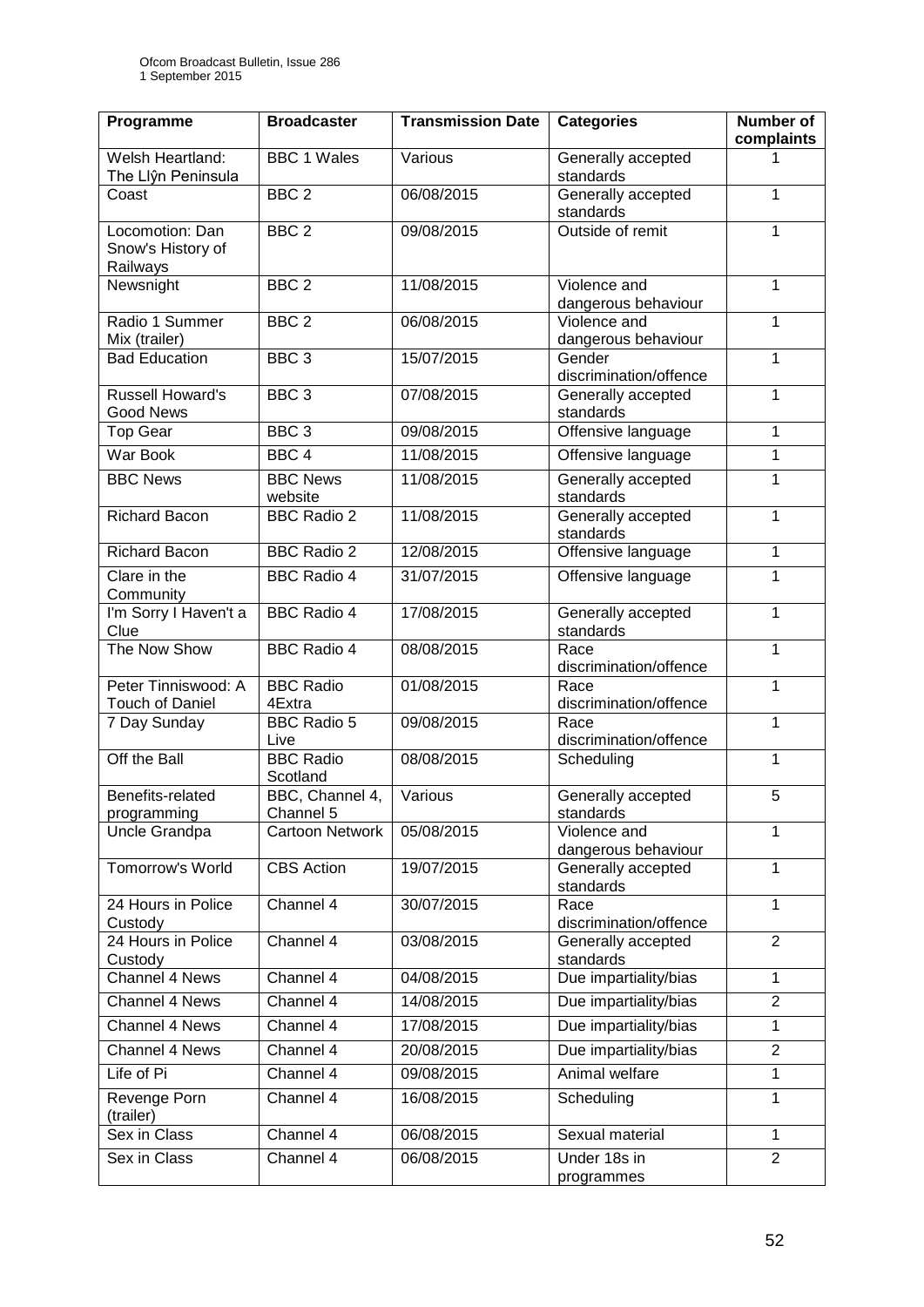| Programme                                                    | <b>Broadcaster</b>            | <b>Transmission Date</b> | <b>Categories</b>                           | <b>Number of</b><br>complaints |
|--------------------------------------------------------------|-------------------------------|--------------------------|---------------------------------------------|--------------------------------|
| Sex in Class                                                 | Channel 4                     | 12/08/2015               | Generally accepted<br>standards             |                                |
| The Last Leg                                                 | Channel 4                     | 24/07/2015               | Due impartiality/bias                       | $\mathbf{1}$                   |
| The Last Leg                                                 | Channel 4                     | 14/08/2015               | Generally accepted<br>standards             | $\overline{2}$                 |
| The Three Day<br>Nanny                                       | Channel 4                     | 28/07/2015               | Under 18s in<br>programmes                  | 49                             |
| Transformers:<br>Revenge of the<br>Fallen                    | Channel 4                     | 26/07/2015               | Offensive language                          | 1                              |
| Young, Free and<br>Single (trailer)                          | Channel 4                     | 10/08/2015               | Scheduling                                  | $\mathbf{1}$                   |
| 5 News at 5                                                  | Channel 5                     | 17/08/2015               | Due accuracy                                | 1                              |
| <b>Benefits Britain: Life</b><br>on the Dole                 | Channel 5                     | 05/08/2015               | Generally accepted<br>standards             | $\mathbf{1}$                   |
| <b>Benefits Life: Jailbird</b><br><b>Boys Going Straight</b> | Channel 5                     | 18/08/2015               | Generally accepted<br>standards             | $\mathbf{1}$                   |
| <b>Benefits Life: Jailbird</b><br><b>Boys Going Straight</b> | Channel 5                     | 20/08/2015               | Generally accepted<br>standards             | $\mathbf{1}$                   |
| Can't Pay? We'll<br>Take it Away!                            | Channel 5                     | 19/08/2015               | Offensive language                          | 1                              |
| Can't Pay? We'll<br>Take it Away: Final<br>Demand            | Channel 5                     | 01/08/2015               | Offensive language                          | 1                              |
| Can't Pay? We'll<br>Take it Away: Final<br>Demand            | Channel 5                     | 05/08/2015               | Offensive language                          | 1                              |
| Football League<br>Tonight                                   | Channel 5                     | 08/08/2015               | Outside of remit                            | $\mathbf{1}$                   |
| Getting Even with<br>Dad                                     | Channel 5                     | 09/08/2015               | Offensive language                          | $\mathbf{1}$                   |
| Gypsies on Benefits<br>and Proud                             | Channel 5                     | 05/08/2015               | Race<br>discrimination/offence              | 1                              |
| Neighbours / Home<br>and Away                                | Channel 5                     | Various                  | Undue prominence                            | $\mathbf{1}$                   |
| Supersized: No<br><b>Fatties Allowed</b>                     | Channel 5                     | 06/08/2015               | Generally accepted<br>standards             | $\overline{2}$                 |
| The Dog Rescuers<br>with Alan Davies                         | Channel 5                     | 11/08/2015               | Generally accepted<br>standards             | 1                              |
| The Wright Stuff                                             | Channel 5                     | 08/08/2015               | Generally accepted<br>standards             | $\mathbf{1}$                   |
| The Wright Stuff                                             | Channel 5                     | 10/08/2015               | Race<br>discrimination/offence              | 1                              |
| Transporter: The<br><b>Series</b>                            | Channel 5                     | 01/08/2015               | Scheduling                                  | $\overline{2}$                 |
| Under the Dome                                               | Channel 5                     | 27/07/2015               | Animal welfare                              | $\mathbf{1}$                   |
| <b>Undercover Benefits</b><br>Cheat                          | Channel $\overline{5}$        | 05/08/2015               | <b>Disability</b><br>discrimination/offence | $\overline{2}$                 |
| <b>Undercover Benefits</b><br>Cheat                          | Channel $\overline{5}$        | 05/08/2015               | Due impartiality/bias                       | $\overline{2}$                 |
| Undercover Benefits<br>Cheat                                 | Channel 5                     | 05/08/2015               | Generally accepted<br>standards             | 1                              |
| All Request Lunch                                            | City Beat<br>96.7FM (Belfast) | Various                  | Materially misleading                       | $\mathbf{1}$                   |
| Programming                                                  | Dave and Food<br>Network      | 13/08/2015               | Materially misleading                       | $\mathbf{1}$                   |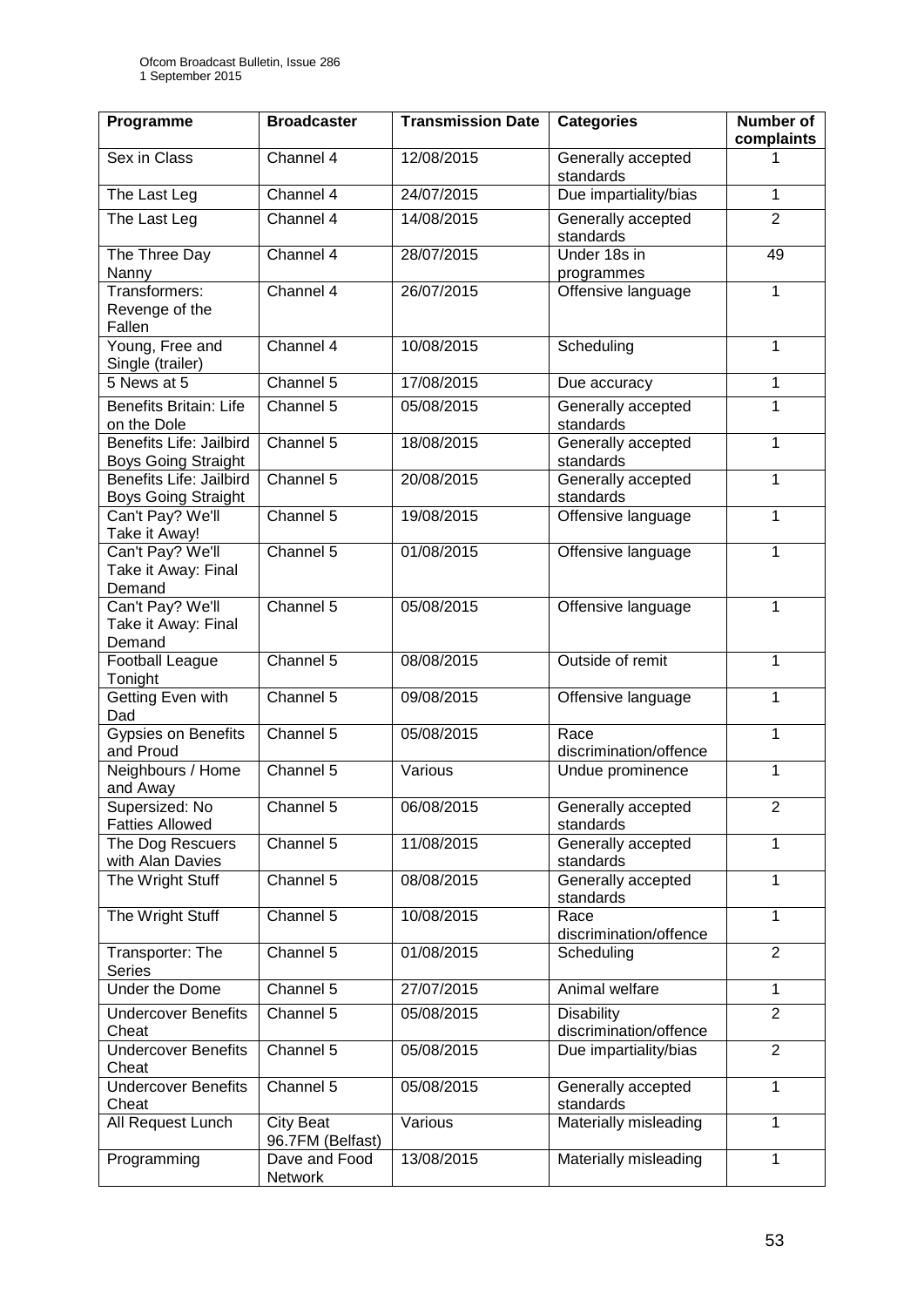| Programme                                                  | <b>Broadcaster</b>             | <b>Transmission Date</b> | <b>Categories</b>                           | <b>Number of</b><br>complaints |
|------------------------------------------------------------|--------------------------------|--------------------------|---------------------------------------------|--------------------------------|
| Channel ident                                              | E <sub>4</sub>                 | 05/08/2015               | Generally accepted<br>standards             |                                |
| Chronicles of<br>Narnia: The Voyage<br>of the Dawn Treader | E <sub>4</sub>                 | 26/07/2015               | Advertising scheduling                      | $\mathbf{1}$                   |
| Hollyoaks                                                  | E <sub>4</sub>                 | 29/07/2015               | <b>Disability</b><br>discrimination/offence | 4                              |
| Humans (trailer)                                           | E4                             | 07/08/2015               | Generally accepted<br>standards             | $\mathbf{1}$                   |
| <b>EAVA FM</b><br>(Leicester)                              | <b>EAVA FM</b>                 | 06/07/2015               | Religious/Beliefs<br>discrimination/offence | $\mathbf{1}$                   |
| <b>News</b>                                                | <b>Heart FM</b><br>(Cambridge) | 01/08/2015               | Due impartiality/bias                       | $\mathbf{1}$                   |
| The Loved Ones                                             | Horror Channel                 | 15/07/2015               | Generally accepted<br>standards             | $\mathbf{1}$                   |
| IslamiQA                                                   | <b>Islam Channel</b>           | 18/07/2015               | Religious/Beliefs<br>discrimination/offence | $\mathbf{1}$                   |
| <b>Coronation Street</b>                                   | $\overline{IV}$                | 03/08/2015               | Violence and<br>dangerous behaviour         | $\overline{2}$                 |
| <b>Coronation Street</b>                                   | ITV                            | 07/08/2015               | Generally accepted<br>standards             | $\overline{2}$                 |
| <b>Coronation Street</b>                                   | $\overline{IV}$                | 14/08/2015               | Violence and<br>dangerous behaviour         | $\mathbf{1}$                   |
| <b>Coronation Street</b>                                   | <b>ITV</b>                     | 17/08/2015               | Generally accepted<br>standards             | 8                              |
| <b>Coronation Street</b>                                   | <b>ITV</b>                     | Various                  | Scheduling                                  | $\mathbf{1}$                   |
| Emmerdale                                                  | ITV                            | 23/07/2015               | Violence and<br>dangerous behaviour         | 6                              |
| Emmerdale                                                  | <b>ITV</b>                     | 03/08/2015               | Generally accepted<br>standards             | $\mathbf{1}$                   |
| Emmerdale                                                  | <b>ITV</b>                     | 03/08/2015               | Race<br>discrimination/offence              | $\overline{2}$                 |
| Emmerdale                                                  | <b>ITV</b>                     | 04/08/2015               | Generally accepted<br>standards             | $\overline{2}$                 |
| Emmerdale                                                  | <b>ITV</b>                     | 06/08/2015               | Scheduling                                  | 1                              |
| Emmerdale                                                  | $\overline{IV}$                | 06/08/2015               | Violence and<br>dangerous behaviour         | 3                              |
| Emmerdale                                                  | ITV                            | 12/08/2015               | Transgender<br>discrimination/offence       | $\mathbf{1}$                   |
| Emmerdale                                                  | <b>ITV</b>                     | 12/08/2015               | Violence and<br>dangerous behaviour         | 14                             |
| Flockstars                                                 | <b>ITV</b>                     | 20/08/2015               | Animal welfare                              | $\mathbf{1}$                   |
| Flockstars                                                 | <b>ITV</b>                     | 20/08/2015               | Outside of remit                            | $\overline{1}$                 |
| Freeze Out                                                 | <b>ITV</b>                     | 03/08/2015               | Generally accepted<br>standards             | 1                              |
| Freeze Out                                                 | <b>ITV</b>                     | 05/08/2015               | Transgender<br>discrimination/offence       | $\mathbf{1}$                   |
| Good Morning<br><b>Britain</b>                             | <b>ITV</b>                     | 06/07/2015               | Competitions                                | $\mathbf{1}$                   |
| <b>ITV News and</b><br>Weather                             | <b>ITV</b>                     | 14/08/2015               | Generally accepted<br>standards             | 1                              |
| <b>ITV News and</b><br>Weather                             | $\overline{ITV}$               | 14/08/2015               | Outside of remit                            | $\mathbf{1}$                   |
| <b>ITV News and</b><br>Weather                             | <b>ITV</b>                     | 16/08/2015               | Generally accepted<br>standards             | $\mathbf{1}$                   |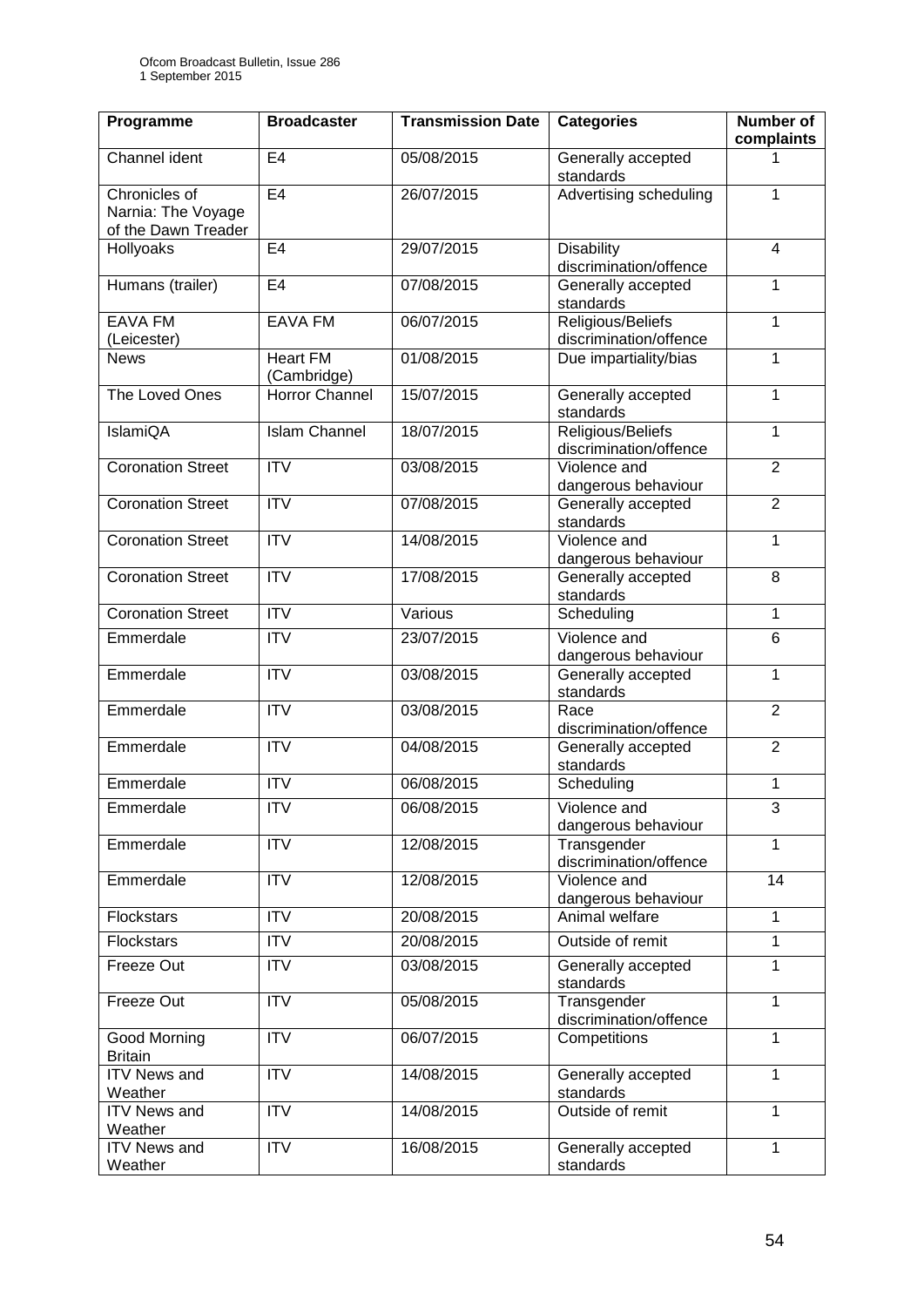| Programme                                                    | <b>Broadcaster</b>      | <b>Transmission Date</b> | <b>Categories</b>                                         | Number of<br>complaints |
|--------------------------------------------------------------|-------------------------|--------------------------|-----------------------------------------------------------|-------------------------|
| <b>ITV News Anglia</b>                                       | <b>ITV</b>              | 05/08/2015               | Race<br>discrimination/offence                            | 1                       |
| <b>ITV News at Ten</b><br>and Weather                        | <b>ITV</b>              | 10/08/2015               | Due impartiality/bias                                     | $\mathbf{1}$            |
| <b>ITV News at Ten</b><br>and Weather                        | $\overline{\text{IV}}$  | 14/08/2015               | Generally accepted<br>standards                           | $\mathbf{1}$            |
| Keep it in the Family                                        | ITV                     | 08/08/2015               | Scheduling                                                | $\mathbf{1}$            |
| Nationwide's<br>sponsorship of ITV<br>documentaries          | $\overline{\text{ITV}}$ | 03/08/2015               | Generally accepted<br>standards                           | $\overline{2}$          |
| Nationwide's<br>sponsorship of ITV<br>documentaries          | <b>ITV</b>              | 13/08/2015               | Generally accepted<br>standards                           | $\mathbf{1}$            |
| Nationwide's<br>sponsorship of ITV<br>documentaries          | <b>ITV</b>              | 18/08/2015               | Generally accepted<br>standards                           | 1                       |
| Nationwide's<br>sponsorship of ITV<br>documentaries          | <b>ITV</b>              | 20/08/2015               | Generally accepted<br>standards                           | $\mathbf{1}$            |
| Nature Nuts with<br>Julian Clary                             | <b>ITV</b>              | 02/08/2015               | Scheduling                                                | $\mathbf{1}$            |
| Sainsburys Bank's<br>sponsorship of Keep<br>it in the Family | ITV                     | 15/08/2015               | Sponsorship credits                                       | 1                       |
| Smokey and the<br><b>Bandit</b>                              | <b>ITV</b>              | 16/08/2015               | Offensive language                                        | $\mathbf{1}$            |
| The Jeremy Kyle<br>Show                                      | $\overline{IV}$         | 25/07/2015               | Scheduling                                                | $\mathbf{1}$            |
| The Jeremy Kyle<br>Show                                      | $\overline{\text{IV}}$  | 29/07/2015               | Generally accepted<br>standards                           | 3                       |
| The Jeremy Kyle<br>Show                                      | ITV                     | 30/07/2015               | <b>Disability</b><br>discrimination/offence               | $\overline{1}$          |
| The Jeremy Kyle<br>Show                                      | <b>ITV</b>              | 12/08/2015               | Generally accepted<br>standards                           | $\mathbf{1}$            |
| The Jeremy Kyle<br>Show                                      | <b>ITV</b>              | 17/08/2015               | Drugs, smoking,<br>solvents or alcohol                    | 1                       |
| The Wonder of<br><b>Britain</b>                              | <b>ITV</b>              | 13/08/2015               | Gender<br>discrimination/offence                          | 1                       |
| This Morning                                                 | <b>ITV</b>              | 24/07/2015               | Materially misleading                                     | 1                       |
| <b>This Morning</b>                                          | $\overline{IV}$         | 17/08/2015               | Harm                                                      | $\mathbf{1}$            |
| <b>Tipping Point</b>                                         | <b>ITV</b>              | 11/08/2015               | Offensive language                                        | $\mathbf{1}$            |
| <b>Travel Guides</b>                                         | <b>ITV</b>              | 03/08/2015               | Animal welfare                                            | $\overline{7}$          |
| Emmerdale                                                    | ITV2                    | 16/08/2015               | Race                                                      | $\mathbf{1}$            |
| Omnibus<br>Safeword                                          | ITV2                    | 23/07/2015               | discrimination/offence<br>Generally accepted<br>standards | $\mathbf{1}$            |
| Continuity<br>announcement                                   | ITV3                    | 12/08/2015               | Generally accepted<br>standards                           | 1                       |
| The Chase:<br><b>Celebrity Special</b>                       | ITV4                    | 09/08/2015               | Generally accepted<br>standards                           | $\mathbf{1}$            |
| <b>Big Breakfast</b>                                         | <b>Juice FM 107.2</b>   | 20/07/2015               | Competitions                                              | $\mathbf{1}$            |
| Förmiddag                                                    | Kanal 11                | 01/06/2015               | Materially misleading                                     | $\overline{1}$          |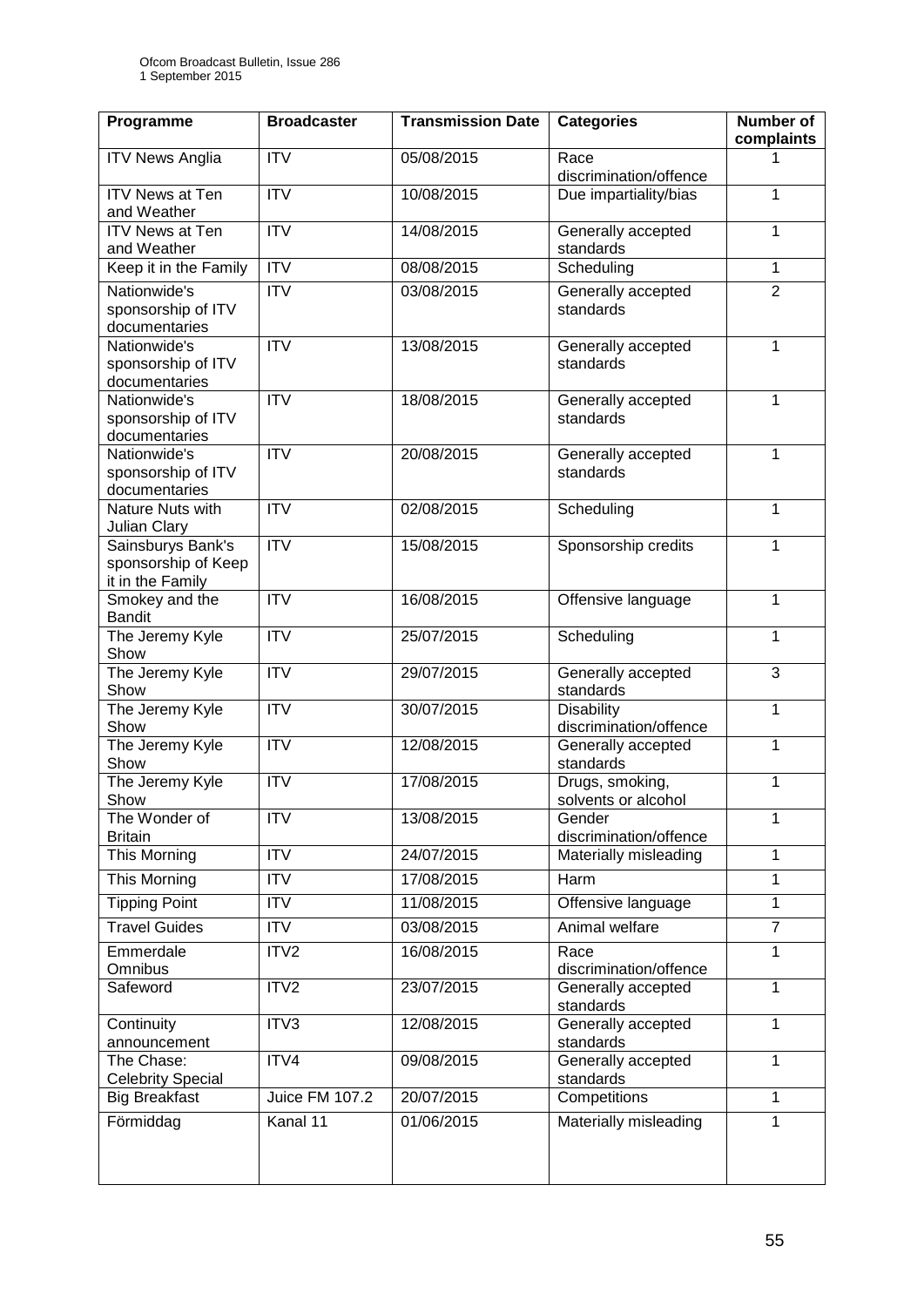| Programme                                                                    | <b>Broadcaster</b>          | <b>Transmission Date</b> | <b>Categories</b>                           | <b>Number of</b><br>complaints |
|------------------------------------------------------------------------------|-----------------------------|--------------------------|---------------------------------------------|--------------------------------|
| Gränsbevakarna<br>Australien (Border<br>Security: Australia's<br>Front Line) | Kanal 9                     | 30/07/2015               | Generally accepted<br>standards             |                                |
| Rickie, Melvin &<br>Charlie in the<br>Morning                                | Kiss FM                     | 30/07/2015               | Generally accepted<br>standards             | 1                              |
| Olly Mann                                                                    | <b>LBC 97.3 FM</b>          | 15/08/2015               | Religious/Beliefs<br>discrimination/offence | 1                              |
| lain Dale                                                                    | <b>LBC 97.3FM</b>           | 11/08/2015               | Due impartiality/bias                       | 1                              |
| Nick Ferrari                                                                 | <b>LBC 97.3FM</b>           | 10/08/2015               | Due accuracy                                | 1                              |
| Continuity<br>announcement                                                   | London Live                 | 12/08/2015               | Generally accepted<br>standards             | $\mathbf{1}$                   |
| 8 Out of 10 Cats<br>Does Countdown                                           | More4                       | 08/08/2015               | Offensive language                          | 1                              |
| <b>Community Matters</b>                                                     | <b>NTV</b>                  | 16/05/2015               | Elections/Referendums                       | 1                              |
| Living In Andalucia                                                          | Property TV                 | 27/07/2015               | Materially misleading                       | 1                              |
| Thapki Pyar Ki                                                               | <b>Rishtey Europe</b>       | 17/08/2015               | Outside of remit                            | $\mathbf{1}$                   |
| Bam Bam at<br><b>Breakfast</b>                                               | SAM FM 106<br>(South Coast) | 05/08/2015               | Gender<br>discrimination/offence            | 1                              |
| Dag                                                                          | <b>Sky Arts</b>             | 31/07/2015               | <b>Disability</b><br>discrimination/offence | $\mathbf{1}$                   |
| Dag                                                                          | <b>Sky Arts</b>             | 31/07/2015               | <b>Disability</b><br>discrimination/offence | 1                              |
| <b>Sky News</b>                                                              | <b>Sky News</b>             | 15/08/2015               | Generally accepted<br>standards             | $\mathbf{1}$                   |
| <b>Sky News Tonight</b><br>with Adam Boulton                                 | <b>Sky News</b>             | 30/07/2015               | Outside of remit / other                    | $\mathbf{1}$                   |
| <b>Sky News Tonight</b><br>with Adam Boulton                                 | <b>Sky News</b>             | 20/08/2015               | Due impartiality/bias                       | 1                              |
| Sunrise                                                                      | <b>Sky News</b>             | 01/08/2015               | Due impartiality/bias                       | 1                              |
| Sunrise                                                                      | <b>Sky News</b>             | 05/08/2015               | Generally accepted<br>standards             | $\mathbf{1}$                   |
| Sky Store (Run All<br>Night) promotion                                       | Sky Sports 4                | 13/08/2015               | Scheduling                                  | 1                              |
| Gillette Soccer<br>Saturday                                                  | Sky1                        | 08/08/2015               | Race<br>discrimination/offence              | 1                              |
| The Simpsons                                                                 | Sky1                        | 16/08/2015               | Drugs, smoking,<br>solvents or alcohol      | $\mathbf{1}$                   |
| <b>Drivetime</b>                                                             | Talksport                   | 13/08/2015               | Generally accepted<br>standards             | $\overline{2}$                 |
| Jesse Duplantis<br><b>Ministries</b>                                         | <b>TBN UK</b>               | 19/07/2015               | Harm                                        | $\mathbf{1}$                   |
| If Katie Hopkins<br>Ruled The World                                          | <b>TLC</b>                  | 06/08/2015               | Generally accepted<br>standards             | 5                              |
| The Vanilla Ice<br>Project                                                   | <b>Travel Channel</b>       | 12/07/2015               | Violence and<br>dangerous behaviour         | 1                              |
| Programming                                                                  | Various                     | Various                  | Advertising minutage                        | 1                              |
| <b>XFM Breakfast</b><br>Show with Jon<br>Holmes                              | <b>XFM London</b>           | Various                  | Scheduling                                  | $\mathbf{1}$                   |
| Annihilation                                                                 | Yesterday                   | 24/07/2015               | Scheduling                                  | $\mathbf{1}$                   |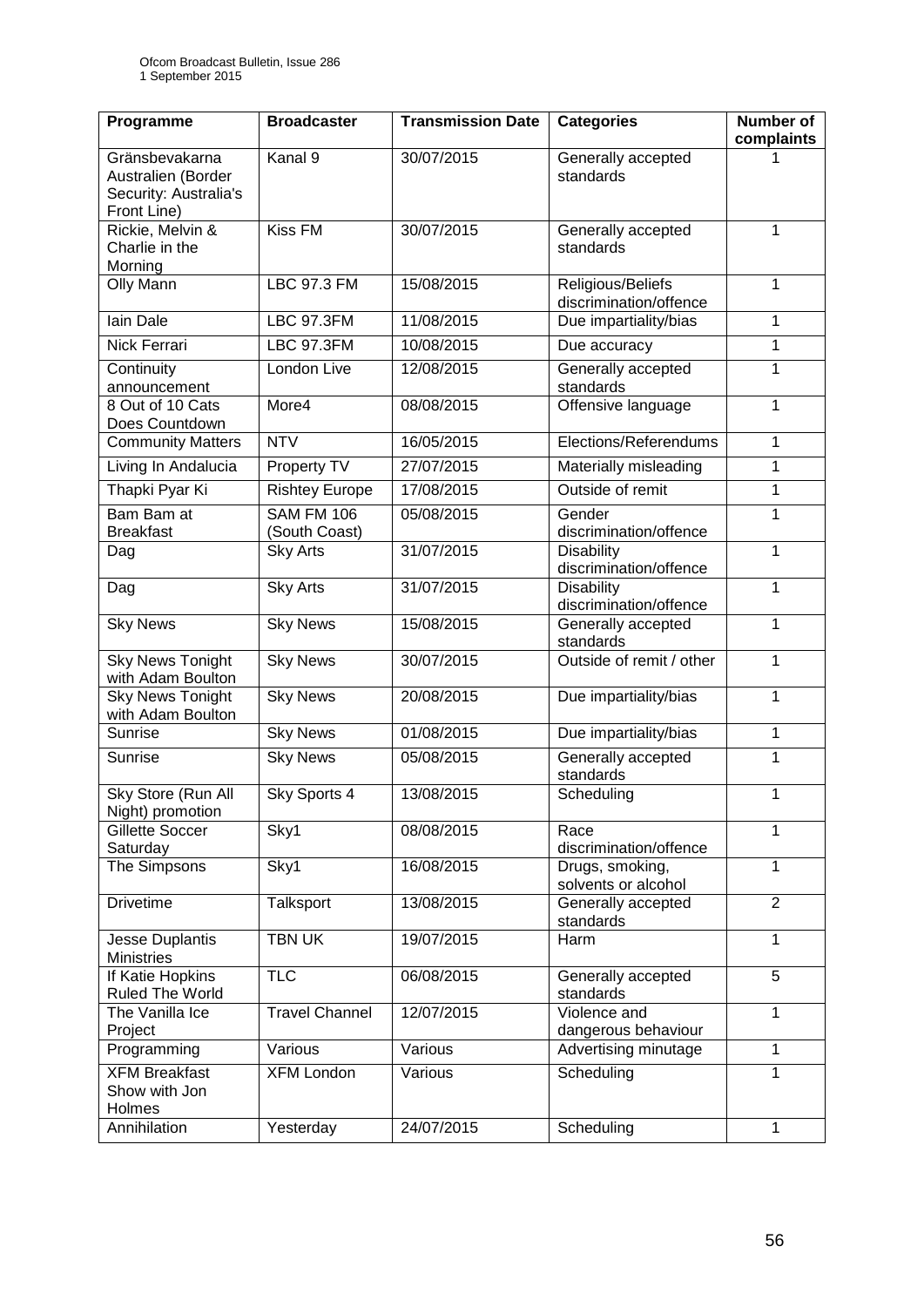#### **Complaints assessed under the General Procedures for investigating breaches of broadcast licences**

For more information about how Ofcom conducts investigations about broadcast licences, go to: [http://stakeholders.ofcom.org.uk/broadcasting/guidance/complaints](http://stakeholders.ofcom.org.uk/broadcasting/guidance/complaints-sanctions/general-procedures/)[sanctions/general-procedures/.](http://stakeholders.ofcom.org.uk/broadcasting/guidance/complaints-sanctions/general-procedures/)

| <b>Licensed service</b>       | Licensee                     | <b>Categories</b> | <b>Number of</b><br>complaints |
|-------------------------------|------------------------------|-------------------|--------------------------------|
| <b>MFR</b>                    | Moray Firth Radio Limited    | Format            |                                |
| Nation Radio (South<br>Wales) | Nation Radio Limited         | Format            |                                |
| Northsound1                   | Northsound Radio Limited     | Format            |                                |
| Clyde1                        | Radio Clyde Ltd              | Format            |                                |
| Forth1                        | Radio Forth Limited          | Format            |                                |
|                               | <b>Sunny Govan Community</b> | Key               |                                |
| Sunny Govan Radio             | Media Group                  | Commitments       |                                |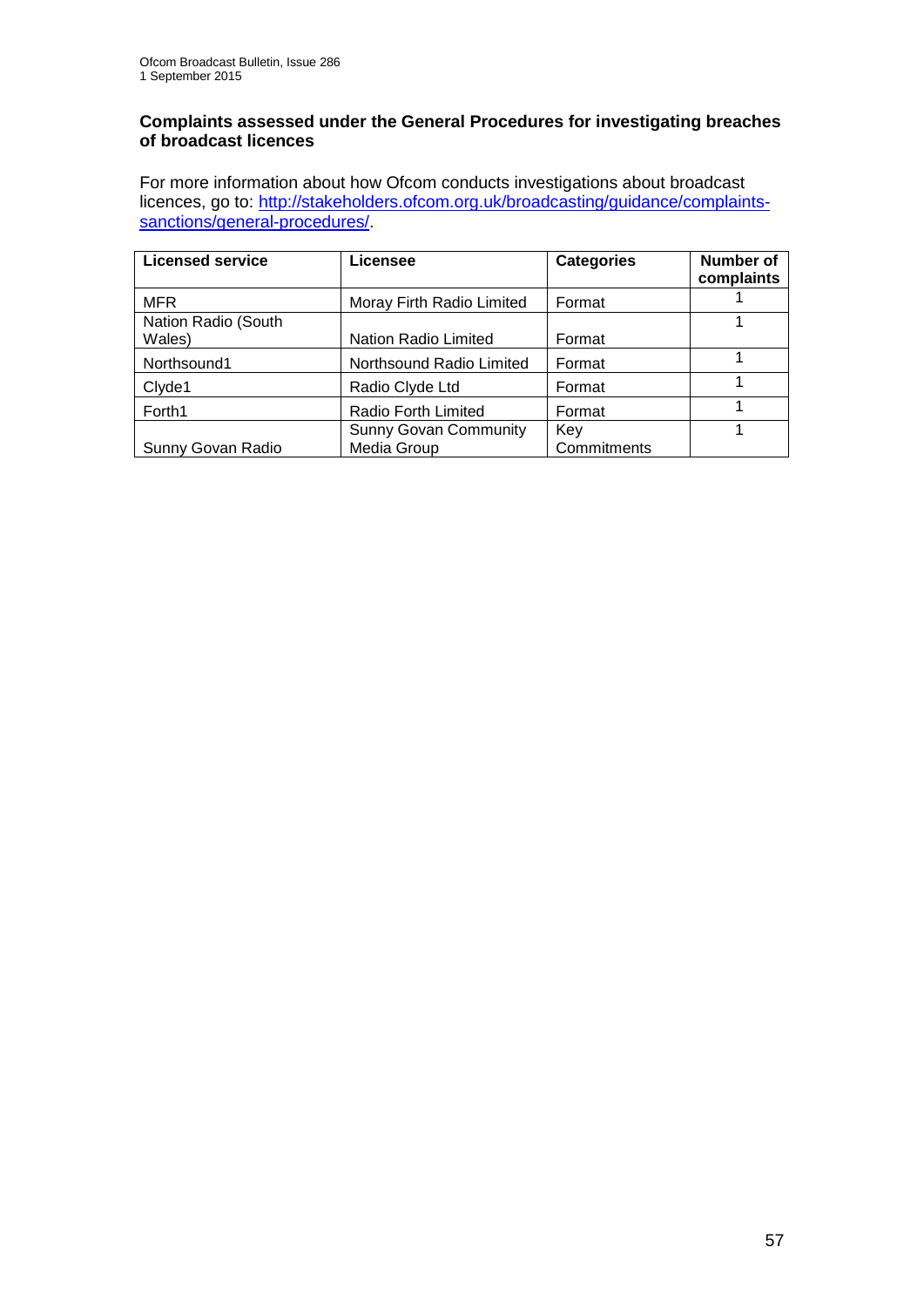# **Complaints outside of remit**

Here are alphabetical lists of complaints received by Ofcom that fell outside of our remit. This is because Ofcom is not responsible for regulating the issue complained about. For example, the complaints were about the content of television and radio adverts, or accuracy in BBC programmes.

For more information about what Ofcom's rules cover, go to: [http://consumers.ofcom.org.uk/complain/tv-and-radio-complaints/what-does-ofcom](http://consumers.ofcom.org.uk/complain/tv-and-radio-complaints/what-does-ofcom-cover/)[cover/](http://consumers.ofcom.org.uk/complain/tv-and-radio-complaints/what-does-ofcom-cover/)

#### **Complaints about television or radio programmes**

For more information about how Ofcom assesses conducts investigations about content standards, go to: [http://stakeholders.ofcom.org.uk/broadcasting/guidance/complaints](http://stakeholders.ofcom.org.uk/broadcasting/guidance/complaints-sanctions/standards/)[sanctions/standards/](http://stakeholders.ofcom.org.uk/broadcasting/guidance/complaints-sanctions/standards/)

| Programme              | <b>Broadcaster</b>  | <b>Transmission Date</b> | <b>Categories</b>           | <b>Number of</b><br>complaints |
|------------------------|---------------------|--------------------------|-----------------------------|--------------------------------|
| Advertisements         | Channel 4           | 17/08/2015               | Advertising content         | 2                              |
| Advertisements         | Channel 5           | 16/08/2015               | Advertising content         |                                |
| Advertisements         | Channel 5           | 20/08/2015               | Advertising content         |                                |
| Advertisements         | <b>Discovery</b>    | 17/08/2015               | Advertising content         |                                |
| Advertisements         | Nick Jr Too         | 16/08/2015               | Advertising content         |                                |
| Advertisements         | Various             | Various                  | Advertising content         | 1                              |
| Advertisements         | Watch               | 15/08/2015               | Advertising content         |                                |
| <b>BBC Sports News</b> | BBC 1               | 19/08/2015               | Due accuracy                |                                |
| Songs of Praise        | BBC 1               | 16/08/2015               | Due impartiality/bias       | 3                              |
| The National Lottery   | BBC 1               | 15/08/2015               | Due accuracy                | 1                              |
| Scrappers              | BBC <sub>2</sub>    | 18/08/2015               | Outside of remit /<br>other |                                |
| <b>BBC News</b>        | <b>BBC Channels</b> | 23/05/2013               | Due accuracy                | 1                              |
| Today                  | <b>BBC Radio 4</b>  | 20/07/2015               | Due impartiality/bias       |                                |